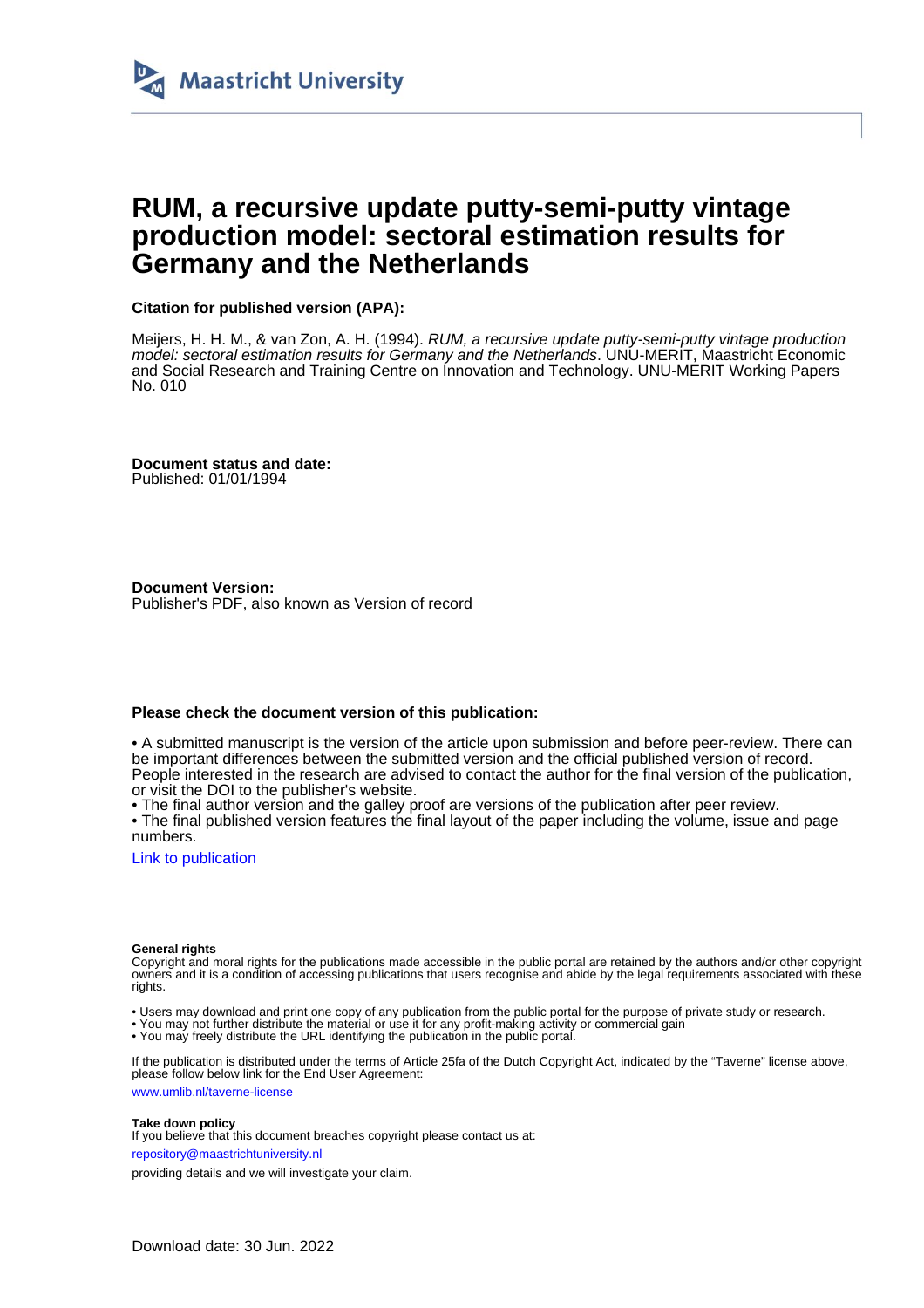## *RUM , a Recursive Update Putty-Semi-Putty Vintage Production Model : Sectoral Estimation Results For Germany and the Netherlands*

*by*

*Huub Meijers*

*and*

*Adriaan van Zon*

*(March, 1994, Maastricht)*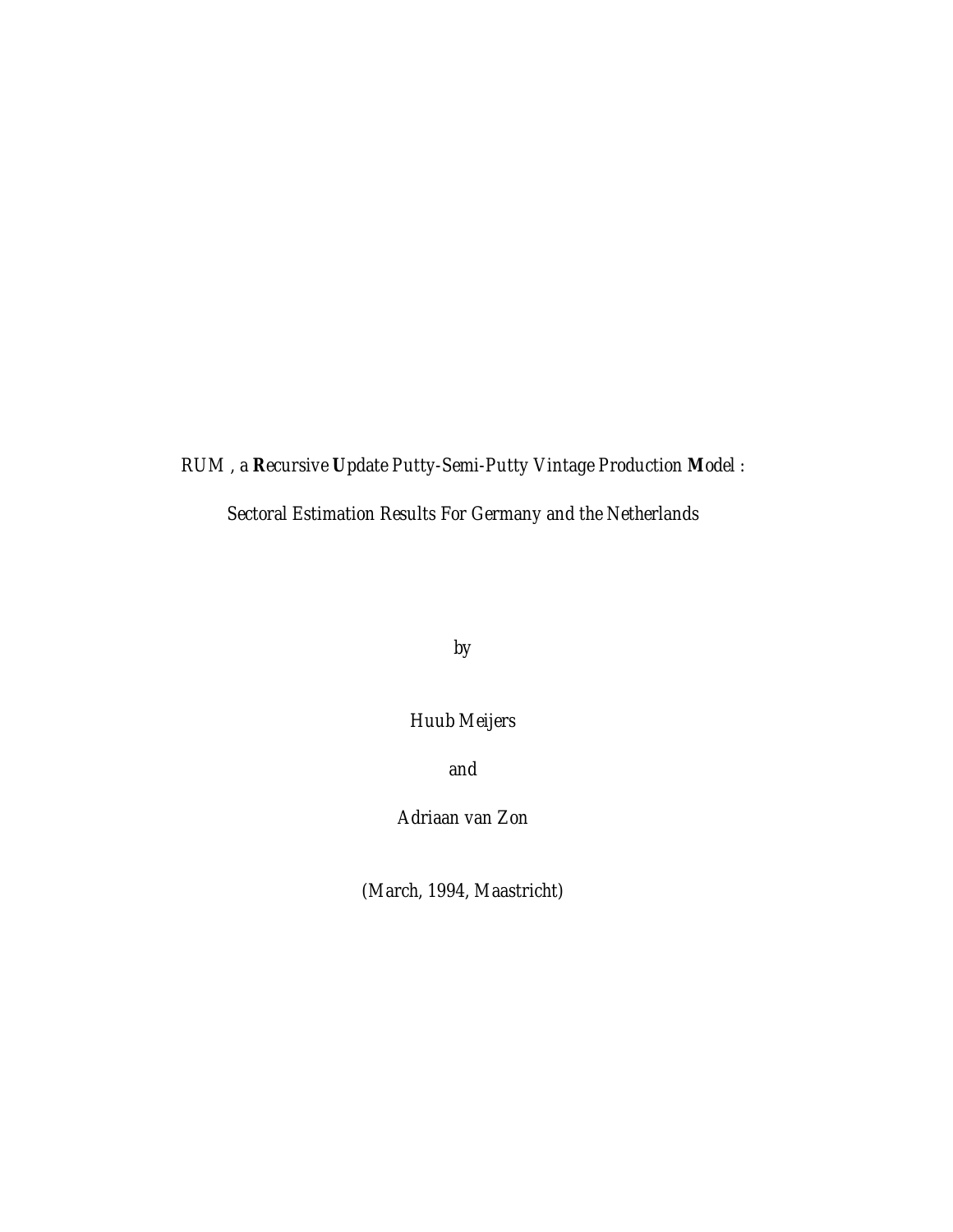#### **1 Introduction**

In this paper we present the estimation results obtained using the RUM putty-semiputty vintage production model as described in more detail in van Zon (1994). 'RUM' stands for 'Recursive Update Model', a name which is rather general, but which refers to the fact that one of the central features of the model is that its behaviour at the aggregate level is obtained by means of a set of straight forward recursive update rules which are applied at a more disaggregated level. The application of these rules in the context of a direct-search estimation procedure has enormous practical advantages over the specification of a full vintage model. We will come back to this later.

The principle reasons why we developed the RUM variant of a putty-semi-putty vintage production model instead of using an aggregate production function approach are **first** that we feel that technological change does not fall as manna from heaven : it must be bought and paid for. **Secondly**, many of the improvements in production processes are linked with embodied technological change, while **third** 'standard' vintage model estimation procedures are relatively tedious and computer time-consuming and are a practical barrier to a successful application of vintage models as part of a larger macro-sectoral model. We have tried to find a way to jump this barrier by means of taking an approximating shortcut, while retaining the idea of the embodiment oftechnologicalchange and the'technology induced'scrapping ofold equipment. More in particular, we have tried to find a way to by-pass the cumbersome calculations involved in maintaining a complete 'book-keeping' account of all individual vintages which have come into existence 'almost from the beginning of time'.<sup>1</sup>

The RUM model is based on a putty-semi-putty vintage production structure. It is the existence of smooth substitution possibilities ex-post which enables us to compress the book-keeping account mentioned above in just a few equations which are directly relevant for aggregate behaviour. Putty-Clay and Clay-Clay vintage production models as they were first introduced by Johansen (1959) and Salter (1960) require such a book-keeping account when economic scrapping is endogenised. However, if the latter is not the case, then a more simple approach can be taken, as, for instance, the HERMES modellers have done (d'Alcantara and Italianer (1982)). The latter have assumed that scrapping is either only of the technical kind or economic scrapping takes place at a fixed rate next to technical decay. As Meijers and van Zon (1992) have shown, the performance of the HERMES production block can be improved upon by allowing, in principle at least, for endogenous scrapping. Hence, we prefer to use a specification which allows for variation in technical coefficients ex-post, and which includes the

**<sup>1</sup>** The latter approach is 'standard practice' in the Dutch empirical vintage modelling tradition. See Den Hartog and Tjan (1976), Kuipers and van Zon (1982), Gelauff, Wennekers and de Jong (1985), and Muysken and van Zon (1987), for instance. A notable exception is Eigenraam (1987).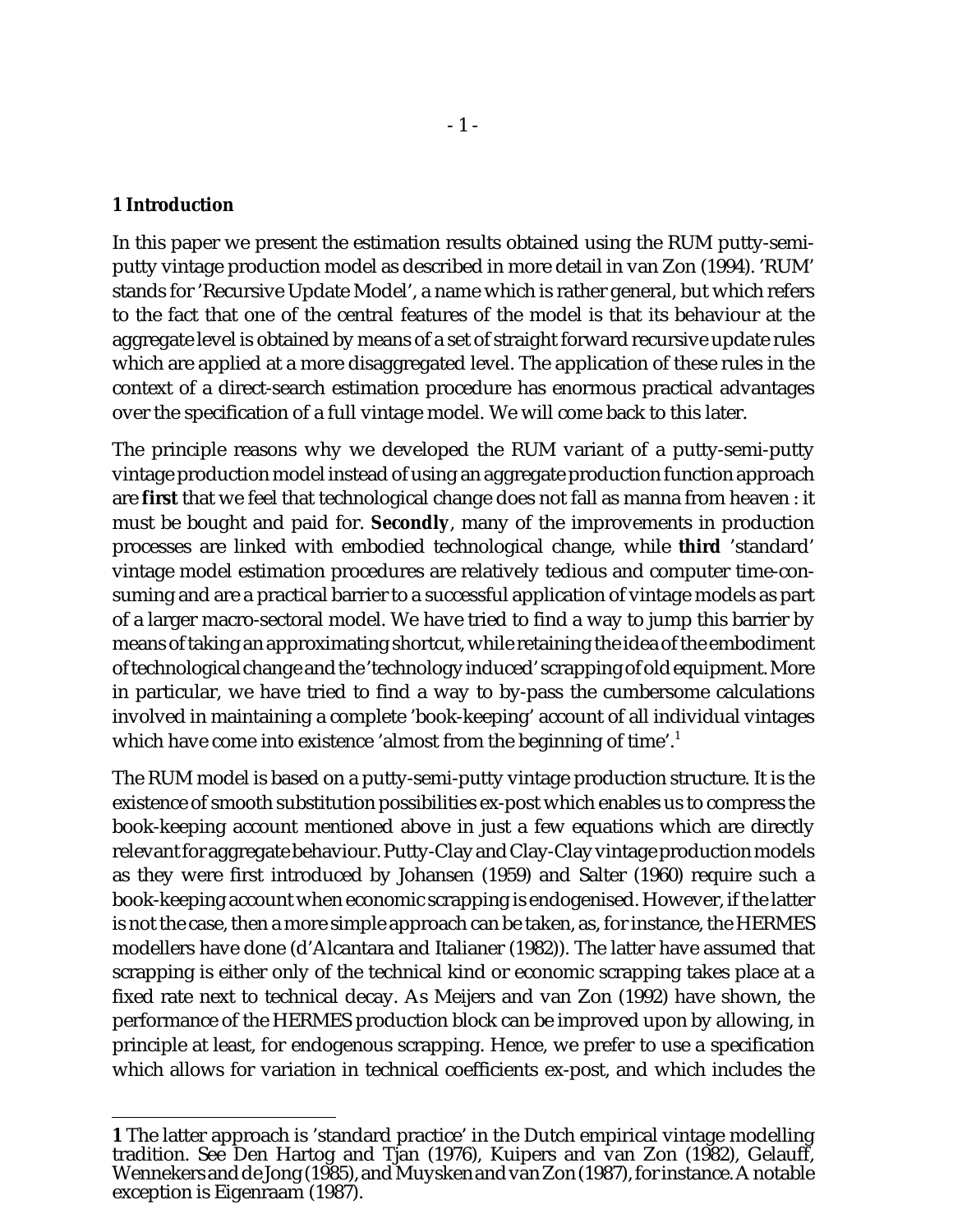HERMES approach as a special case. The latter calls for the use of CES functions both ex-ante and ex-post since these contain the Leontief production function as a limiting case.

Contrary to the CRAPP-model (van Zon (1993)) which is a forerunner of RUM, the RUM model takes account of expectations regarding future prices and disembodied technological change in order to determine the best course of action needed to be taken today, both conditional on what has happened in the past and 'in response' to what is expected to happen in the future. Thus, present decisions build on decisions taken in the past, and are in line with the anticipations of future decisions. In short, we derive the principal features of the RUM model in a (partially) intertemporal setting, whereas the features of the CRAPP model were derived for the case of myopic behaviour.

Whythen is the transition from myopic behaviour to non-myopic behaviour important? The reason is that we assume that substitution possibilities between labour and capital before the moment of installation of a new piece of equipment are larger than the substitution possibilities after the moment of installation. This implies that the choice of an initial technique uniquely defines the entire ex-post unit iso-quant. But since substitution possibilities ex-post are described by the ex-post unit-isoquant, this also implies that the ability to react to future (expected) changes in wage rates is also directly affected by the technical characteristics of the initial factor-mix. More in particular, the choice of a high labour/capital ratio in response to present wage conditions, for instance, diminishes one's opportunities to avoid future rises in wage costs which are associated with rises in wage-rates.

An important practical advantage of using the RUM model rather than a full putty-semi-putty vintage model lies in the relative ease by which it can be handled. RUM makes positive use of the fact that it is often not necessary to know all the details of every individual vintage : from a macro-economic point of view, only the average characteristics of the vintage capital stocks are important.

RUM uses a set of recursive update rules which describe the evolution over time of aggregate capital productivity and the aggregate capital/labour ratio in function of the ex-post substitution characteristics of the 'old' machinery and of the new machinery just installed. More in particular, we define a set of update rules which describe changes in the average characteristics of the vintage capital stock both in terms of the changes in the technological characteristics of new equipment (due to factor substitution ex-ante and embodied technological change) and in terms of the changes in the characteristics of the 'old' equipment (due to factor substitution ex-post and due to disembodied technological change). Thus, RUM avoids the tedious vintage book-keeping exercises mentioned earlier. Nonetheless, RUM is still able to imitate a full putty-semi-putty vintage model in an almost perfect way.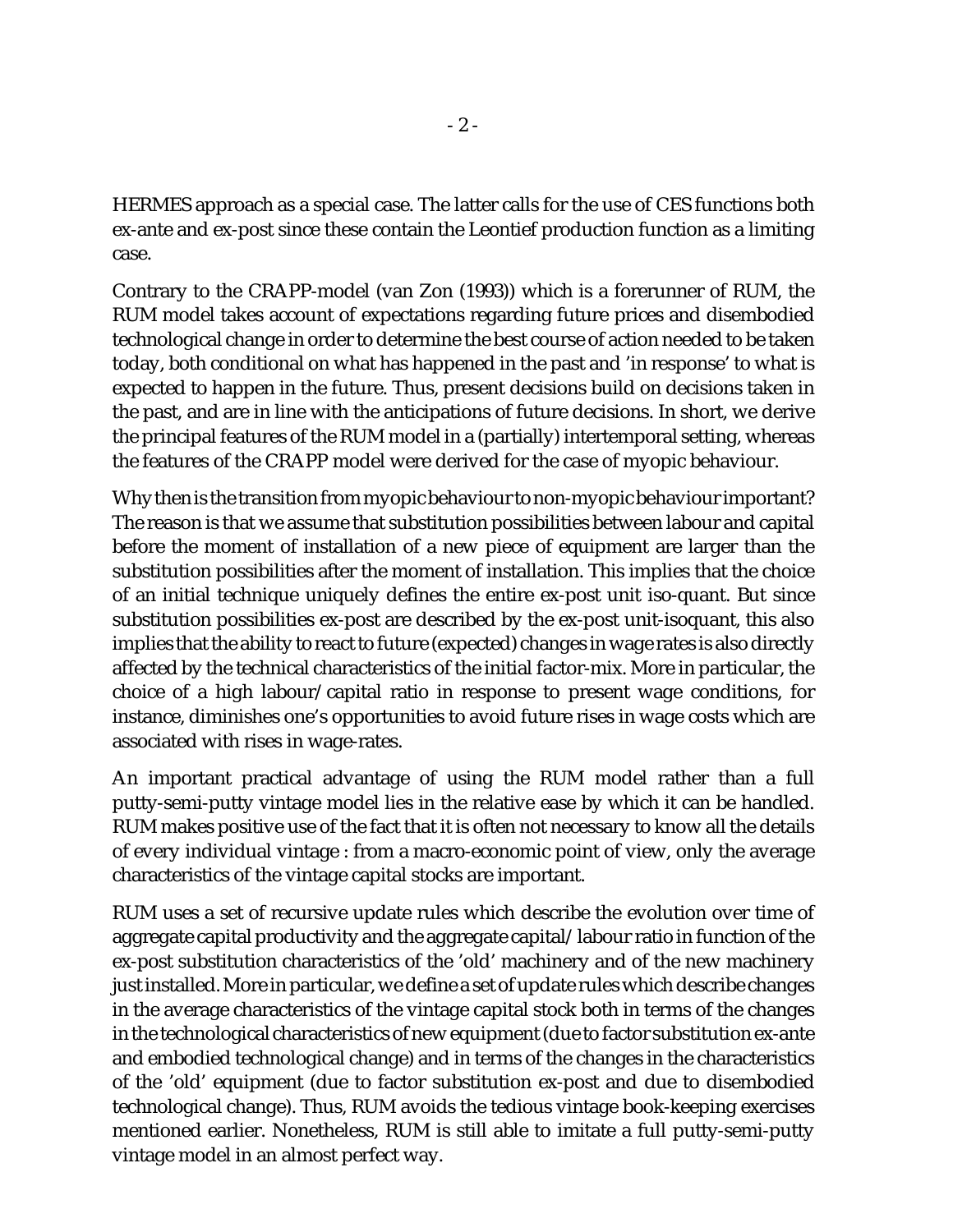The set-up of this paper is as follows. In section 2 we will describe the features of the RUM model. In section 3 we will briefly sketch the estimation procedures which we have used in order to estimate the parameters of RUM for different sectors of industry for Germany and the Netherlands, as well as the sectoral classification we have employed. Moreover, we describe the data-sources we have used and the preliminary operations we have performed upon these data. Section 4 provides an overview of the estimation results for Germany and the Netherlands. Section 5 contains a summary and some concluding remarks.

## **2 The RUM Model**

## **2.1 General Assumptions**

We assume that there are two factors of production, labour and capital, which can be substituted both ex-ante and ex-post. We also assume that substitution possibilities are 'smooth' and that there are no costs involved in switching from the one technique to another. Nor are there any costs involved in switching from the one technology to another. A further assumption is that every single producer invests in the newest technology only.<sup>2</sup> At the same time we assume that capital costs are sunk costs ex-post.

Because of the smooth substitution possibilities ex-post, it follows that output can be produced using all the technologies which have come into existence from time immemorial. The reason is that it is possible to increase the marginal productivity of labour (and thus decrease variable costs per unit of output) indefinitely for any production function which obeys the Inada conditions. The practical importance of this phenomenon will become more clear below.

We furthermore assume that entrepreneurs are price-takers on the factor markets as well as on the output market. Moreover, we assume that producers form expectations using a partial adjustment scheme regarding expected rates of growth. These expectations are important considering the fact that, given the (more) limited substitution possibilities ex-post, entrepreneurs can only try to avoid the cost-consequences of a change in future wage-rates in as far as these latter changes have been anticipated.

## **2.2 The Production Technology**

For the ex-ante production function as well as the ex-post production functions we use linear homogeneous CES functions. With respect to vintage i at time t, we denote the level of capacity output, the level of labour demand at full capacity operation and the level of investment by  $Y_{i,t}$ ,  $N_{i,t}$  and  $I_{i,t}$ , respectively. We therefore have :

**<sup>2</sup>** Meijers (1994) uses the notion of lags in the adoption of new technologies in order to account for diffusion aspects of the transmission of technological change in a vintage setting. However, the diffusion approach requires a considerable increase in the 'vintage book-keeping' overhead, and it is therefore not pursued here.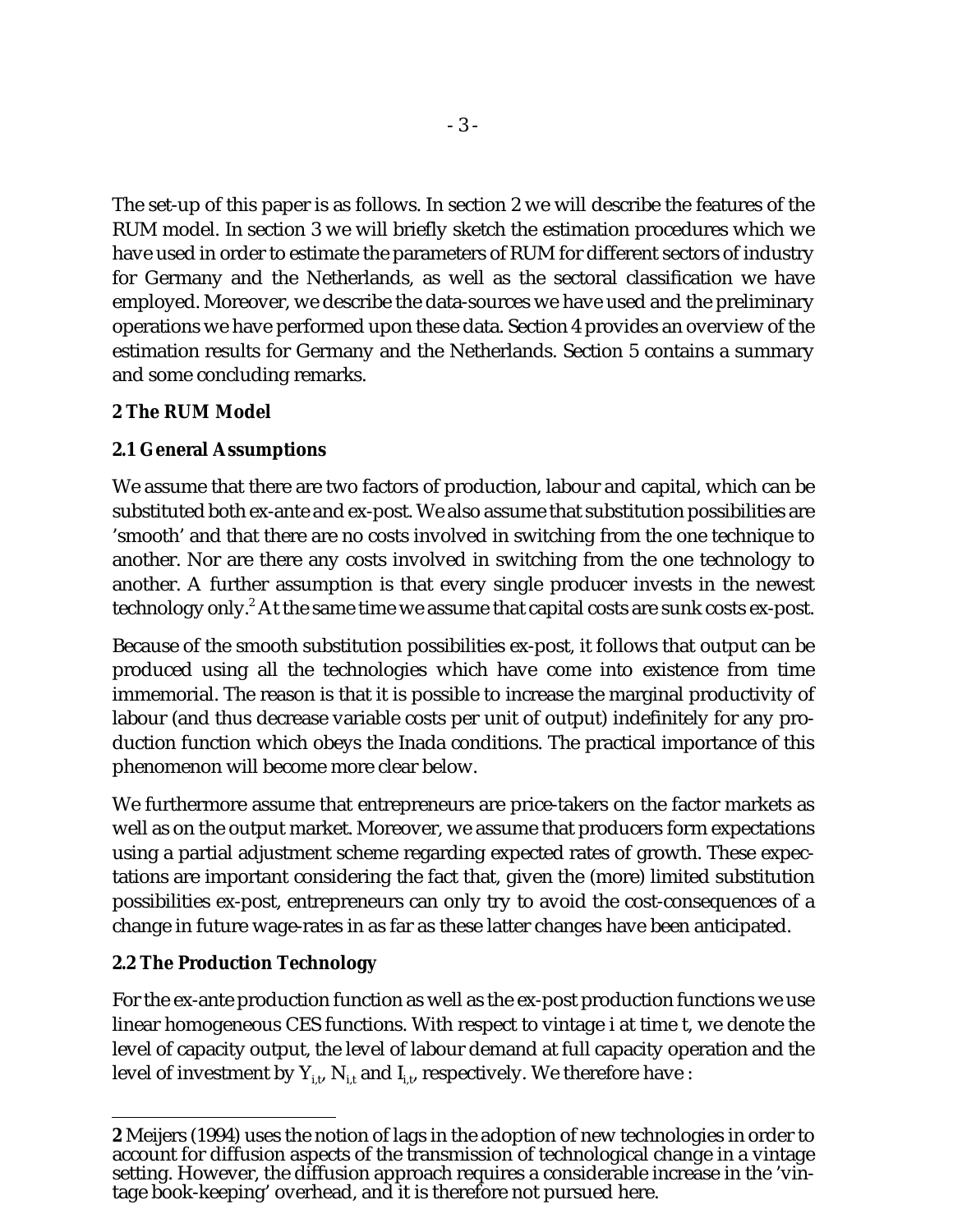$$
Y_{t,t} = \left[ A_t^a \cdot (N_{t,t})^{-\rho_a} + B_t^a \cdot (I_{t,t})^{-\rho_a} \right]^{-1/\rho_a}
$$
 (1)

where the super-/subscript a denotes the ex-ante function.  $A^a_t$  and  $B^a_t$  are the CES distribution parameters and  $\sigma_a = 1/(1 + \rho_a)$  is the ex-ante elasticity of substitution. Similarly, for the ex-post production function we have :

$$
Y_{i,t} = \left[A_{i,t}^p \cdot (N_{i,t})^{-\rho_p} + B_{i,t}^p \cdot (I_{i,t})^{-\rho_p}\right]^{-1/\rho_p}
$$
\n(2)

where t>i, and where the super-/subscript p denotes the ex-post parameters. Note that the main difference between (1) and (2) lies in the specification of the distribution parameters A and B. In the ex-ante case A depends on the time of installation only (embodied technical change stops at the moment of installation), whereas in the ex-post case A and B depend also on the time of observation: disembodied technical change takes over from embodied technical change (with a possibly different rate) from the moment of installation of a piece of equipment.

With respect to the ex-ante and ex-post distribution parameters we subsume the influence of a change in working hours as well as disembodied technical change under the distribution parameters themselves. Hence :

$$
A_t^a = A_0 \cdot (1 + \mu_n)^{-\rho_a \cdot t} \cdot h_t^{-\rho_a \cdot \varepsilon_n}
$$
  
\n
$$
B_t^a = B_0 \cdot (1 + \mu_t)^{-\rho_a \cdot t} \cdot h_t^{-\rho_a \cdot \varepsilon_t}
$$
  
\n
$$
A_{i,t}^p = A_{i,i}^p \cdot (1 + \gamma_n)^{-\rho_p \cdot (t - i)} \cdot \left\{ \frac{h_t}{h_i} \right\}^{-\rho_p \cdot \varepsilon_n}
$$
  
\n
$$
B_{i,t}^p = B_{i,i}^p \cdot (1 + \gamma_t)^{-\rho_p \cdot (t - i)} \cdot \left\{ \frac{h_t}{h_i} \right\}^{-\rho_p \cdot \varepsilon_n}
$$

where  $\mu_n$  and  $\mu_I$  are the rates of embodied labour and capital augmenting technological change, respectively.  $\gamma_n$  and  $\gamma_l$  are their disembodied technological change equivalents.  $\mathbf{h}_{\mathsf{t}}$  is the index of working hours, while the ε 's are the working hours elasticities of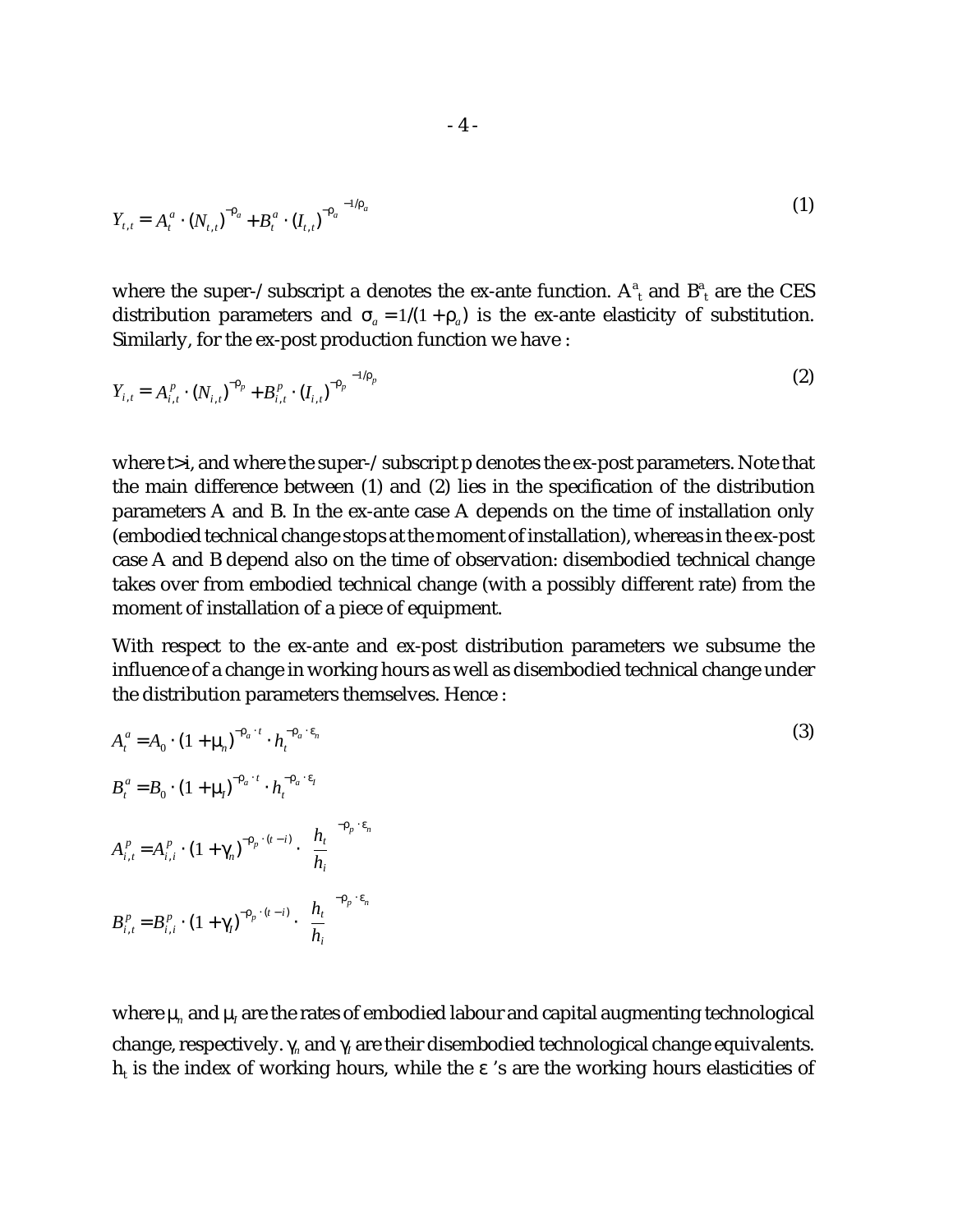effective labour and capital input. The  $\varepsilon$  's have been set equal to 0.75.  $^3$  It should be noted that the ex-post distribution parameters still need to be linked to their ex-ante counterparts. This will be done in sections 2.3 and 2.4 below.

## **2.3 Optimising Behaviour and Myopic Foresight**

In Figure 1 below, the ex-ante unit iso-quant has been labelled e.a., while two ex-post iso-quants have been labelled e.p. The ex-ante iso-quant has been drawn as an envelope of all possible ex-post iso-quants. We have also drawn two different wage/rental ratios, which give rise to two different optimum values of the labour intensity of production on new (and old) equipment.

Suppose now that at time 0 the ruling wage rental ratio is such that point A would be chosen. Then, at time 1, the wage rental ratio changes such that on new equipment point B becomes optimum. With the rise in the relative wage rate, the labour/capital ratio on new equipment has a tendency to fall. But on old equipment, substitution possibilities between labour and capital are more limited by assumption, and therefore the rise in the relative wage rate invokes only a moderate adjustment of the labour/capital ratio on old equipment. This is depicted by the move from point A to point C along the ex-post iso-quant, as opposed to the 'move' from point A to point B along the ex-ante iso-quant. Obviously, when substitution possibilities ex-post would be equal to those ex-ante, the distinction between old equipment and new equipment vanishes entirely in the absence of embodied technological change.

Note that by choosing a specific technique on one of the infinitely many ex-post isoquants which are associated with a certain ex-ante technology, one also chooses one's future substitution possibilities with respect to the vintage under consideration. Hence, when one would expect the 'average future relative wage rate' to be given by the slope of the straight line through B, while the initial relative wage rate is given by slope of the straight line through A, one would probably do better choosing the ex-post isoquant implicitly defined by point B and with point D as the 'entry technique', rather than the one which is implicitly defined by point A. We will come back to this in more detail below.

**<sup>3</sup>** See also den Hartog and Tjan (1976), Kuipers and van Zon (1982) and Muysken and van Zon (1987), who have used a similar approach.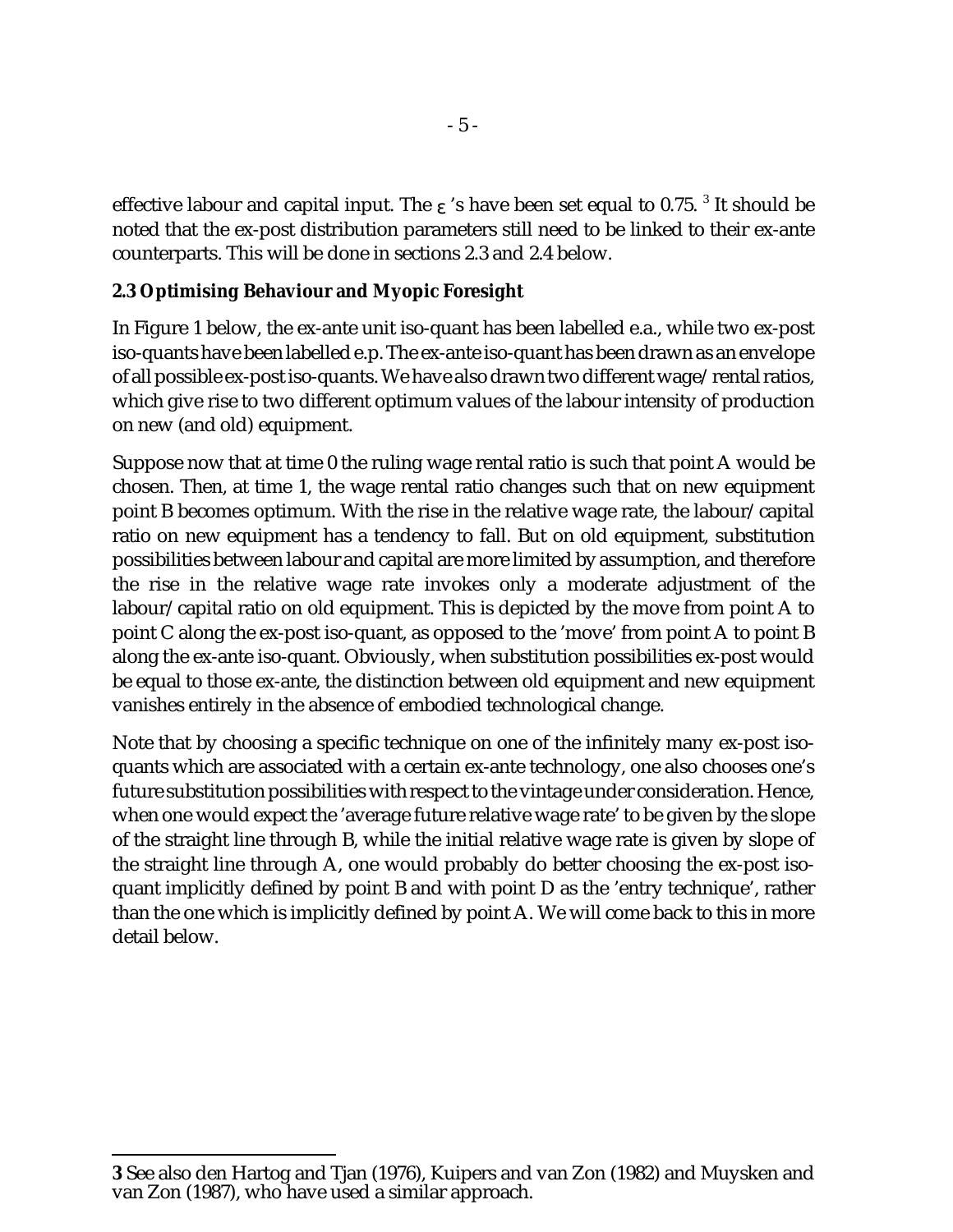

Fig. 1 The ex-ante production function envelope and myopic foresight

#### **2.4 Linking Ex-Ante and Ex-Post Substitution Characteristics**

Figure 1 shows that two conditions should hold in order for the ex-post iso-quant in question to be consistent with the ex-ante choice set :

- 1 the tangential technique (denoted by (ν, κ), which are the labour/output ratio and the capital/output ratio, respectively) should be part of the ex-ante envelope as well as part of its associated ex-post unit iso-quant ;
- 2 since the envelope has only one technique in common with each ex-post unit isoquant, and since substitution possibilities ex-ante and ex-post are 'smooth' by assumption, it follows that for the tangential technique (ν, κ) the slopes of both the ex-ante iso-quant and the ex-post iso-quant should be the same.

From requirement 2 it follows for the tangential technique (v,  $\kappa$ ) that :

$$
\left(\frac{d\overline{v}}{d\overline{\kappa}}\right)^{ex\text{ ante}} = \left(\frac{d\overline{v}}{d\overline{\kappa}}\right)^{ex\text{ post}} \Rightarrow \frac{B_t^a}{A_t^a} \cdot \left\{\frac{\overline{\kappa}}{\overline{v}}\right\}^{-1/\sigma_a} = \frac{B_{t,t}^p}{A_{t,t}^p} \cdot \left\{\frac{\overline{\kappa}}{\overline{v}}\right\}^{-1/\sigma_p} \Rightarrow A_{t,t}^p = \frac{B_{t,t}^p}{B_t^a} \cdot A_t^a \cdot \left(\frac{\overline{v}}{\overline{\kappa}}\right)^{\rho_p - \rho_a}
$$
(4)

From requirement 1 it follows moreover that the labour coefficient ex-post as well as the capital coefficient ex-post should be equal to their ex-ante counterparts. Hence, for the tangential technique  $(\overline{\sf v},\overline{\sf \kappa})$  we should have :  $^4$ 

**<sup>4</sup>** Note that we have assumed the ex-ante and ex-post CES functions to be linear homogeneous.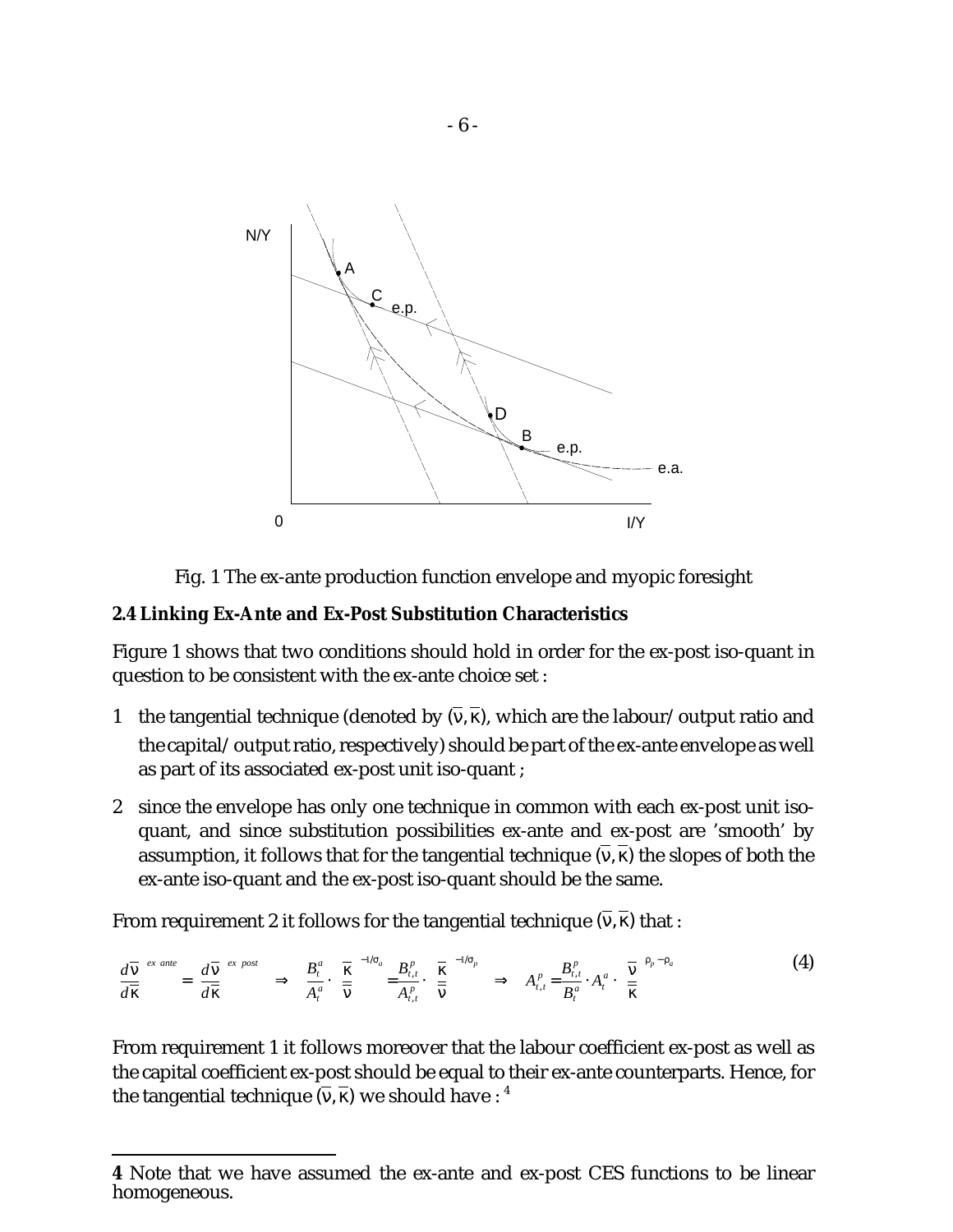$$
A_{t,t}^p \cdot \overline{\mathbf{v}}^{-\mathbf{p}_p} + B_{t,t}^p \cdot \overline{\mathbf{x}}^{-\mathbf{p}_p} = A_t^a \cdot \overline{\mathbf{v}}^{-\mathbf{p}_a} + B_t^a \cdot \overline{\mathbf{x}}^{-\mathbf{p}_a} = 1
$$
\n<sup>(5)</sup>

Substitution of (4) into (5) yields :

$$
B_{t,i}^p = B_i^a \cdot \overline{\kappa}^{(p_p - p_a)} \tag{6}
$$

Furthermore, substitution of (6) into (4) yields in turn :

$$
A_{t,t}^p = A_t^a \cdot \overline{\mathbf{v}}^{(p_p - p_a)} \tag{7}
$$

Equations (6) and (7) show that the ex-post distribution parameters are uniquely determined by the tangential technique  $(\overline{v}, \overline{k})$ . <sup>5</sup> Hence, by choosing a tangential technique  $(v, \kappa)$ , one also chooses a unique ex-post unit iso-quant in the process. We will now introduce equations (6) and (7) in an intertemporal optimization setting where one not only has to select the optimum initial factor-coefficients ex-ante and ex-post, but also the appropriate tangential techniques (v,  $\kappa$ ).

#### **2.5 Factor Demand, Limited Substitution Possibilities Ex-Post and Expectations**

#### **2.5.1 Introduction**

We assume that entrepreneurs try to maximise the net present value of their productive activities now and in the future by :

- 1 allocating labour in the 'right' way among existing vintages and new vintages;
- 2 allocating labour and capital in the 'right' way to new vintages;
- 3 determining the production shares of new and old vintages.

The way in which entrepreneurs can try to achieve this goal, is **first** by selecting the capital/output and labour/output ratios on existing as well as new vintages in accordance with (their expectations regarding) relative prices, **secondly** by selecting 'optimum' ex-post production technologies for new equipment, and **third** by selecting the volume of investment in new equipment. These choices are all conditional on an aggregate capacity output constraint (which may be based on expectations regarding

**<sup>5</sup>** Note that embodied technological change has an influence on the ex-post CES distribution parameters through their dependence on the ex-ante parameters. Note also that, in the case of identical elasticities of substitution ex-ante and ex-post, the ex-post CES distribution parameters are identical to their ex-ante counterparts.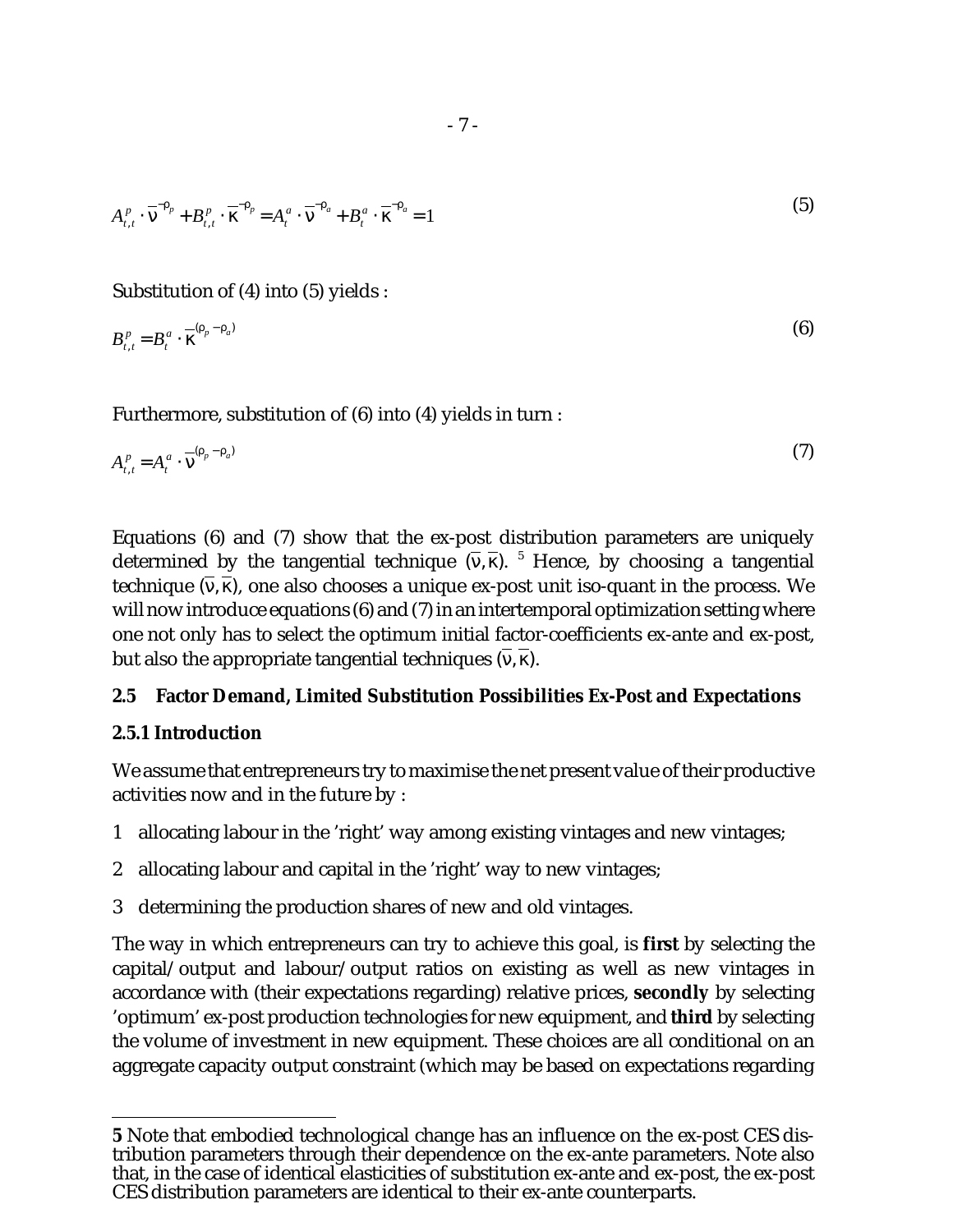demand, which are however not specified any further here). They are also conditional on the functional forms of the ex-post production functions and of the ex-ante production function, the latter of which defines the infinitely large family of ex-post isoquants from which entrepreneurs will have to choose a single ex-post iso-quant.

#### **2.5.2 Choosing Optimum Factor Proportions**

We assume input-prices to be given to individual entrepreneurs, while output prices are assumed exogenously given. Moreover,  $w_t$  is the current wage rate, and  $q_t$  is the cost of a unit of capital.  $X_t$  is the total amount of output to be produced on both new equipment and old equipment.  $\delta$  is the technical decay parameter (we assume depreciation by 'radioactive decay').

The expected present value of the firm is then given by :

$$
\Phi_{t} = \sum_{j=-\infty}^{t-1} \sum_{i=1}^{\infty} p^{\prime} \cdot \frac{I_{j,j} \cdot (1-\delta)^{i-j}}{\kappa_{j,i}} \cdot \left(1 - \frac{w^{\prime}_{i}}{p^{\prime}_{i}} \cdot \mathbf{v}_{j,i}\right) \n+ \sum_{j=t}^{\infty} \sum_{i=j}^{\infty} p^{\prime} \cdot \frac{I_{j,j} \cdot (1-\delta)^{i-j}}{\kappa_{j,i}} \cdot \left(1 - \frac{w^{\prime}_{i}}{p^{\prime}_{i}} \cdot \mathbf{v}_{j,i}\right) \n- \sum_{j=t}^{\infty} q^{\prime} \cdot I_{j,j} \n+ \sum_{j=-\infty}^{t-1} \sum_{i=t}^{\infty} \lambda_{j,i}^{o} \cdot (f^{j,i}(\mathbf{v}_{j,i}, \mathbf{k}_{j,i}) - 1) \n+ \sum_{j=t}^{\infty} \sum_{i=j}^{\infty} \lambda_{j,i}^{n} \cdot (f^{j,i}(\mathbf{v}_{j,i}, \mathbf{k}_{j,i}, \overline{\mathbf{v}}_{j}, \overline{\mathbf{k}}_{j}) - 1) \n+ \sum_{i=t}^{\infty} \lambda_{i}^{x} \cdot \left(X_{i} - \sum_{j=-\infty}^{t} \frac{I_{j,j} \cdot (1-\delta)^{i-j}}{\kappa_{j,i}}\right) \n+ \sum_{j=t}^{\infty} \lambda_{j}^{x} \cdot (1 - g^{j}(\overline{\mathbf{v}}_{j}, \overline{\mathbf{k}}_{j}))
$$
\n(8)

where p', w' and q' are the expected present value for time t of the price of a unit of output, of a unit of labour and of a unit of investment, respectively, and where  $p^*{}_{i} = p_i \cdot (1 + r_t)^{-(i-t)}$ . W' and q' are defined similarly.  $f^{i}$ <sup>t</sup> $()$  is the linear homogeneous ex-post production function associated with vintage j at time i, while  $\mathsf{g}^{ \mathsf{j} }$  is the linear homogeneous ex-ante production function associated with vintage j at the time of its installation. Both  $\mathrm{f}^{\mathrm{i}\mathrm{i}}()$  and  $\mathrm{g}^{\mathrm{i}}()$  have been defined in terms of 'technical coefficients' rather than in terms of the absolute factor-inputs. The time index t represents the present (decision) moment, while the index j is associated with the time of installation of a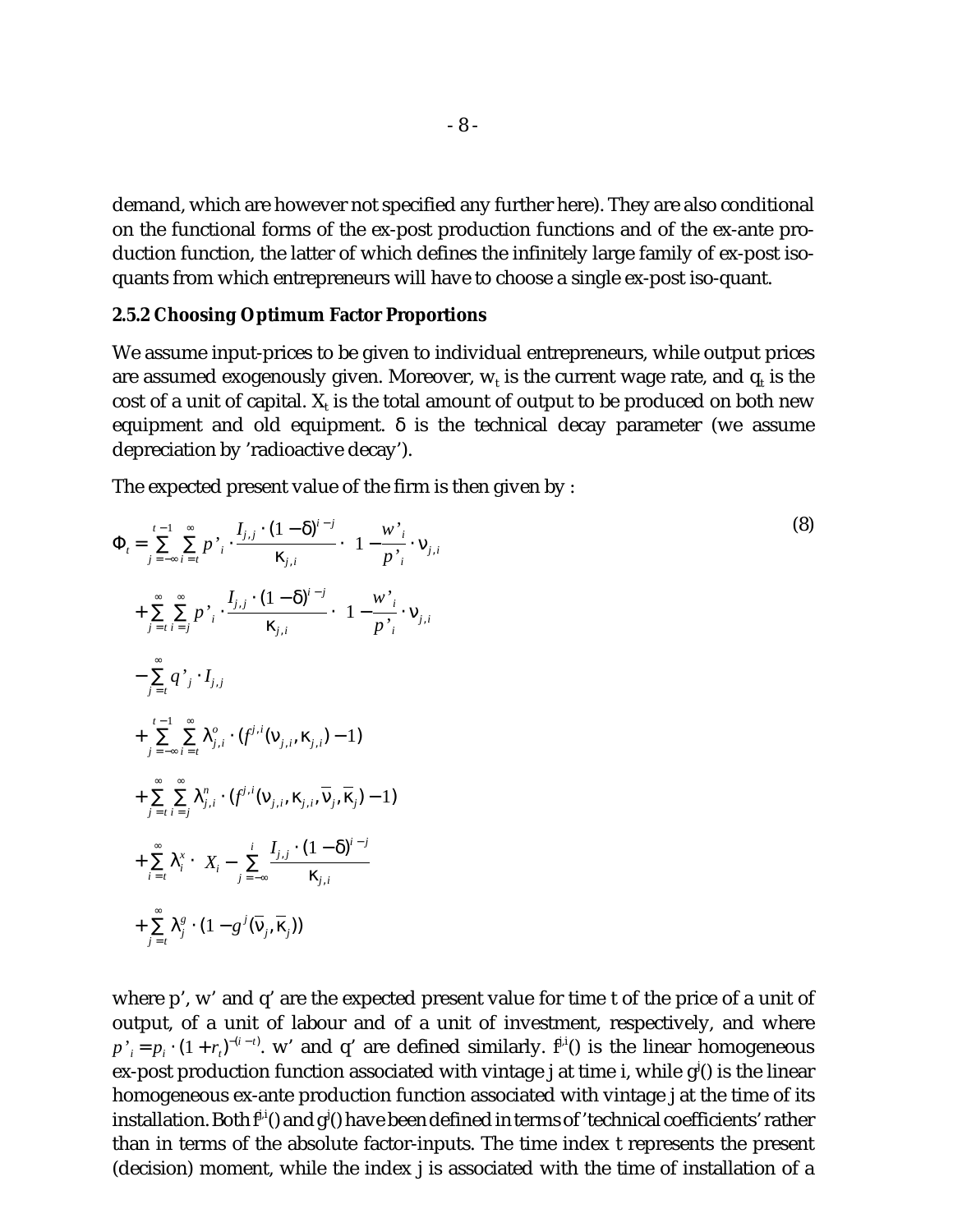specific vintage. Furthermore, i is a time index which refers to the present and the future.  $\lambda^o, \lambda^n, \lambda^x$  and  $\lambda^g$  denote the Lagrange multipliers associated with the ex-post production function constraints for old and new vintages, the capacity requirement constraint and the ex-ante production function constraint, respectively.

The first term of  $\Phi_{\iota}$  represents the expected present value of all the quasi-rents associated with the operation of the old vintages which were installed up to and including time t-1. The only variables under the control of producers in this case are the labour/output and capital/output ratios, since the amount of investment and the nature of investment (in terms of the (endogenous) distribution parameters of the associated ex-post production function) of these vintages have already been determined in the past. The second and third term taken together represent the expected net present value of the rents to be earned on the new vintages which will be installed from (and including) time t. Hence :

$$
\frac{\partial \Phi_t}{\partial v_{j,i}} = -w_i' \cdot Y_{j,i} + \lambda_{j,i}^o \cdot \frac{\partial f^{j,i}}{\partial v_{j,i}} = 0 \qquad \forall j < t, i \ge t
$$
\n(9.4)

$$
\frac{\partial \Phi_t}{\partial v_{j,i}} = -w_i' \cdot Y_{j,i} + \lambda_{j,i}^n \cdot \frac{\partial f^{j,i}}{\partial v_{j,i}} = 0 \qquad \forall j \ge t, i \ge j
$$
\n(9.8)

$$
\frac{\partial \Phi_t}{\partial \kappa_{j,i}} = -p^{\prime}{}_i \cdot \frac{Y_{j,i}}{\kappa_{j,i}} \cdot \left(1 - \frac{w^{\prime}}{p^{\prime}}_i \cdot \mathbf{v}_{j,i}\right) + \lambda^o_{j,i} \cdot \frac{\partial f^{j,i}}{\partial \kappa_{j,i}} + \lambda^x_i \cdot \frac{Y_{j,i}}{\kappa_{j,i}} = 0 \qquad \forall j < t, i \ge t
$$
\n(9.C)

$$
\frac{\partial \Phi_t}{\partial \kappa_{j,i}} = -p'_{i} \cdot \frac{Y_{j,i}}{\kappa_{j,i}} \cdot \left(1 - \frac{w'}{p'}_{i} \cdot \mathbf{v}_{j,i}\right) + \lambda_{j,i}^{n} \cdot \frac{\partial f^{j,i}}{\partial \kappa_{j,i}} + \lambda_i^{x} \cdot \frac{Y_{j,i}}{\kappa_{j,i}} = 0 \qquad \forall j \ge t, i \ge j
$$
\n(9. D)

$$
\frac{\partial \Phi_t}{\partial I_{j,j}} = \sum_{i=j}^{\infty} p_i \cdot \frac{(1-\delta)^{i-j}}{\kappa_{j,i}} \cdot \left(1 - \frac{w_i}{p_i} \cdot v_{j,i}\right) - q_i - \sum_{i=j}^{\infty} \frac{(1-\delta)^{i-j}}{\kappa_{j,i}} \cdot \lambda_i^x = 0 \qquad \forall j \ge t, i \ge j
$$
\n(9. E)

$$
\frac{\partial \Phi_t}{\partial \overline{v}_j} = \sum_{i=j}^{\infty} \frac{\partial f^{j,i}}{\partial \overline{v}_j} \cdot \lambda_{j,i}^n - \lambda_j^g \cdot \frac{\partial g^j}{\partial \overline{v}_j} = 0 \qquad \forall j \ge t, i \ge j
$$
\n(9.5)

$$
\frac{\partial \Phi_t}{\partial \overline{\kappa}_j} = \sum_{i=j}^{\infty} \frac{\partial f^{j,i}}{\partial \overline{\kappa}_j} \cdot \lambda_{j,i}^n - \lambda_j^g \cdot \frac{\partial g^j}{\partial \overline{\kappa}_j} = 0 \qquad \forall j \geq t, i \geq j
$$
\n(9. G)

where  $Y_{j,i}$  is defined as the output associated with vintage j at time i, i.e. :

$$
Y_{j,i} = \frac{I_{j,j} \cdot (1 - \delta)^{i-j}}{\kappa_{j,i}} \qquad \forall i \ge j
$$
\n(10)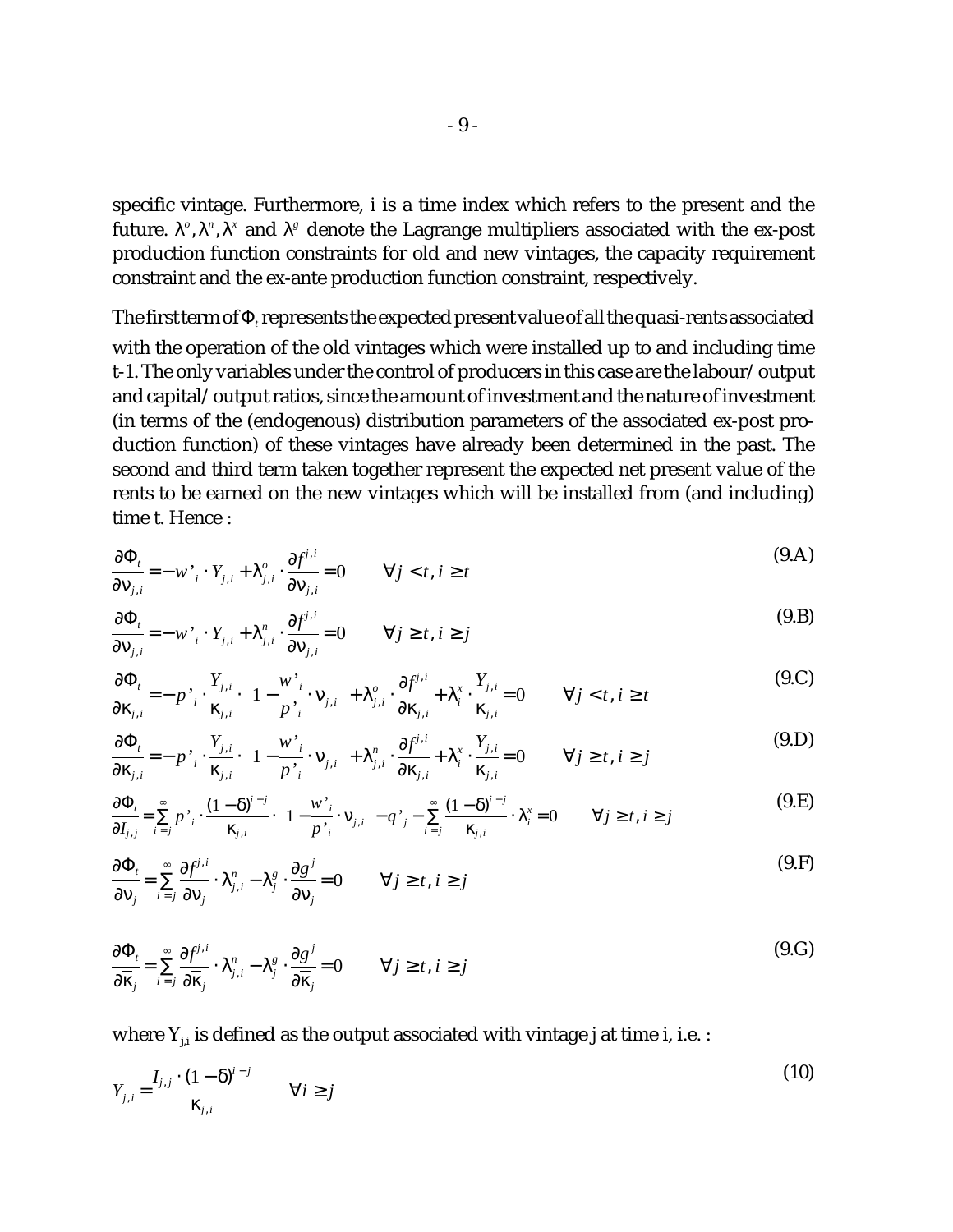Because of the linear homogeneity of  $f^{j,i}(j)$  in  $v_{j,i}$  and  $\kappa_{j,i}$  , it follows from the application of the Euler-equation to equations (9.A) and (9.C) that :

$$
\lambda_{j,i}^o = (p_i - \lambda_i^x) \cdot Y_{j,i} \qquad \forall j < t, i \ge t
$$
\n
$$
(11)
$$

Likewise, from (9.B) and (9.D) it follows that :

$$
\lambda_{j,i}^n = (p^*_{i} - \lambda_i^x) \cdot Y_{j,i} \qquad \forall j \geq t, i \geq j \tag{12}
$$

Substitution of equations (11) and (12) into (9.A) and (9.B), leads to the conclusion that all marginal labour productivities should be equal, both for existing vintages and for vintages still to be installed, since the ratio  $w'$ <sub>*i*</sub>( $p'$ <sub>*i*</sub> −  $\lambda_i^x$ ) is independent of the time of installation of a particular vintage.

It is relatively easy to obtain the value of  $p^*{}_{j}$  –  $\lambda^x_j$  :  $^6$ 

$$
p^{\prime}_{j} - \lambda_{j}^{x} = q^{\prime}_{j} \cdot \kappa_{j,j} \cdot \left(1 - \frac{(1-\delta) \cdot (1+q_{j})}{1+r_{j}}\right) + w^{\prime}_{j} \cdot \mathbf{v}_{j,j}
$$
\n(13)

which, when substituted into (9.B) and (9.D) for i=j, gives :

$$
\left(\frac{\partial f^{j,j}}{\partial v_{j,j}}\right)\left(\frac{\partial f^{j,j}}{\partial \kappa_{j,j}}\right) = \frac{w^{\prime}_{j}}{q^{\prime}_{j} \cdot \left(1 - \frac{(1-\delta)\cdot(1+q_{j})}{1+r_{j}}\right)} = \frac{w^{\prime}_{j}}{q^{\prime \prime}_{j}}
$$
(14)

where  $q''$ <sub>i</sub> is implicitly defined by (14) and where we have substituted equations (13), (9.B) and (9.D), and where  $\hat{q}$  represents the (expected) rate of growth of the price-index of investment goods.<sup>7</sup>

Note that equations (9.A), (11) and (13) imply that:

$$
p'_{i} - \lambda_{i}^{x} = \frac{w'_{i} \cdot \Delta N_{j,i}}{\frac{\partial p^{i,i}}{\partial v_{j,i}} \cdot \Delta N_{j,i}} = q'_{i} \cdot \kappa_{i,i} \cdot \left(1 - \frac{(1-\delta) \cdot (1+\hat{q}_{i})}{1+r_{i}}\right) + w'_{i} \cdot v_{i,i}
$$
\n(15)

**6** See Appendix A.

**7** Note that q"<sub>t</sub> is approximately equal to the user cost of capital as it is usually defined, i.e. q''<sub>t</sub> = q<sub>t</sub>.  $(\vec{r}_t + \delta - \hat{q})$ .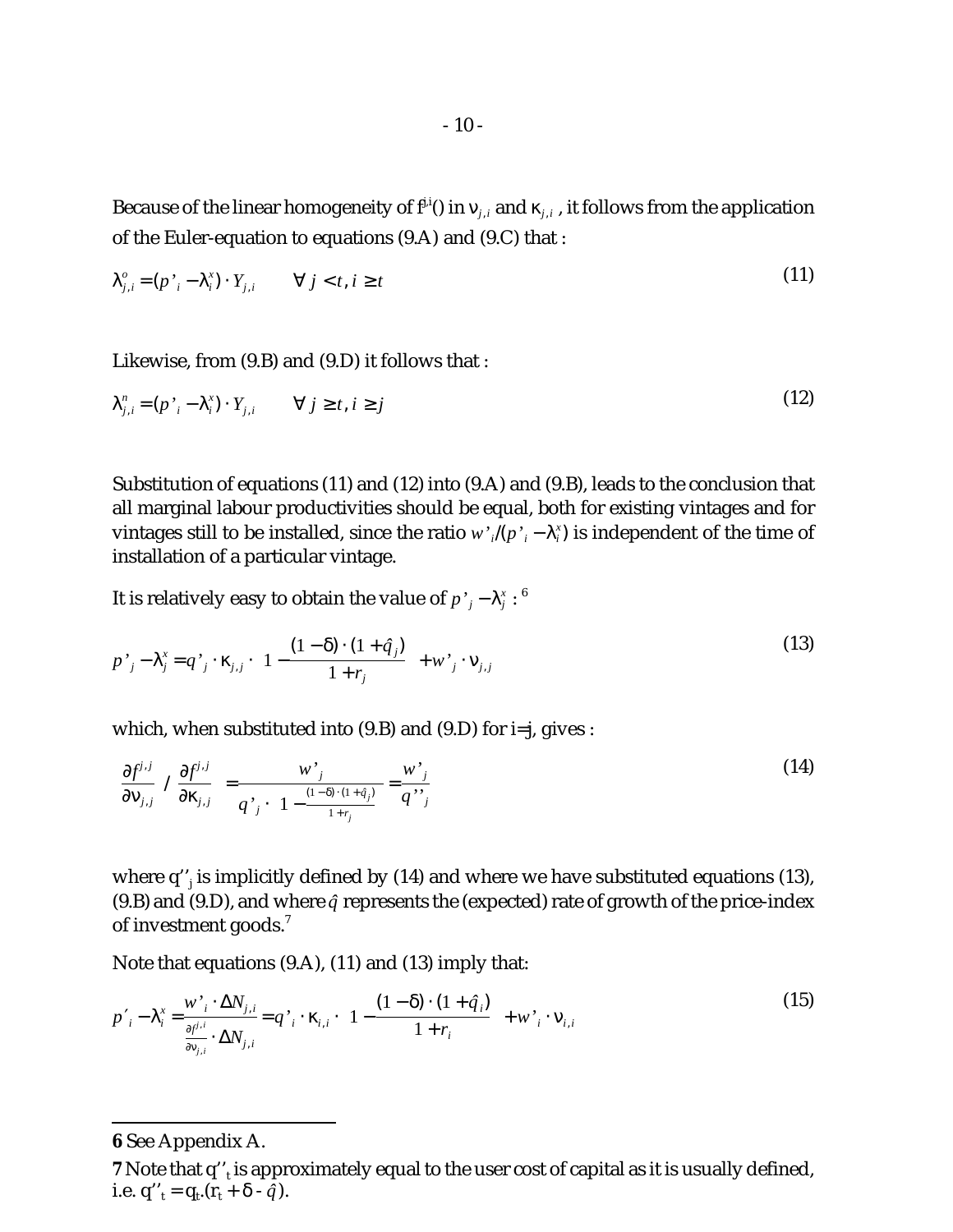Where the middle part of equation (15) represents the (variable) costs of the marginal unit of labour per unit of (marginal) output.  $\Delta\!N_{j,i}$  represents the marginal unit of labour to be allocated to vintage j at time i.

Equation (15) essentially says that the marginal unit of output produced on old equipment should be produced at a variable cost which is equal to the unit total cost of output on new equipment. This is exactly what the Malcomson scrapping condition says with regard to the optimum vintage composition of the capital stock in a situation of cost-minimisation (c.f. Malcomson (1975)).

From (14) it follows immediately that :

$$
\frac{A_{j,j}^p \cdot \mathbf{v}_{j,j}^{-(1+\rho_p)}}{B_{j,j}^p \cdot \kappa_{j,j}^{-(1+\rho_p)}} = \frac{w^*_{j}}{q^{**}_{j}} \quad \Rightarrow \quad \mathbf{v}_{j,j} = \kappa_{j,j} \cdot \left(\frac{B_{j,j}^p \cdot w^*_{j}}{A_{j,j}^p \cdot q^{**}_{j}}\right)^{-1/(1+\rho_p)} = h_j \cdot \kappa_{j,j}
$$
\n(16)

where  $h_j$  is implicitly defined by (16). Substitution of (16) into the ex-post production function  $f^{j,j}($ ) yields therefore :

$$
\kappa_{j,j} = \left\{ A_{j,j}^p \cdot h_j^{-\rho_p} + B_{j,j}^p \right\}^{1/\rho_p}
$$
\n
$$
\mathbf{V}_{j,j} = \left\{ A_{j,j}^p + B_{j,j}^p \cdot h_j^{\rho_p} \right\}^{1/\rho_p}
$$
\n(17)

where  $A_{j;j}^p$  and  $B_{j;j}^p$  depend on the tangential technique to be chosen from the ex-ante function.

#### **2.5.3 Choosing the Optimum Ex-Post Iso-Quant**

In a putty-clay vintage model of production, it is possible to 'condense' information about the future into a present-value price system which is used to select the optimum ex-post iso-quant and the optimum entry point of the new technique on that iso-quant at the same time (see Meijers and van Zon (1991) for an explicit account of such a procedure in a multi-level CES dual cost-function setting, as well as Kuipers and van Zon (1982) and Muysken and van Zon (1987) for less explicit applications of the present value price system). The reason is simply that, in the case of a Leontief ex-post production function, the entry point must be somewhere on the ex-ante iso-quant and it will stay at that position indefinitely, except for the influence of disembodied technical change. In a putty-semi-putty situation, however, labour coefficients ex-post can vary in response to changes in relative prices too. Moreover, given the optimality condition that at any point in time all marginal labour productivities should be equal, the future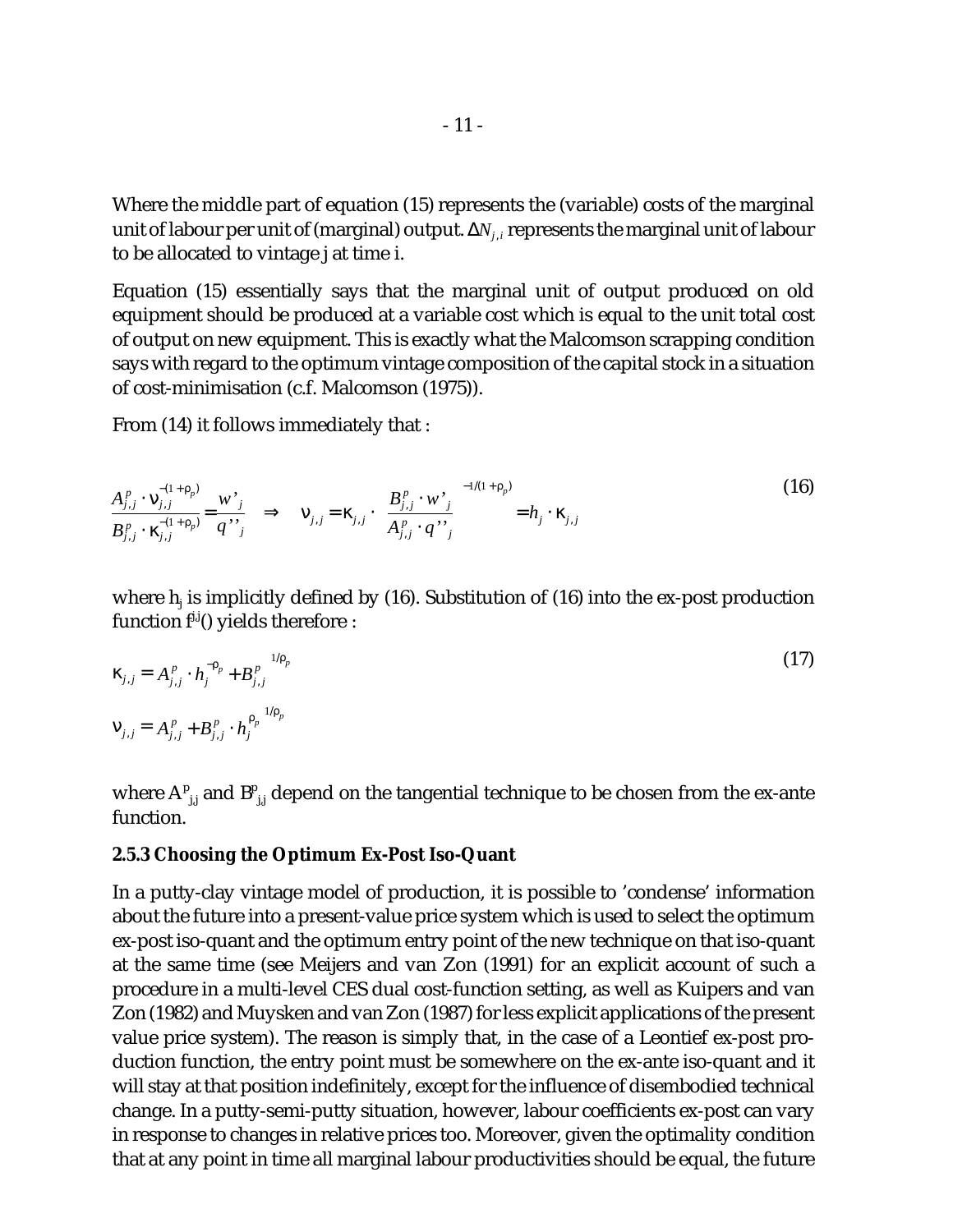time-path of wage costs associated with a specific technique chosen today, is also influenced by what future technologies will look like in terms of their technical characteristics. <sup>8</sup> Hence, in this case, the impact of future circumstances on current decisions can not be condensed that easily into a 'pure' present value price-system. Rather, the future needs to be integrated into the decision framework in a somewhat different way. In this context, it should be noted that equations (9.F) and (9.G) describe the marginal conditions which the tangential techniques have to obey in order to ensure that the net present value of the firm is maximised, also in an intertemporal setting.

Using equations  $(3),(5),(6),(9,F)$  and  $(9.G)$ , we have :

$$
\frac{\partial f^{j,i}}{\partial \overline{v}_j} = -\left(\frac{1}{\rho_p}\right) \cdot \frac{\partial A_{j,i}^p}{\partial \overline{v}_j} = -\left(\frac{\rho_p - \rho_a}{\rho_p}\right) \cdot \frac{A_{j,i}^p}{\overline{v}_j} \cdot \mathbf{v}_{j,i}^{-\rho_p} = -\left(\frac{\rho_p - \rho_a}{\rho_p}\right) \cdot \frac{\partial f^{j,i}}{\partial v_{j,i}} \cdot \frac{\mathbf{v}_{j,i}}{\overline{v}_j}
$$
\n
$$
\frac{\partial f^{j,i}}{\partial \overline{\mathbf{x}}_j} = -\left(\frac{1}{\rho_p}\right) \cdot \frac{\partial B_{j,i}^p}{\partial \overline{\mathbf{x}}_j} = -\left(\frac{\rho_p - \rho_a}{\rho_p}\right) \cdot \frac{B_{j,i}^p}{\overline{\mathbf{x}}_j} \cdot \mathbf{v}_{j,i}^{-\rho_p} = -\left(\frac{\rho_p - \rho_a}{\rho_p}\right) \cdot \frac{\partial f^{j,i}}{\partial \mathbf{x}_{j,i}} \cdot \frac{\mathbf{x}_{j,i}}{\overline{\mathbf{x}}_j}
$$
\n(18)

Using (18) and the linear homogeneity of  $f^{j,i}()$  and  $g^{j}()$ , and applying the Euler equation to  $(9.F)$  and  $(9.G)$ , we obtain :

$$
\lambda_j^g = \lambda_j^g \cdot \left( \frac{\partial g^j}{\partial \overline{v}_j} \cdot \overline{v}_j + \frac{\partial g^j}{\partial \overline{\kappa}_j} \cdot \overline{\kappa}_j \right) = \sum_{i=j}^{\infty} \lambda_{j,i}^n \cdot \left( \frac{\partial f^{j,i}}{\partial \overline{v}_j} \cdot \overline{v}_j + \frac{\partial f^{j,i}}{\partial \overline{\kappa}_j} \cdot \overline{\kappa}_j \right)
$$
\n
$$
= -\left( \frac{\rho_p - \rho_a}{\rho_p} \right) \cdot \sum_{i=j}^{\infty} \lambda_{j,i}^n \cdot \left( \frac{\partial f^{j,i}}{\partial v_{j,i}} \cdot v_{j,i} + \frac{\partial f^{j,i}}{\partial \kappa_{j,i}} \cdot \kappa_{j,i} \right) = -\left( \frac{\rho_p - \rho_a}{\rho_p} \right) \cdot \sum_{i=j}^{\infty} \lambda_{j,i}^n
$$
\n(19)

Using  $(18)$ ,  $(19)$ ,  $(9.B)$  and  $(9.E)$  it follows that :

$$
\frac{\partial g^j}{\partial \overline{\mathbf{v}}_j} \cdot \overline{\mathbf{v}}_j = \frac{\sum\limits_{i=j}^{\infty} \frac{\partial f^{j,i}}{\partial v_{j,i}} \cdot \mathbf{v}_{j,i} \cdot \lambda_{j,i}^n}{\sum\limits_{i=j}^{\infty} \lambda_{j,i}^n} = \frac{\sum\limits_{i=j}^{\infty} w^*_{i} \cdot \mathbf{v}_{j,i} \cdot Y_{j,i}}{\sum\limits_{i=j}^{\infty} (p^*_{i} - \lambda_{i}^*) \cdot Y_{j,i}} = \frac{\sum\limits_{i=j}^{\infty} w^*_{i} \cdot \mathbf{v}_{j,i} \cdot (1 - \delta)^{i-j}}{\sum\limits_{i=j}^{\infty} (p^*_{i} - \lambda_{i}^*) \cdot (1 - \delta)^{i-j}}
$$
(20)

which is equal to the output weighted average of the present value of unit labour costs over unit total costs on the newest vintage. The rightmost part of (20) rests on the assumption that the rate of decrease of  $Y_{i,i}$  can be (roughly) approximated by the value

**<sup>8</sup>** Note that such a dependence on future technological characteristics of current technological choices is also implied by the Malcomson scrapping condition in a full putty-clay vintage setting.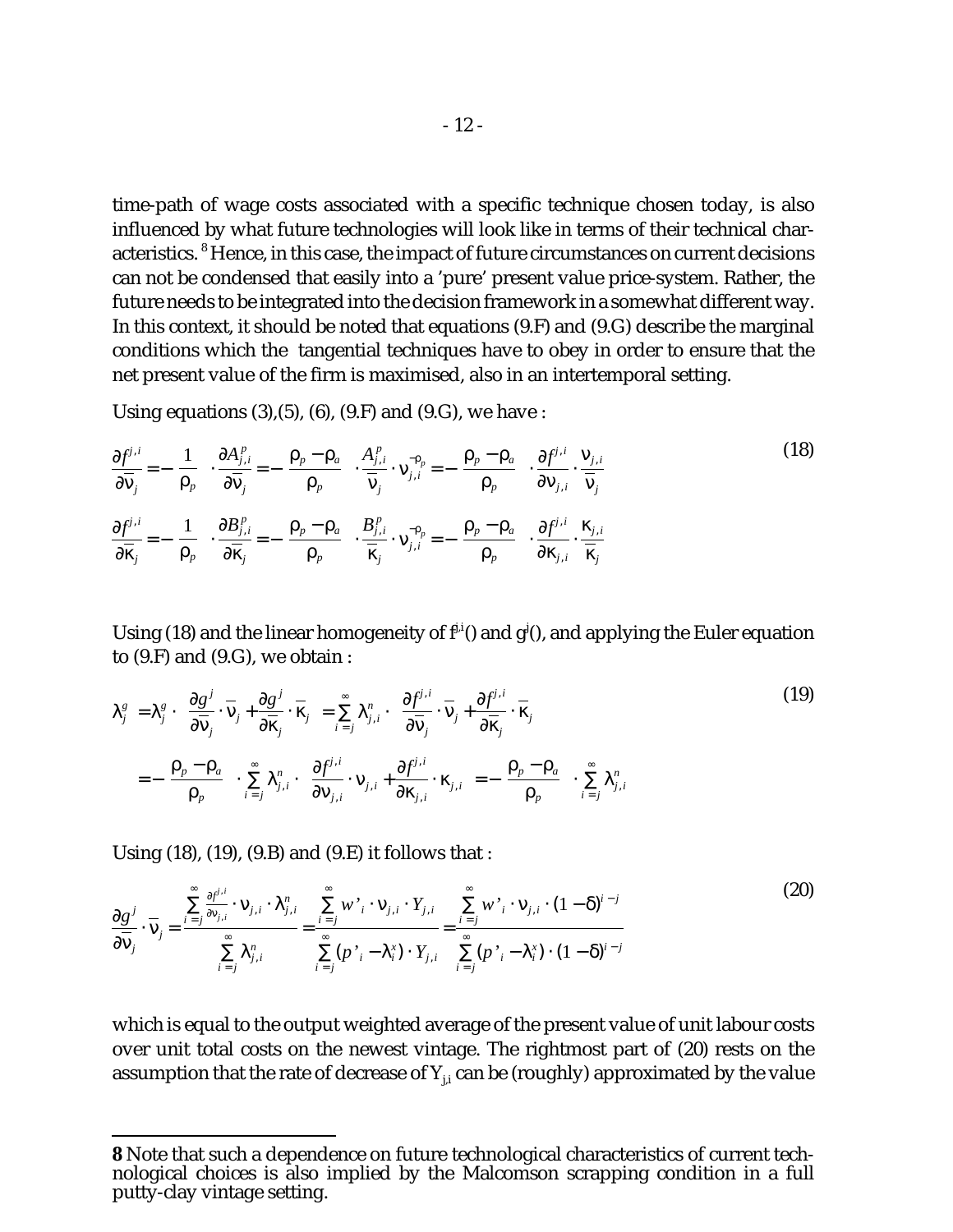of the decay parameter. <sup>9</sup> Note, however, that since the relative size of the error is the same in both the nominator and the denominator of (20), the errors cancel each other to some extent.

From equations (9.A), (11) and (18) we immediately obtain :

$$
\mathbf{v}_{j,i} = \left(\frac{w^{\prime}_{i}}{A_{j,i}^{p} \cdot (p^{\prime}_{i} - \lambda_{i}^{x})}\right)^{-\sigma_{p}} = (A_{j,i}^{p})^{\sigma_{p}} \cdot \left(\frac{w^{\prime}_{i}}{\Psi_{i}}\right)^{-\sigma_{p}}
$$
(21)

where  $\operatorname{\psi}$   $_i$  is implicitly defined by (21) and equal to the expected present value of future unit total costs on the newest vintage. Substitution of (21) into (20) yields therefore :

$$
\frac{\partial g^t}{\partial \overline{v}_t} \cdot \overline{v}_t = \frac{\sum\limits_{i=t}^{\infty} (A_{t,i}^p)^{\sigma_p} \cdot (w^r_i)^{1-\sigma_p} \cdot \psi_i^{\sigma_p} \cdot (1-\delta)^{i-t}}{\sum\limits_{i=t}^{\infty} \psi_i \cdot (1-\delta)^{i-t}}
$$
\n(22)

Assuming constant rates of growth of the variables in (22), where applicable, we immediately obtain :

$$
\frac{\partial g^t}{\partial \overline{v}_t} \cdot \overline{v}_t = \frac{\left(A_{t,t}^p\right)^{\sigma_p} \cdot \left(\frac{w^t}{\Psi_t}\right)^{1-\sigma_p} \cdot \sum_{i=t}^{\infty} \left\{\left(1+\hat{A}_{t,t}^p\right)^{\sigma_p} \cdot \left(1+\hat{w}^t\right)^{1-\sigma_p} \cdot \left(1+\hat{\Psi}^t\right)^{\sigma_p} \cdot \left(1-\delta\right)\right\}^{i-t}}{\sum_{i=t}^{\infty} \left\{\left(1+\hat{\Psi}^t\right) \cdot \left(1-\delta\right)\right\}^{i-t}}
$$
(23)

Because  $\mathbf{A^p}_{\text{t,i}}$  depends explicitly on the 'tangential technique', it follows that (23) can be rewritten as  $:10$ 

**<sup>9</sup>** Note that this is indeed a rough approximation, since the latter also assumes that the amount of labour allocated to the machinery in question would also have to fall at a rate equal to  $\delta$  , since otherwise output could not fall at that rate (the ex-post production function is linear homogeneous by assumption). However, when wage costs on an old vintage rise more rapidly than average total costs on a new vintage, then marginal labour productivity on the old vintage should rise in compensation, and hence labour input should fall more rapidly than capital input. The ensuing rate of decrease of output would be somewhere in between the different rates of decrease of both inputs.

**<sup>10</sup>** Of course,  $\psi_t$  also depends on the tangential technique, but at this stage we ignore this, since the latter dependency is a more implicit one, and must be taken account of during the simultaneous solution of the model itself.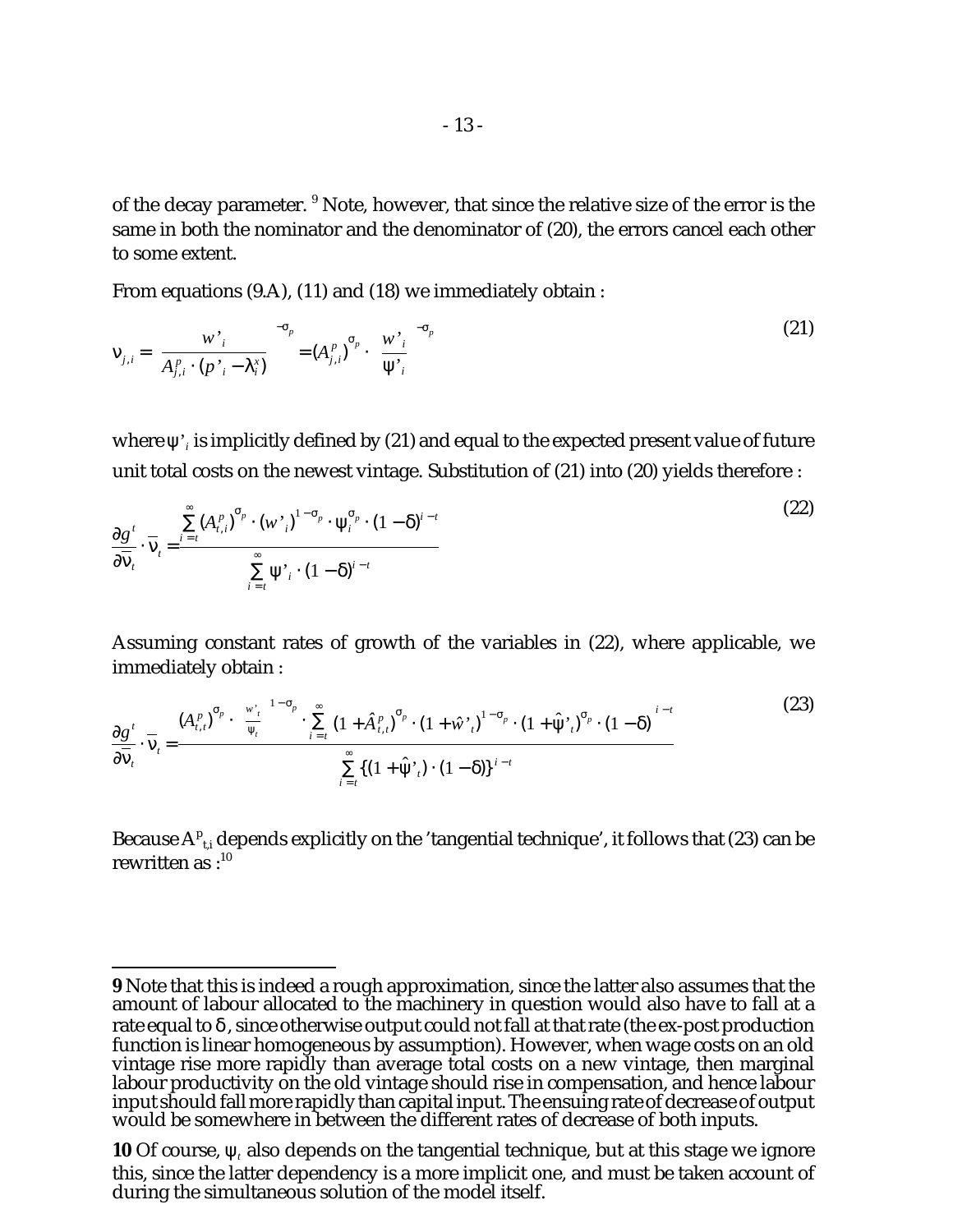$$
A_{t,t}^a \cdot \overline{\mathsf{v}}_t^{-\mathsf{p}_a} = (A_{t,t}^p)^{\sigma_p} \cdot Z_t = A_{t,t}^{a^{\sigma_p}} \cdot \overline{\mathsf{v}}_t^{(\mathsf{p}_p - \mathsf{p}_a) \cdot \sigma_p} \cdot Z_t \tag{24}
$$

where  $Z_t$  is a collection of terms implicitly defined by (23) and (24) taken together. Hence, from (24) we immediately obtain :

$$
\overline{\mathbf{V}}_t = \begin{cases} A_{t,t}^a \cdot \mathbf{Z}_t^{-\frac{1}{1-\sigma_p}} \end{cases}^{\sigma_a} \tag{25}
$$

As long as the growth of nominal wages and the growth of the price of investment is at most equal to the rate of interest, both the summations present in equation (25) have a finite value, because the multiplicative term in the geometric expansion is less than one. But in practice, we will not assume an infinitely long planning horizon : we stick to the findings of Kuipers and van Zon (1982), Gelauff, Wennekers and de Jong (1985) and Muysken and van Zon (1987), who find (on average) a planning period of about 15 years. Hence, redefining  $Z_t$  to be equal to the summation of the geometric expansion of (23) over the first  $\Theta$  years (where we take  $\Theta$  to be equal to 15 during the estimation of the model), we have :

$$
Z_{t} = \left(\frac{w_{t}}{\psi_{t}}\right)^{1-\sigma_{p}} \cdot \frac{S\left(t, \left\{(1+\gamma_{n})\cdot(1+\hat{h}_{t})^{\epsilon_{n}}\right\}^{-\rho_{p}\cdot\sigma_{p}} \cdot (1+\hat{w}_{t})^{1-\sigma_{p}} \cdot (1+r_{t})^{-1} \cdot (1+\hat{\psi})^{\sigma_{p}} \cdot (1-\delta), \Theta\right)}{S(t, 1, (1+\hat{\psi}_{t})\cdot(1-\delta)/(1+r_{t}), \Theta)}
$$
(26)

where

$$
S(t, q, \Theta) = 1 + q_t + q_t^2 + ... + q_t^{\Theta} = \frac{(1 - q_t^{\Theta + 1})}{1 - q_t}
$$

and where  $\hat{\bm{\mathsf{\psi}}}_{\textit{t}}$  stands for the expected rate of growth of undiscounted unit production cost on the newest vintage.

A minor problem still remains to be resolved : the rate of growth of future unit production costs is not known. In order to avoid the computational implications and complications of fully forward looking behaviour, we will use the four year moving average of the 'realised' rate of growth of unit production cost on the newest vintage.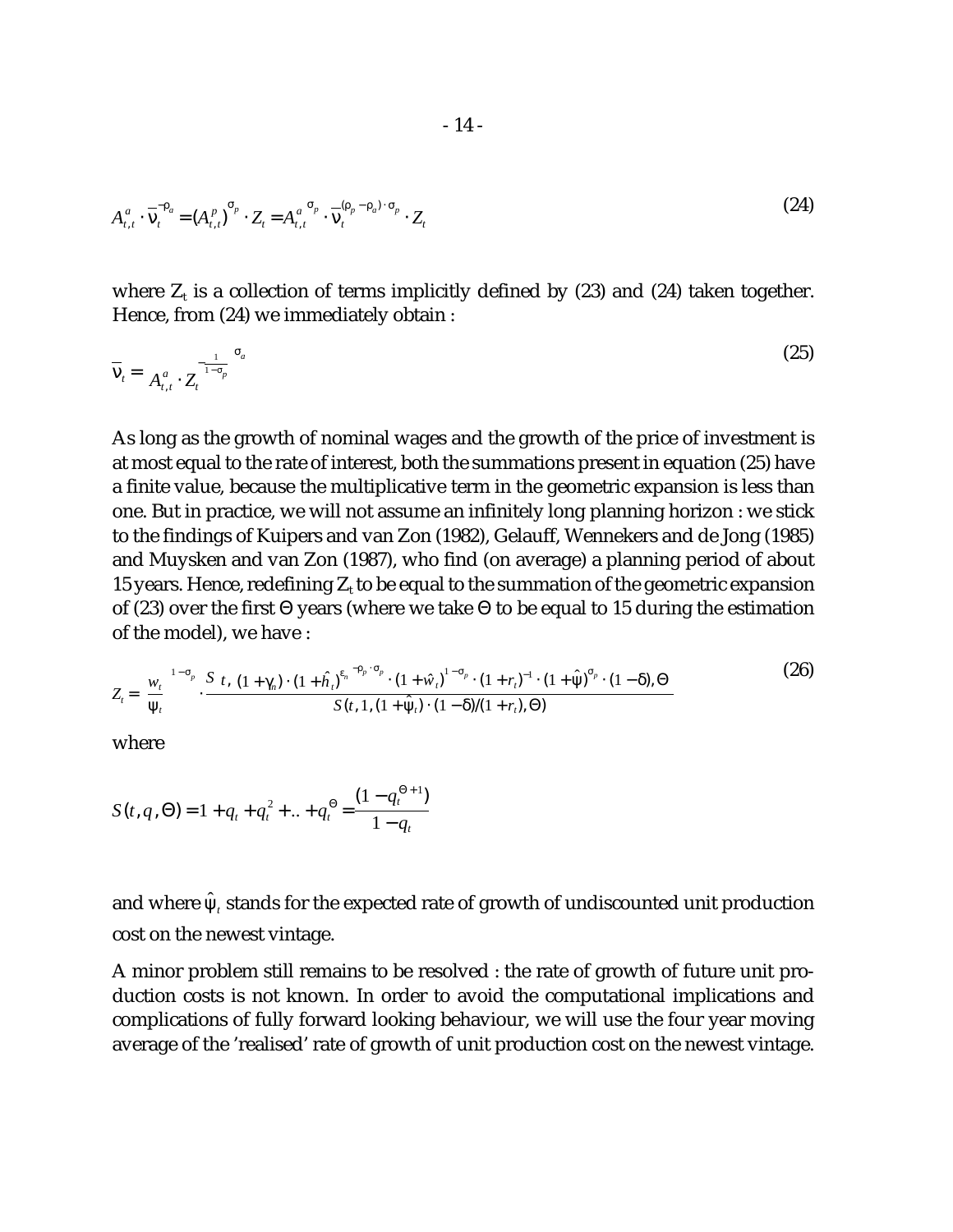$^{11}$  Then, given  $\hat{\bm{\mathsf{\psi}}}$ , the optimum allocation of labour to existing vintages can be described using(21). And so, given the ex-post production functions and the existing capital stock, it is possible to obtain total capacity output associated with the existing capital stock, after which the capacity gap to be filled by output from the newest equipment can be obtained. Given the optimum capital coefficient for new equipment, the amount of investment follows directly from the size of the capacity gap, and so does the required amount of labour associated with the newest vintage. Thus, we are able to arrive at aggregate capacity labour demand and aggregate 'capital' demand by summing over all vintages which are in existence at some moment of time. **The problem is that there are infinitely many vintages.** Hence, adding them all together in order to obtain aggregate capacity output and aggregate capacity labour demand is simply not possible. We therefore present a **practical shortcut** in the next section.

#### **2.6 The Recursive Update Rules**

From the first order conditions for a profit maximum (c.f. (9.A), (9.B), (11) and (12)), it follows that all marginal labour productivities should be the same for existing machinery and equipment and for new machinery. Using (9) we therefore have :

$$
A_{t,t}^p \cdot \{v_{t,t}\}^{-1/\sigma_p} = A_{i,t}^p \cdot \{v_{i,t}\}^{-1/\sigma_p} \implies v_{i,t} = v_{t,t} \cdot (A_{t,t}^p)^{-\sigma_p} \cdot (A_{i,t}^p)^{\sigma_p} = \xi_t \cdot (A_{i,t}^p)^{\sigma_p}
$$
(27)

where ξ, is implicitly defined by (27). (27) shows that the optimum value of the labour coefficient on an existing vintage consists of a vintage specific part and a general part. The corresponding value of the capital coefficient can be obtained from the ex-post production function :

$$
{K_{i,t}}^{\rho_p} = \frac{1}{B_{i,t}^p} - \frac{A_{i,t}^p \cdot {V_{i,t}}^p}{B_{i,t}^p}
$$
 (28)

Using (27) and (28), we immediately obtain :

$$
\zeta_{i,t} = \left\{ \frac{1}{\kappa_{i,t}} \right\}^{\rho_p} = \frac{1}{B_{i,t}^p} - \left( \xi_t \right)^{-\rho_p} \cdot \frac{\left( A_{i,t}^p \right)^{\sigma_p}}{B_{i,t}^p}
$$
\n(29)

**<sup>11</sup>** We also took the four year moving average of the actual growth of wages and of working hours to represent their expected growth rates. With respect to the discount rate, we assumed it to be equal to the sum of the four year moving average of the yield on government bonds and a constant sector-specific risk-premium which is one of the 'parameters' to be estimated later on.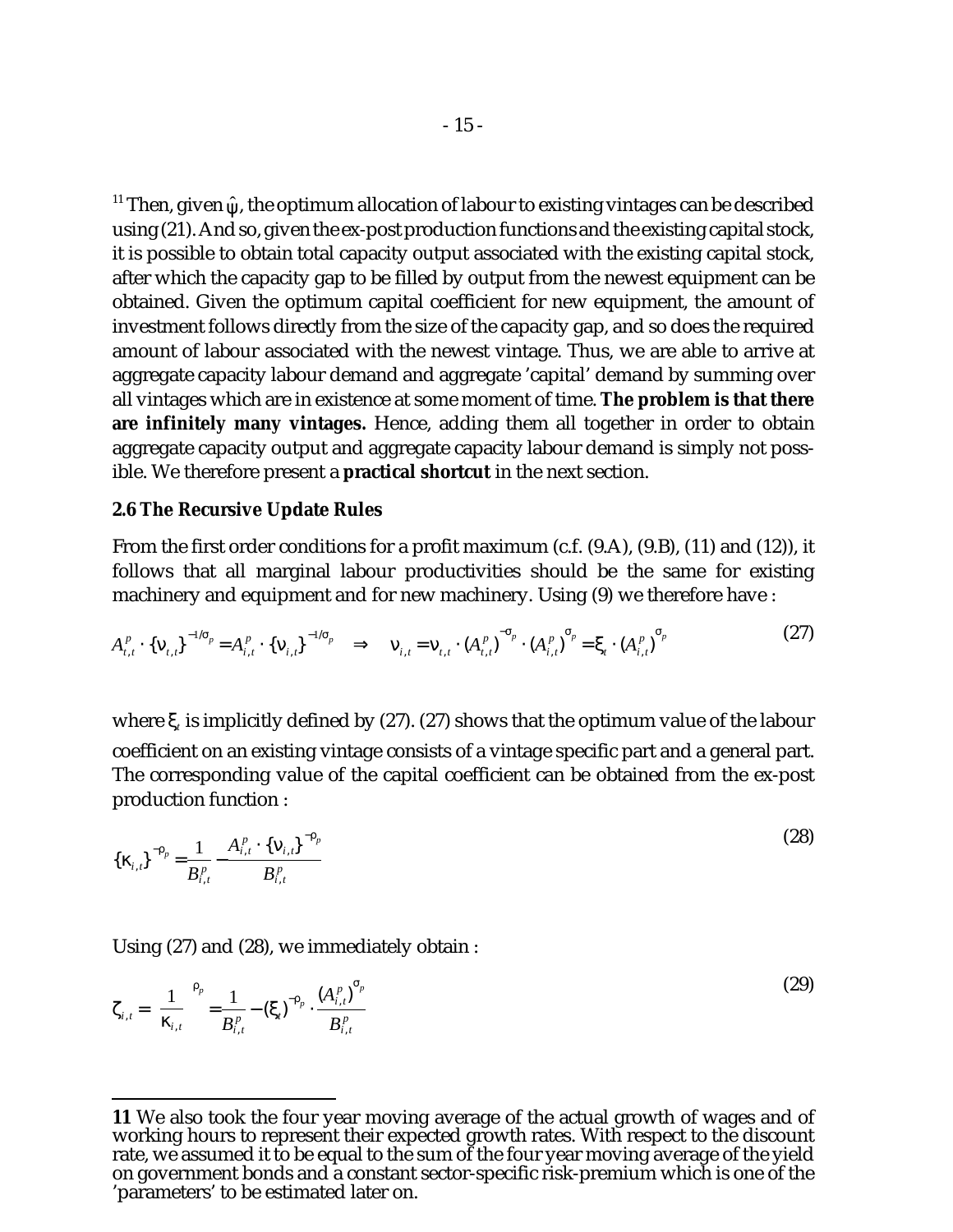Equation (29) provides one of the central equations of the RUM model. Note that  $\zeta_{\scriptscriptstyle i,t}$  is implicitly defined as the capital productivity of vintage i at time t, raised to the power of  $\rho_p$ . Let us now define :

$$
\overline{\zeta}_{t} = \sum_{i = -\infty}^{t} \zeta_{i,t} \cdot \frac{I_{i,t}}{\sum_{j = -\infty}^{t} I_{j,t}} = \sum_{i = -\infty}^{t} \zeta_{i,t} \cdot \frac{I_{i,t}}{K_{t}} = \sum_{i = -\infty}^{t} \zeta_{i,t} \cdot S_{i,t}
$$
\n(30)

where  ${\sf S_{i,t}}$  is the volume share of investment at time i in the capital stock at time t.  $\zeta_{_t}$  is a weighted average of all individual 'capital productivities' of the separate vintages with the investment shares in the total capital stock as weights. Note that when  $\rho_{_{p}}$  is equal to 1, i.e. the ex-post elasticity of substitution is equal to 0.5, then (31) provides the 'exact' value of the aggregate capital productivity. When  $\rho_{_{p}}$  is not equal to 1, we approximate the average capital productivity  $(\pi_{_{\!\ell}})$  by:

$$
\pi_{t} = \left\{ \overline{\zeta}_{t} \right\}^{\frac{1}{\rho_{p}}} \tag{31}
$$

Note that (31) implies that for  $\rho_{_{P}}$  not equal to 1 the aggregate productivity of capital is obtained as a 'CES average' of the individual capital productivities at the vintage level, since (29), (30) and (31) taken together imply :

$$
\pi_{t} = \left\{ \sum_{i=-\infty}^{t} S_{i,t} \cdot \left( \frac{1}{\kappa_{i,t}} \right)^{\rho_p} \right\}^{1/\rho_p}
$$
(32)

Equation (32) provides another approximation which is needed to define the RUM model.<sup>12</sup> Using (29) and (30) we obtain:

$$
\overline{\zeta}_{t} = \sum_{i=-\infty}^{t} \frac{S_{i,t}}{B_{i,t}^{p}} - (\xi_{t})^{-\rho_{p}} \cdot \sum_{i=-\infty}^{t} S_{i,t} \cdot \frac{(A_{i,t}^{p})^{\sigma_{p}}}{B_{i,t}^{p}}
$$
\n(33)

Equation (33) can be re-defined as :

$$
\overline{\zeta}_t = T_{1,t} - (\xi_t)^{-\rho_p} \cdot T_{2,t} \tag{34}
$$

**<sup>12</sup>** In various simulation experiments described in van Zon (1994) it is shown that the approximation is indeed a good one.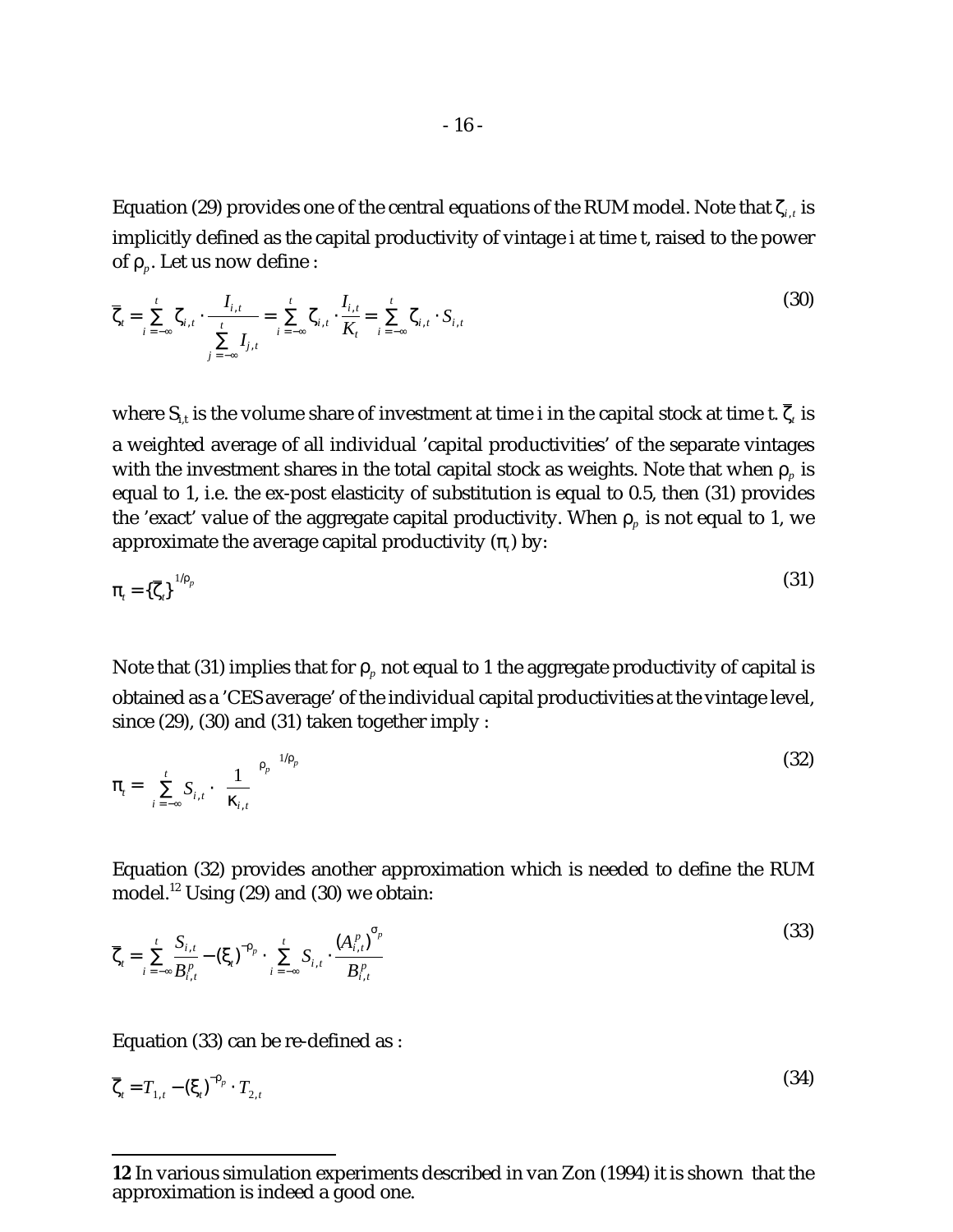Note that in the absence of disembodied technical change, the two ways in which  $T_{1,t}$ and  $T_{2,t}$  depend on time are first through  $S_{i,t}$  and secondly through the upper limits of the respective summations. For  $T_{1,t}$  we conclude therefore that its value must be equal to  $T_{1,t-1}$  except for the fact that the overall weight of already existing vintages in the determination of  $T_{1,t}$  must have decreased when gross investment is positive, while on the other hand the relative weights  $S_{i,t}/S_{i,t}$  for  $i,j$  are not changed at all since technical decay takes place at a constant rate. Therefore, the transition from t-1 to t implies that the weight of existing machinery (i.e. the machinery installed up to and including time t-1) in the determination ofthe average valueof capital productivity at time t hasbecome  $(1 - \delta) \cdot K_{t-1}/K_t$ , whereas the weight of the capital productivity of the new vintage in aggregate capital productivity is equal to  $I_{t,t}/K_t.$  A similar reasoning holds for the change in the value of  $T_{2,t}$ .

With regard to disembodied technical change, it should be noted that (by assumption) it affects existing vintages only. Moreover, it affects those vintages to the same extent. Hence, disembodied technical change (as well as the influence of a change in working hours) can be introduced into the model quite easily by defining the terms T1,t and T2,t as follows:  $13$ 

$$
T_{1,t} = T_{1,t-1} \cdot \frac{(1-\delta) \cdot K_{t-1}}{K_t} \cdot \left( (1+\gamma_t) \cdot (1+\hat{h}_t)^{\epsilon} \right)^{\rho_p} + \left( \frac{1}{B_{t,t}^p} \right) \cdot \frac{I_{t,t}}{K_t}
$$
\n
$$
T_{2,t} = T_{2,t-1} \cdot \frac{(1-\delta) \cdot K_{t-1}}{K_t} \cdot \left( \frac{\left( (1+\gamma_n) \cdot (1+\hat{h}_t)^{\epsilon_n} \right)^{\sigma_p}}{(1+\gamma_t) \cdot (1+\hat{h}_t)^{\epsilon_t}} \right)^{-\rho_p} + \left( \frac{\left( A_{t,t}^p \right)^{\sigma_p}}{B_{t,t}^p} \right) \cdot \frac{I_{t,t}}{K_t}
$$
\n
$$
K_t = (1-\delta) \cdot K_{t-1} + I_{t,t}
$$
\n
$$
\pi_t = \left\{ T_{1,t} - \xi_t^{-\rho_p} \cdot T_{2,t} \right\}^{1/\rho_p}
$$
\n(35)

Equation (35) now shows that the capital productivity 'book-keeping' of an infinitely large family of vintages can be reduced to a fairly small set of equations.<sup>14</sup> Moreover,

**<sup>13</sup>** This way of handling disembodied technical change follows directly from the fact that an expression  $X_t = X_0 \cdot (1 + x)^{\beta \cdot t}$  can be written as :  $X_t = X_{t-1} \cdot (1 + x)^{\beta}$ . Hence,  $X_t$  can be obtained by 'updating'  $X_{t-1}$  by means of the factor  $(1+x)^{\beta}$ . See also equation (3).

**<sup>14</sup>** Note that a related approach is described in Eigenraam (1987), although the link between productivity aggregates and the development of the capital stock is less direct there than in the RUM model.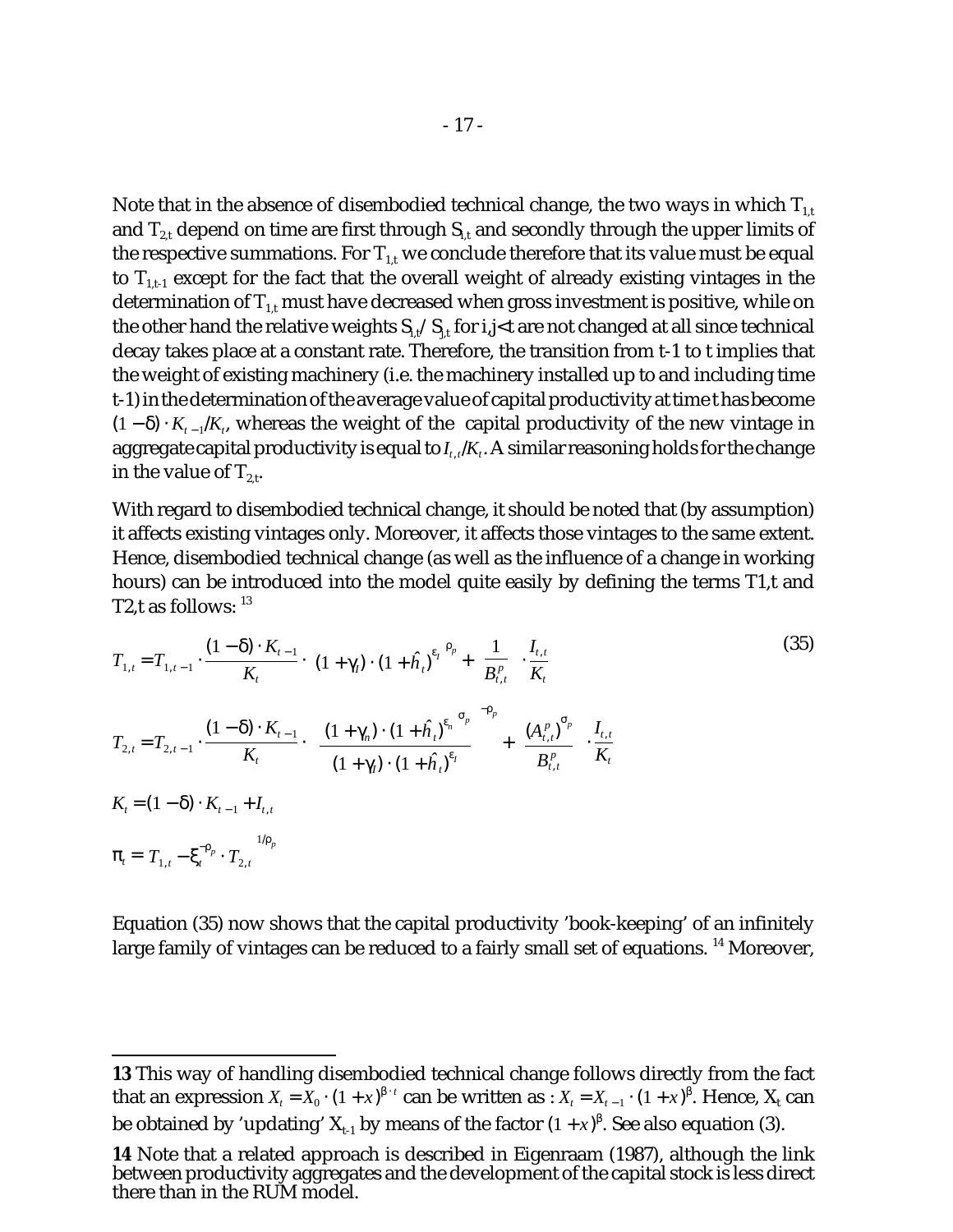equation (35) shows that the value of aggregate capital productivity can be obtained by means of a (time-) recursive update of its composing terms, rather than by explicitly obtaining it from the underlying individual vintages.

With regard to the determination of the aggregate labour/capital ratio, we can use a similar approach. Defining  $\theta_{i,t} = v_{i,t}/\kappa_{i,t}$ , the aggregate labour capital ratio ( $\theta_t$ ) can (implicitly) be written as :

$$
\overline{\theta}_{t}^{\rho_{p}} = \sum_{i=-\infty}^{t} S_{i,t} \cdot (\theta_{i,t})^{\rho_{p}} = \sum_{i=-\infty}^{t} S_{i,t} \cdot (v_{i,t})^{\rho_{p}} \cdot \zeta_{i,t} = \sum_{i=-\infty}^{t} \frac{S_{i,t} \cdot (v_{i,t})^{\rho_{p}}}{B_{i,t}^{p}} - \sum_{i=-\infty}^{t} \frac{A_{i,t}^{p}}{B_{i,t}^{p}} \cdot S_{i,t}
$$
\n(36)

where we have substituted equation (29). Again, the terms  $T_{3,t}$  and  $T_{4,t}$  can be obtained by means of a recursive update mechanism. Introducing disembodied technical change into (36), we immediately obtain :

$$
T_{3,t} = T_{3,t-1} \cdot \frac{(1-\delta) \cdot K_{t-1}}{K_t} \cdot \left( \frac{\left( (1+\gamma_n) \cdot (1+\hat{h}_t)^{\epsilon_n} \right)^{\frac{\rho_p}{1+\rho_p}}}{(1+\gamma_l) \cdot (1+\hat{h}_t)^{\epsilon_t}} \right)^{-\rho_p} + \frac{A_{t,t}^{\rho} \cdot I_{t,t}}{B_{t,t}^{\rho}} \cdot \frac{I_{t,t}}{K_t}
$$
(37)  

$$
T_{4,t} = T_{4,t-1} \cdot \frac{(1-\delta) \cdot K_{t-1}}{K_t} \cdot \left( \frac{(1+\gamma_n) \cdot (1+\hat{h}_t)^{\epsilon_n}}{(1+\gamma_l) \cdot (1+\hat{h}_t)^{\epsilon_t}} \right)^{-\rho_p} + \frac{A_t^{\rho}}{B_t^{\rho}} \cdot \frac{I_{t,t}}{K_t}
$$

Equations (35), (36) and (37) can be used to obtain total capacity labour demand and total production capacity as :

$$
N_t = \overline{\theta}_t \cdot K_t = \left\{ \xi_t^{\rho_p} \cdot T_{3,t} - T_{4,t} \right\}^{1/\rho_p} \cdot K_t
$$
  

$$
X_t = \pi_t \cdot K_t = \left\{ T_{1,t} - \xi_t^{-\rho_p} \cdot T_{2,t} \right\}^{1/\rho_p} \cdot K_t
$$
 (38)

#### **2.7 Concluding Remarks**

Of course, the replacement of a full putty-semi-putty vintage model by its RUM representation has its price. **First** of all, for ex-post elasticities of substitution not equal to 0.5, the RUM model is only an approximation of the full vintage model (although a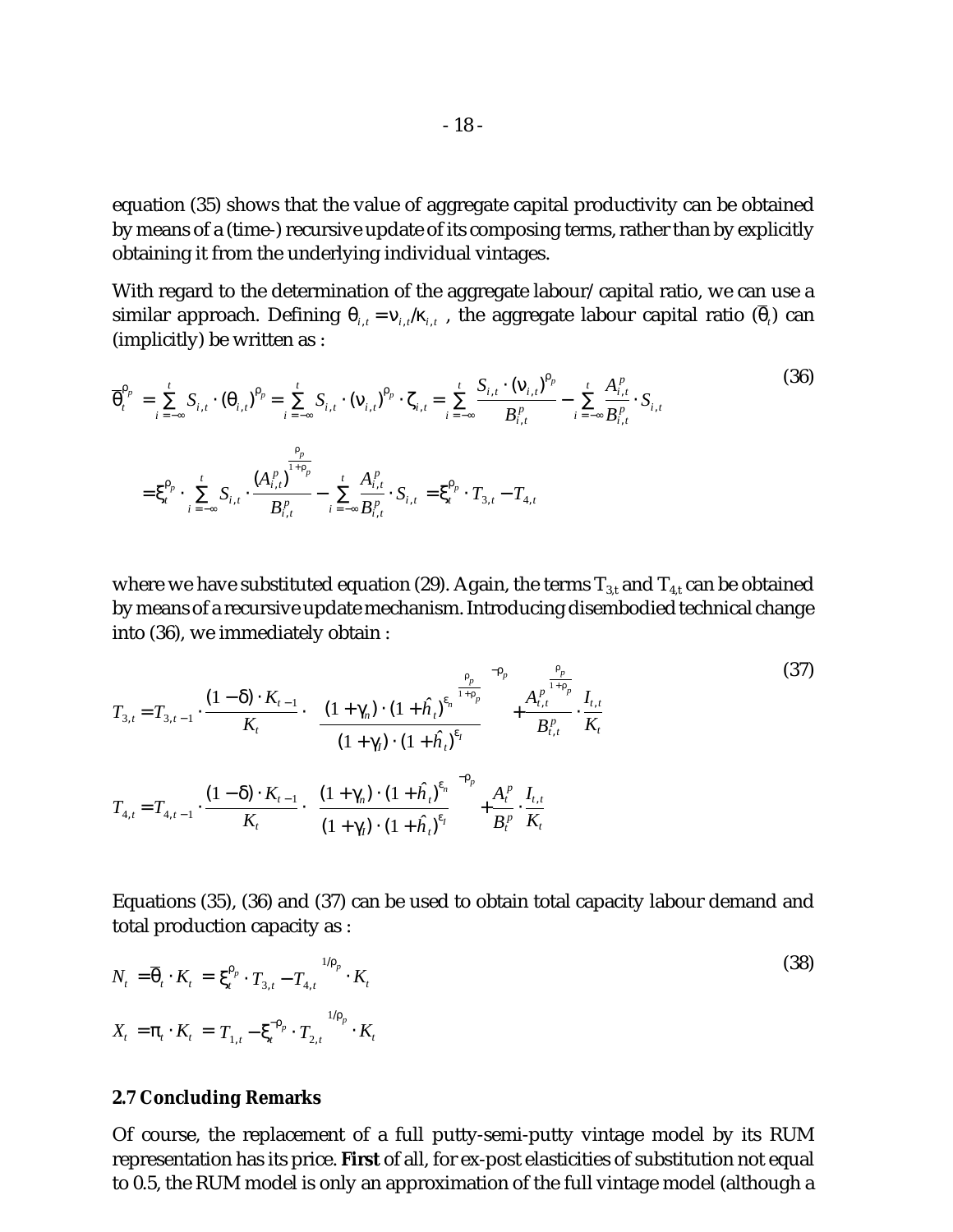good one), while **secondly** the terms  $T_{1,t}$  through  $T_{4,t}$  are recursively defined, and hence need to be initialised. However, in a growing economy it follows that the term  $(1 - \delta) \cdot K_{t-1}/K_t = (1 - \delta)/(1 + g)$  (where g is the rate of growth of the capital stock) is smaller than one, and it is easily seen that the influence of any initial value of the individual terms  $T_{1,t}$  through  $T_{4,t}$  tends to diminish over time. Moreover, this happens more rapidly when either the rate of technical decay or the rate of growth of the economy is high. Nonetheless, for short sample periods, initial values  $T_{1,0}$ .  $T_{4,0}$  will have to be determined next to the other parameters of the production model. We will come back to this later.

The logic of the model is now as follows. First, the technological characteristics of the ex-ante function together with expectations regarding factor prices and technological change, determine the initial technique on the 'newest' ex-post production function. This in turn determines the reference value for marginal labour productivity to be used for the allocation of labour to existing equipment. Thus we obtain the level of output on existing machinery for a given value of the stock of existing capital, as well as the associated amount of labour. Then we obtain the amount of output to be produced on the newest equipment as the difference between the total amount of output required, and the amount of output to be produced on existing equipment. After that, the required amount of investment as well as the associated amount of labour on new equipment can be obtained from the optimum values of the factor productivities on new equipment.

## **3 The Sectoral Classification, Estimation Procedures, Data Sources and Data Preparations**

## **3.1 Sectoral Classification**

The sectoral classification we have used is the same as the one of the EC HERMES models (d'Alcantara and Italianer (1982)). This classification is both detailed enough to take account of 'natural' technological and employment differences between sectors of industry, as well as small enough to ensure that EC-wide modelling efforts based on this classification are feasible in practical/data terms.

The sectoral classification consists of nine sectors of industry, i.e. the agricultural sector (A), the building and construction sector (B), the consumer goods producing sector (C), the energy producing sector (E), the capital goods producing sector (K), the commercial/market services sector (L), the non-market services sector (N), the intermediate goods producing sector (Q) and the communication and transportation sector (Z). The capitals in parentheses are used to denote these sectors in the rest of the paper. A complete account of the composition of the sectors of industry in terms of the Eurostat NACE R25 and R44 classification is provided in appendix B.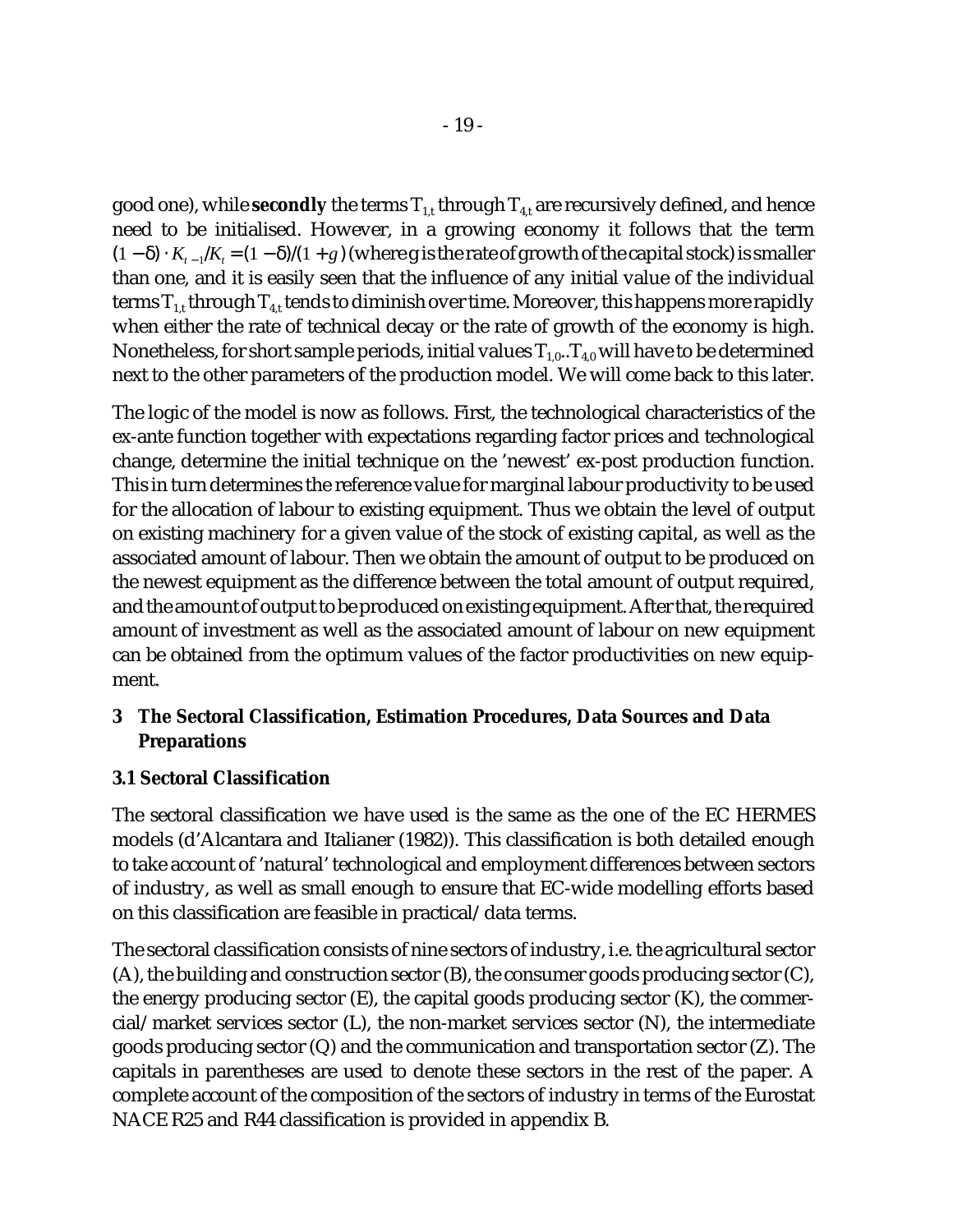## **3.2 The Estimation Procedure)**

## **3.2.1 Introduction**

The RUM model is non-linear in its parameters. Moreover, it is strictly recursive in time, while, in addition, the terms  $T_{1,t} - T_{4,t}$  can not be observed directly. Hence, ordinary least squares or related estimation procedures can not directly be used to estimate the parameters of RUM.

Since we have very little a priori information about both the parameters of RUM and the initial values of the terms  $T_{1,t}$ -  $T_{4,t}$ , we have applied a two stage estimation procedure where the first stage is a direct search routine based on a genetic algorithm by Goldberg (1989). Test-runs with both the genetic algorithm and the complex direct search algorithm which is described in Bunday and Garside (1987) and which was used in Meijers and van Zon (1991), showed that the former algorithm outperformed the latter algorithm in almost all cases. The genetic algorithm was optimized and tailored to our needs during a number of test-experiments. The second stage is an ordinary Newton (steepest descent) gradient method.

The application of a direct search method over a relative large parameter space results in a relatively fast convergence to an optimum with global characteristics, whereas the application of a Newton gradient method ensures that local improvements of this optimum, if at all possible, are obtained in a relatively efficient way.

## **3.2.2 Outline of the Genetic Search Algorithm**

The 'body' of the genetic search algorithm was directly obtained from Goldberg (1989). We represented the RUM parameters as 32 bit bit-strings which were interpreted as a positive fraction of the largest positive integer number which can be represented using 32 bits. Then this fraction was used to obtain the corresponding value of the parameter as follows :  ${\rm p_i=l_i+f_i.}$  ( ${\rm h_i-l_j)}$ , where  ${\rm p_i}$  represents the value of parameter i,  ${\rm f_i}$  represents the fraction mentioned above, while  $l_i$  and  $h_i$  are the low- and high bounds of parameter i, respectively. This proved to be a very efficient and flexible way of representing a specific sub-space of the parameter space in terms of a 'genetic code'.

Using this bit-string representation of the RUM parameters, we changed the reproduction process somewhat in order to increase the chance on reproduction of particularly fit bit-strings. Rather than exchanging a specific bit sub-string of the one parent with a bit sub-string of the other parent, we decided to perform the exchange at the bit level. Moreover, we ensured that the chance on survival of a specific bit was directly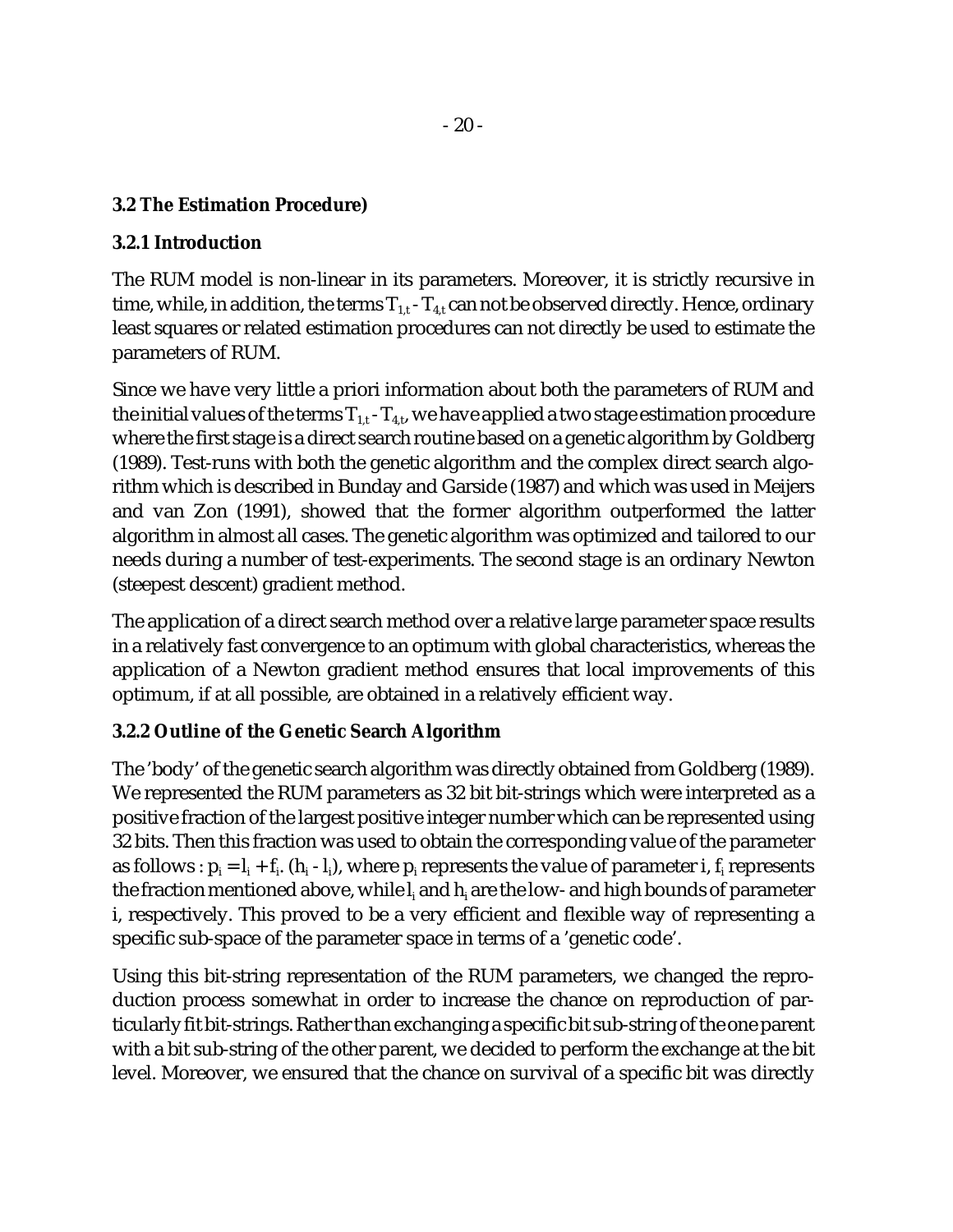and positively related to the fitness of the respective 'supplying' parents.<sup>15</sup> Hence, the bit by bit correspondence between the fittest 'parent-string' and the 'child-string' is (on average) larger than the correspondence with the less fit 'parent-string'.

In addition, we decided to make one copy of the fittest bit-string without altering it in any way, and transferred that copy to the 'new generation'. Thus we ensure that no valuable information is lost due to mating or random mutations. We also let the fittest bit-string mate with other strings from the 'old generation'<sup>16</sup> at least 5 times, where the probability of the selection of a specific partner is proportional to its fitness. The rest of the 'new generation' was created by a random mating process involving two partners from the 'old generation', with selection probabilities proportional to their respective fitness. The resulting bit-string then enters the 'new generation'.

This improved the speed of convergence of the search procedure considerably, while the introduction of a positive mutation rate still ensured enough genetic variation in the gene-pool.

### **3.2.3 The Objective Function and It's Evaluation**

The objective function has been specified in terms of the relative errors between the estimated time-series for production capacity and employment, and their observational counterparts. More in particular, the objective function (F) is equal to :

$$
F = \sqrt{\frac{(RMSE_x)^2 + (RMSE_n)^2}{2}}
$$
  
\n
$$
RMSE_x = \sqrt{\frac{\sum_{t=t}^{t2} \left(\frac{x'_t}{x_t} - 1\right)^2}{t^2 - t^2 + 1}}
$$
\n(39)

where a prime associated with a variable denotes its estimated value.

With respect to the generation of initial values for the terms  $T_{1,t}$  -  $T_{4,t}$  we have used the following strategy. Rather than 'estimating' initial values for the terms  $T_{1,t}$ - $T_{4,t}$ , we have employed equations (35), (37) and (38) directly in order to obtain a linear system in the terms  $T_{1,t} - T_{4,t}$  which can directly be solved for  $T_{1,t} - T_{4,t}$  given some initial estimate of the parameter vector for any two pairs of observations on  $\rm N_t/\rm K_t$  and  $\rm X_t/\rm K_t$ . Note that the recursive adjustment equations with respect to  $\mathbf{T}_{1,\mathsf{t}}\text{-}\mathbf{T}_{4,\mathsf{t}}$  can be written as :

$$
T_{i,t} = \alpha_{i,t} \cdot T_{i,t-1} + \beta_{i,t} \quad i = 1..4
$$
\n(40.A)

**<sup>15</sup>** A direct measure of the fitness of some parent is provided by the inverse of the function value which is associated with the bit-strings which belong to that parent.

**<sup>16</sup>** A generation always contains 100 individuals.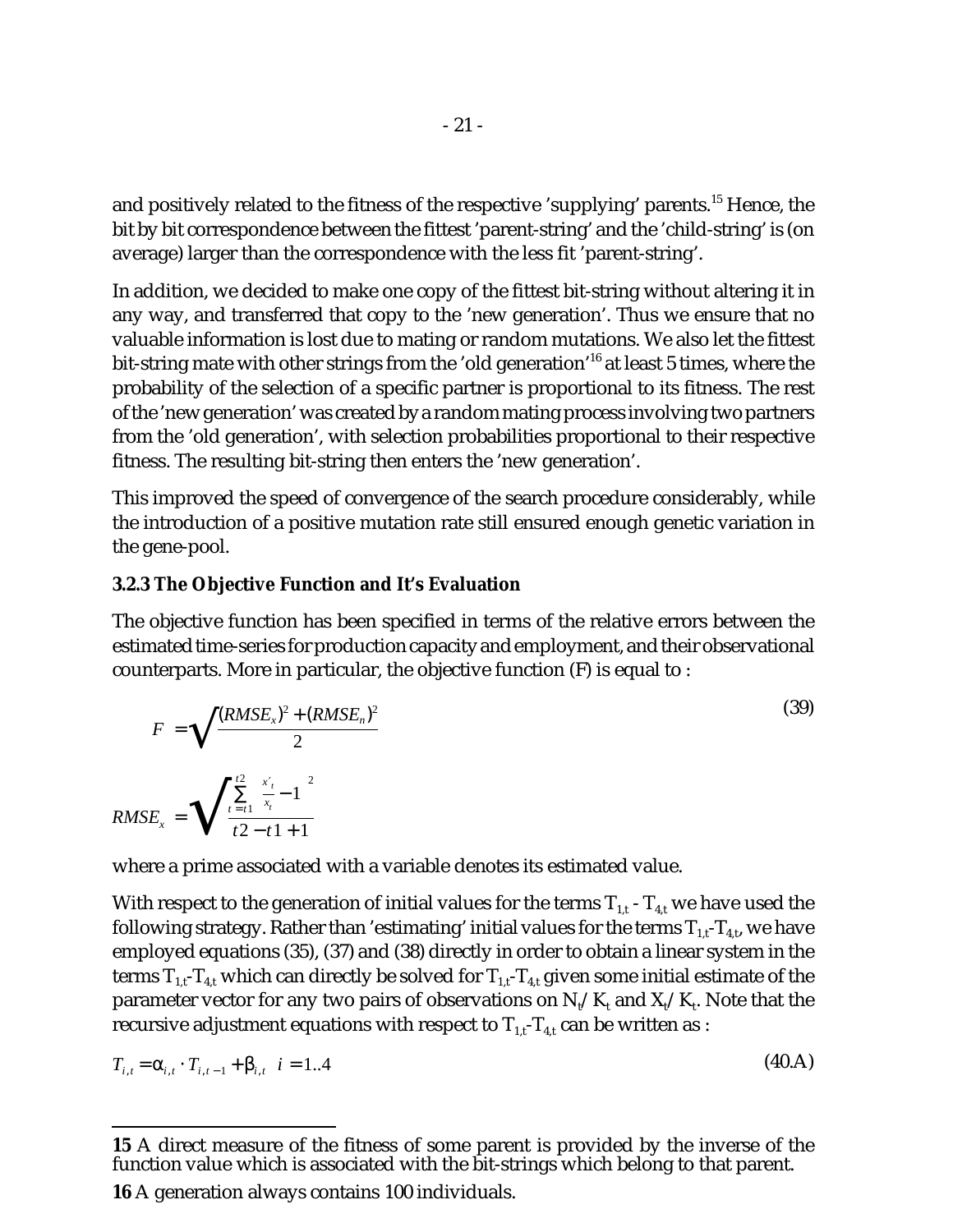$$
\sigma_{t} = \left(\frac{X_{t}}{K_{t}}\right)^{\rho_{p}} = T_{1,t} - \gamma_{2,t} \cdot T_{2,t}
$$
\n
$$
\tau_{t} = \left(\frac{N_{t}}{K_{t}}\right)^{\rho_{p}} = \gamma_{3,t} \cdot T_{3,t} - T_{4,t}
$$
\n(40.C)

where the  $\alpha$ 's ,  $\beta$ 's and  $\gamma$ 's, as well as  $\sigma$  and  $\tau$  are implicitly defined by the equivalence between (40.A) on the one hand and (35), (37) and (38) on the other. Substitution of  $(40.A)$  into  $(40.B)$  and  $(40.C)$  leads directly to :

$$
\begin{bmatrix} T_{1,t-1} \\ T_{2,t-1} \end{bmatrix} = \begin{bmatrix} 1 & -\gamma_{2,t-1} \\ \alpha_{1,t} & -\gamma_{2,t} \cdot \alpha_{2,t} \end{bmatrix}^{-1} \cdot \begin{bmatrix} \sigma_{t-1} \\ \sigma_t - \beta_{1,t} + \gamma_{2,t} \cdot \beta_{2,t} \end{bmatrix}
$$
(41.A)

$$
\begin{bmatrix} T_{3,t-1} \\ T_{4,t-1} \end{bmatrix} = \begin{bmatrix} \gamma_{3,t-1} & -1 \\ \alpha_{3,t} & \gamma_{3,t} & -\alpha_{4,t} \end{bmatrix}^{-1} \cdot \begin{bmatrix} \tau_{t-1} \\ \tau_t - \gamma_{3,t} & \beta_{3,t} + \beta_{4,t} \end{bmatrix}
$$
(41.8)

Equations (41.A) and (41.B) provide a 'fixed point' for the application of the recursive adjustment equations in order to arrive at a corresponding initial value for the year just before the estimation period. However, since the terms  $T_{1,t}$  -  $T_{4,t}$  are actually infinite summations over non-negative terms, it follows that the initial values thus obtained can not be negative. Nonetheless, some of them were. In such a situation, we set the initial value equal to zero, and calculated the corresponding 'T-sequence' forward in time again using (40.A). Then the complementary T-term was recalculated using either equation (40.B) or (40.C) and a new initial value (consistent with the imposed zero initial value of the other term) for the associated T-term was obtained. Since any two consecutive observations can be used in this procedure, we took the arithmetical average of all the initial values by T-term as the final initial value to be used in the model estimations/calculations.  $17$ 

#### **3.2.4 Labour Hoarding**

RUM generates time-series regarding capacity labour demand. Unfortunately, observations on capacity labour demand are not available in practice. The only time-series which are available are those concerned with employment. Hence, in order to be able to estimate the parameters of RUM, itis necessary to hypothesize some relation between

**<sup>17</sup>** Note that a change in the parameter-vector to be estimated, also implies a corresponding change in the initial values of the T-terms. Given these T-sequences and the parameter-vector as well as the investment shares, it is now straightforward to obtain estimates of production capacity and capacity labour demand.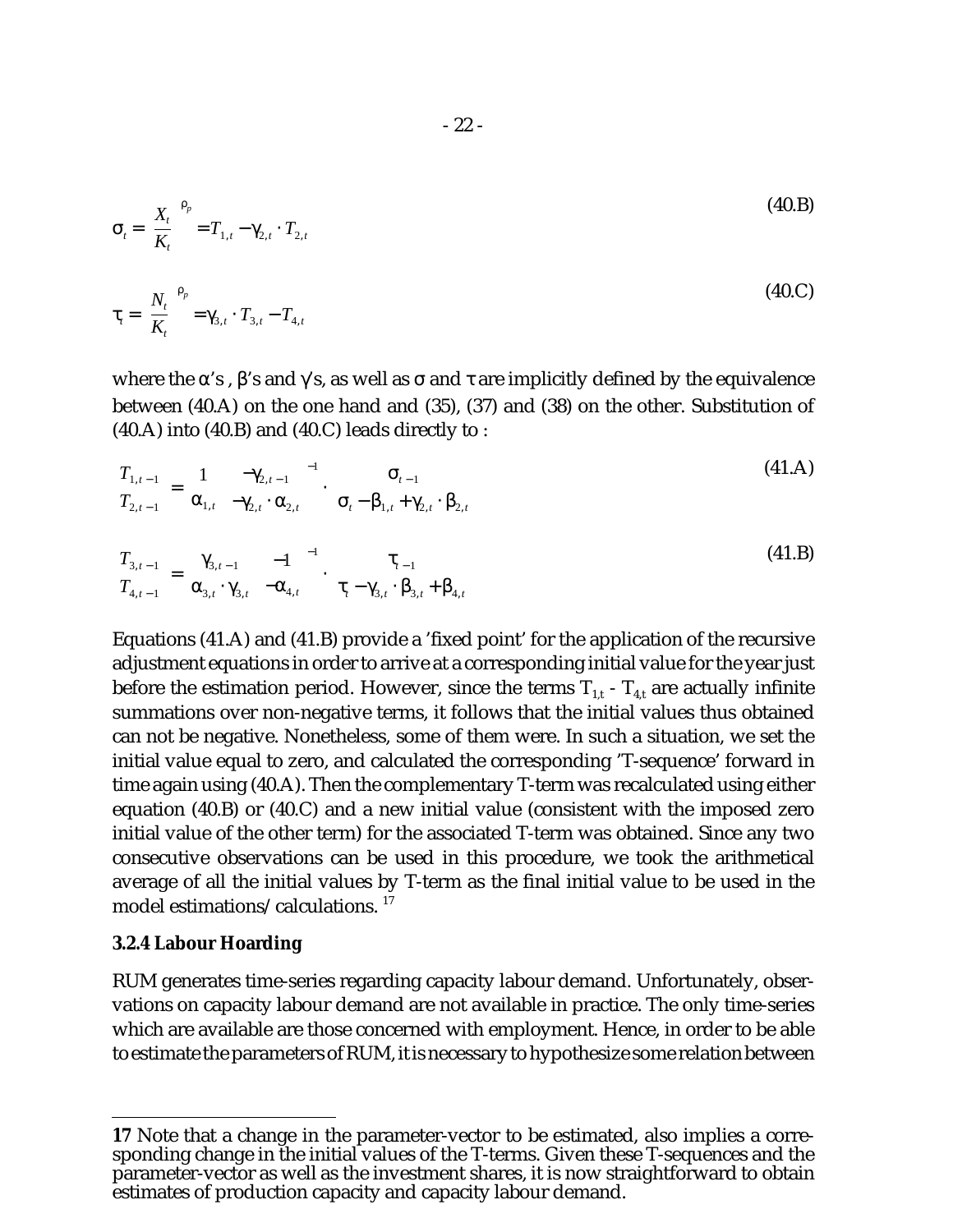capacity labour demand and employment. Following Muysken and van Zon (1987) to some extent <sup>18</sup>, we assume that labour hoarding may occur in times of under-utilisation of production capacity. More in particular, we assume that actual employment is equal to minimum employment (as given by the product of the rate of capacity utilisation and capacity labour demand) plus a positive fraction of the difference between capacity labour demand and minimum labour demand, i.e. :

$$
E_{t} = q_{t} \cdot N_{t} + \chi \cdot (N_{t} - q_{t} \cdot N_{t}) = N_{t} \cdot (q_{t} + \chi \cdot (1 - q_{t}))
$$
\n(42)

where  $E_t$  is employment,  $N_t$  is capacity labour demand and  $q_t$  is the rate of capacity utilisation.  $\chi$  is the hoarding parameter, which is assumed to be constant over time. Equation (42) is also needed to link the unobserved ratio  $\rm N_t/\rm K_t$  with the observed ratio  $\rm E_t/\rm K_t$ . Hence, (42) also enables us to calculate the terms  $\rm T_{1,t^-}T_{4,t^-}$ 

#### **3.3 Data Sources and Preliminary Data Manipulations**

The data on employment, wage-cost per worker, valued added at factor cost, both in current and in constant prices were obtained from the SEC2 domain from the CRONOS database provided by Eurostat.<sup>19</sup> This also goes for investment by ownership branch in constant and in current prices, except for the Netherlands, where the latter variables were obtained from the Central Planning Bureau. Data on working hours by sector of industry were obtained from the SOCI domain of the CRONOS database in the case of Germany and from the Central Planning Bureau for the Netherlands. Finally, data on capital depreciation charges by sector of industry in current prices were obtained from the input-output tables for both countries. Their CRONOS equivalents were obtained by multiplying the share of depreciation charges in the input-output value added at current market prices with the observations of value added at current market prices in the CRONOS database. The data on the nominal long term rate of interest were obtained from IMF (1991). We have taken the yield on long term government bonds as a direct indicator of the long term rate of interest.

Unfortunately, observations on rates of capacity utilisation are not available within the CRONOS database. Hence, these time-series had to be constructed. More in particular, we have assumed that the three year moving average of the rate of growth of real value

**<sup>18</sup>** Muysken and van Zon distinguish between two types of hoarding, i.e. forced and desired (ex-post). For reasons of simplicity we only use desired hoarding.

**<sup>19</sup>** CRONOS is a 'harmonised' database covering all individual member countries of the EC. Hence, given our intention to expand our vintage modelling exercises to the rest of the EC, we have chosen the CRONOS database as our central data-source. Unfortunately, the harmonisation of the data has reduced the level of sectoral detail which is available in practice. More in particular, the HERMES classification we have adhered to, is about the most detailed classification one can come up with within the context of CRONOS.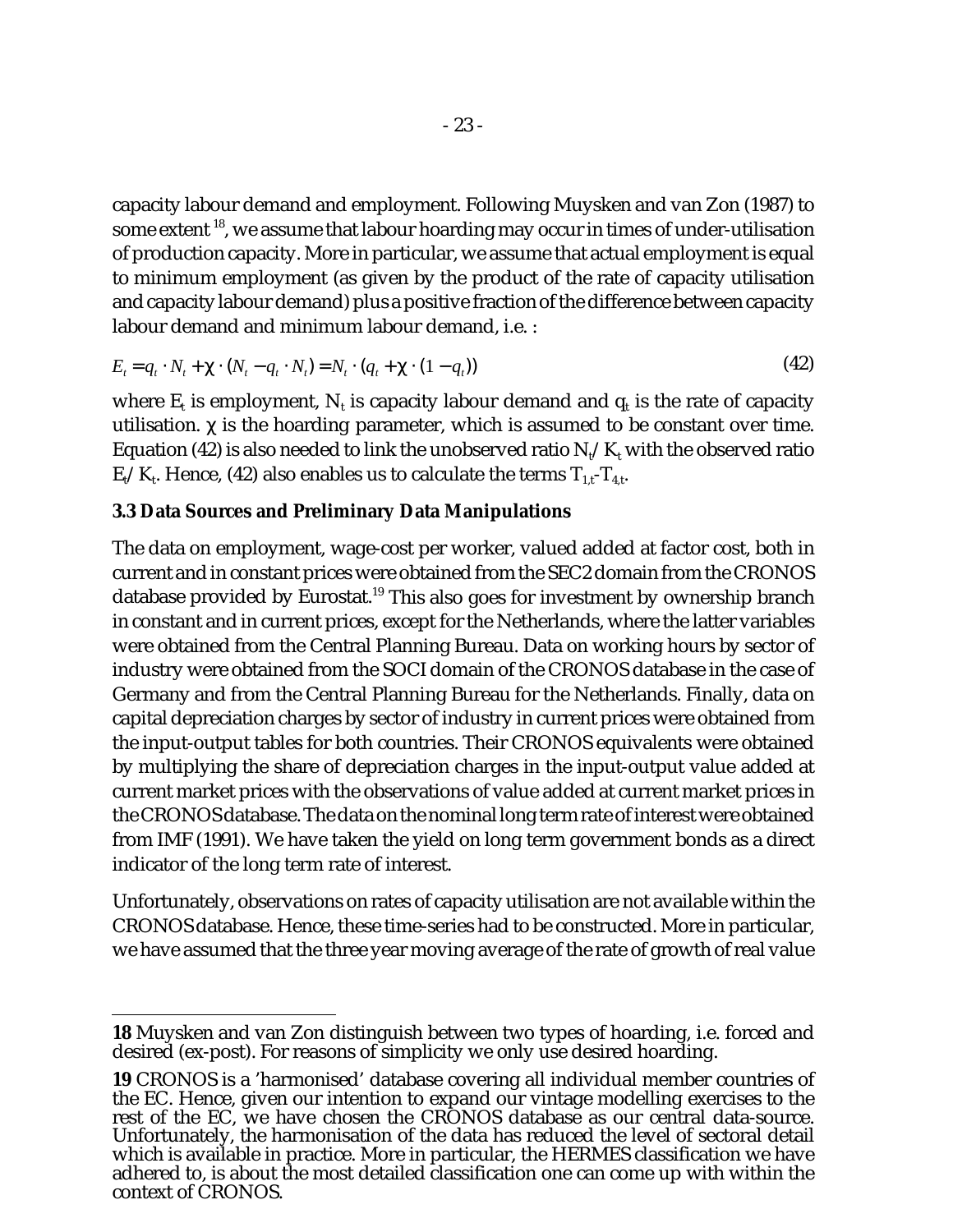added at factor costs can be used as an indicator of the rate of growth of capacity output. The rate of growth of the rate of capacity utilisation is by definition equal to the difference between the rate of growth of real output (as measured by real value added at factor cost) and real capacity output. Hence, we can obtain an estimate of the rate of capacity utilisation by renormalising a first round estimate of the rate of capacity utilisation based on the repeated application of its 'estimated' rate of growth to some initial value, such that its maximum 'observed' value becomes equal to one. This approach is comparable in nature to the Bischoff-approach (c.f. Bischoff (1971), d'Alcantara and Italianer (1982)).

Unfortunately, observations on the sectoral capital stocks are not available. However, assuming that capital depreciation charges are valued at replacement costs, while at the same time the capital stocks themselves evolve in accordance with the perpetual inventory method, we have been able to construct capital stock time-series in the following way:  $20$ 

$$
K_{t} = (1 - \delta) \cdot K_{t-1} + I_{t} = K_{o} \cdot (1 - \delta)^{t} + \sum_{i=1}^{t} (1 - \delta)^{t-i} \cdot I_{i}
$$
\n(43)

Assuming depreciation charges in current prices to be given by  $D_t$ , while the price index of investment is given by  $P_t$ , it follows immediately that depreciation charges valued at replacement costs are equal to :

$$
D_{t} = \delta \cdot K_{t-1} \cdot P_{t} \implies K_{t} = \frac{D_{t+1}}{P_{t+1}} \cdot \frac{1}{\delta}
$$
\n
$$
(44)
$$

Substitution of (44) into (43) yields :

$$
D_{t} - \frac{P_{t}}{P_{t-1}} \cdot D_{t-1} = \delta \cdot \frac{P_{t}}{P_{t-1}} \cdot (P_{t-1} \cdot I_{t-1} - D_{t-1})
$$
\n(45)

Equation (45) can be used to estimate  $\delta$  by means of ordinary least squares. The estimation results for the Netherlands and Germany are given in table 1 below.

As can be seen from the table above, the estimation results are quite similar for both countries. The highest rate of depreciation is found for the Building and Construction sector in both cases, while low values are found for the L- and N-sector. Intermediate values are found for the industrial sectors and the  $Z$ -sector.<sup>21</sup>

**<sup>20</sup>** See also van Zon (1986).

**<sup>21</sup>** In case of the Netherlands we might have hit upon a 'rule of thumb' used by the Central Bureau of Statistics in determining depreciation charges by the Z-sector.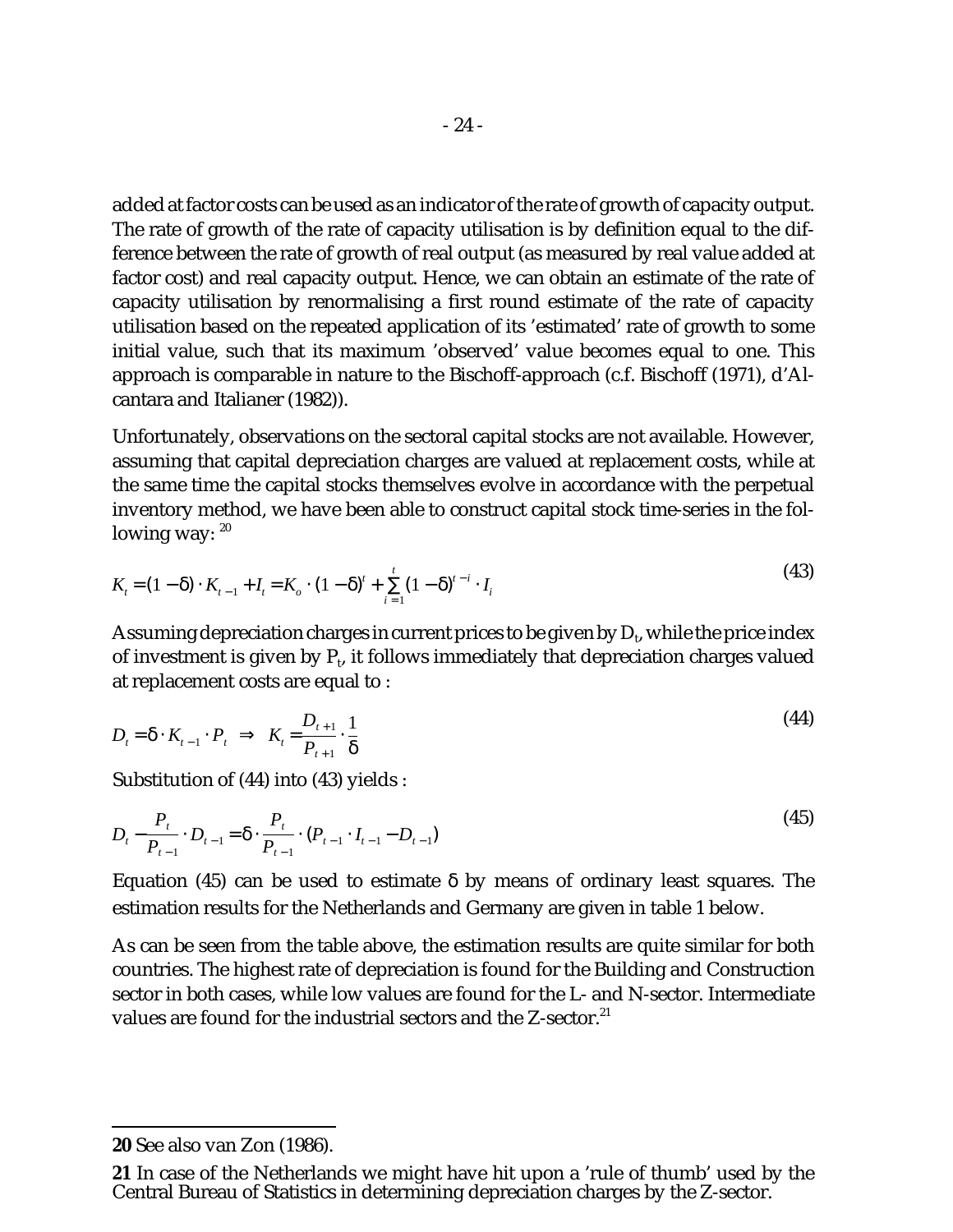|               | Germany  |           |            | the Netherlands |         |            |
|---------------|----------|-----------|------------|-----------------|---------|------------|
| <b>Sector</b> | $\delta$ | t-value   | $R^2$ Adj. | $\delta$        | t-value | $R^2$ Adj. |
| A             | 0.046889 | 2.35      | 0.996      | 0.040092        | 9.90    | 0.999      |
| B             | 0.138229 | 3.23      | 0.875      | 0.114175        | 4.44    | 0.998      |
| $\mathcal{C}$ | 0.028584 | 2.03      | 0.987      | 0.052072        | 9.30    | 0.999      |
| E             | 0.045942 | 5.01      | 0.993      | 0.034292        | 1.72    | 0.999      |
| K             | 0.097377 | 9.39      | 0.996      | 0.052389        | 13.37   | 0.999      |
| L             | 0.048133 | 13.95     | 0.998      | 0.016752        | 11.44   | 0.999      |
| N             | 0.029698 | 7.79      | 0.992      | 0.009902        | 6.94    | 0.998      |
| Q             | 0.076698 | 1.62      | 0.885      | 0.071354        | 4.44    | 0.991      |
| Z             | 0.053974 | 9.63      | 0.997      | 0.100000        | 6.31    | 0.997      |
| Sample        |          | 1978-1988 |            | 1970-1990       |         |            |

Table 1. Technical decay parameters for Germany and the Netherlands

These estimated values of the decay parameters were then used to obtain initial values for the sectoral capital stocks in the following way. From equations (43) and (44) it follows that :

$$
K_0(t) = \frac{\frac{D_{t+1}}{P_{t+1} \cdot \delta} - \sum_{i=1}^t (1 - \delta)^{t-i} \cdot I_i}{(1 - \delta)^t}
$$
(46)

Since the RHS of (46) consists of observable variables next to the estimated value of the depreciation parameter  $\delta$ , it follows that for any point in time>0 a corresponding value of  $K_0(t)$  can be obtained. We took the arithmetical average over all different K0(t)'s as the initial value of the sectoral capital stock time-series to be constructed and then generated the data in accordance with (43).

### **4 Estimation Results**

### **4.1 Results for Germany**

The estimation results for Germany are listed in tables 2-10 below. These tables contain five columns. The first column holds the names of the parameters which were estimated. The second column contains the parameter vector which minimizes the objective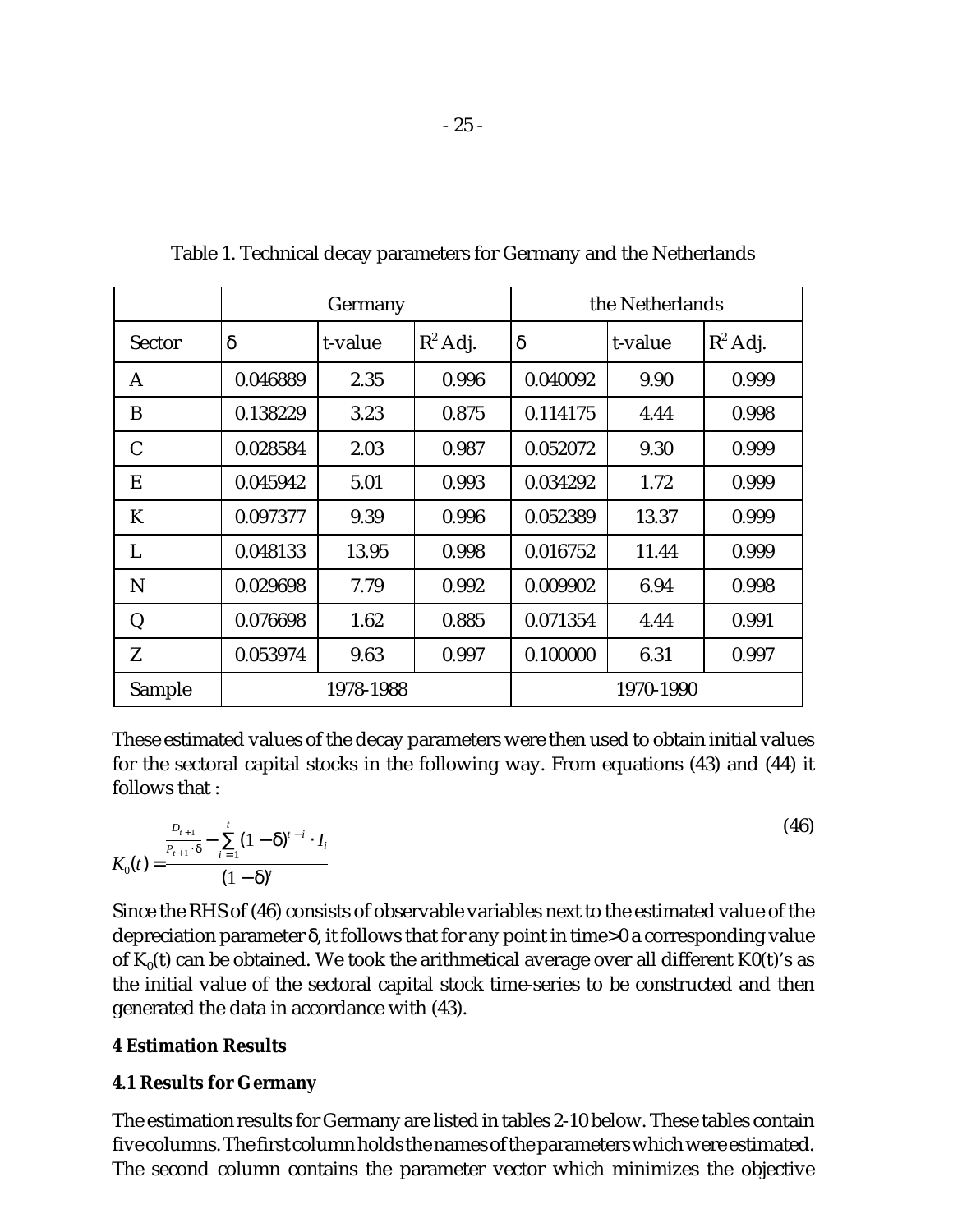function. The third column contains the average values of the parameters as they were obtained during 10 consecutive estimation rounds using the genetic search algorithm and the Newton steepest descent method in a consecutive fashion, each time starting from a different random population of initial parameter vectors. The fourth column contains the value of the standard-deviation by parameter obtained from the aforementioned 10 experiments, while the fifth column contains the ratio of the average value of the parameter and its corresponding standard deviation. It is to be noted that the interpretation of the standard deviation in this particular estimation set-up is different from the standard interpretation, i.e. it does not refer to the standard deviation associated with the 'best'parameter vector, but it refers to the entire sample of estimated parameter vectors. Still, the calculated standard deviation can be used as an indicator of the robustness of a particular estimate, since a small value of the standard deviation does point to a relatively strong tendency of the parameter in question to be located in a particular sub-space of the total parameter space.

Apart from these 'quasi-statistics', we also present the values of the root mean squared errors associated with the 'best' parameter vector. Moreover, we have included the ratio of the elasticity of substitution ex-post and the elasticity of substitution ex-ante as a direct indicator of the remaining scope for substitution after the moment of installation of new equipment.

In order to avoid the occurrence of computational problems, we decided to put some lower- and upper limits on the parameter values to be determined. More in particular, we have put an upper-limit of 6 percent and a lower-limit of 0 percent on the different rates of technical change. The  $\rho$ 's ex-ante and ex-post are in between 0.3 and 5, which implies a range of variation for the elasticities of substitution ex-ante and ex-post of about 0.17-0.77.  $A_0$  is in between 0 and 10, while  $B_0$  is in between 0.01 and 100. The hoarding parameter  $\chi$  is assumed positive and at most equal to 1. The risk-premium  $\tau$ is positive and at most equal to 10 percent.  $22$ 

The results of the A-sector indicate first of all that the fit is reasonable, while the estimates themselves are relatively robust, with the exception of the rate of embodied capital augmenting technical change  $\mu_{\scriptscriptstyle I}$  , as well as the CES distribution parameters  ${\rm A_0}$ and  $\mathtt{B}_0$ . As regards the standard deviations of  $\chi$  and  $\tau$ , it is clear that these are relatively small due to the clustering of the estimates at their respective upper-limits. Note too, that the hoarding parameter in the A-sector is almost equal to 1 which is significantly higher than in the other sectors. This is presumably a consequence of the fact that the agricultural sector has a high employment share of self-employed people (in 1990, 78

**<sup>22</sup>** Note that the fact that we have imposed boundaries on the parameter space to be searched may lead to a clustering of estimates at a specific parameter boundary. In such a case the calculated sample standard deviation may be relatively low, and needs to be interpreted with extra caution.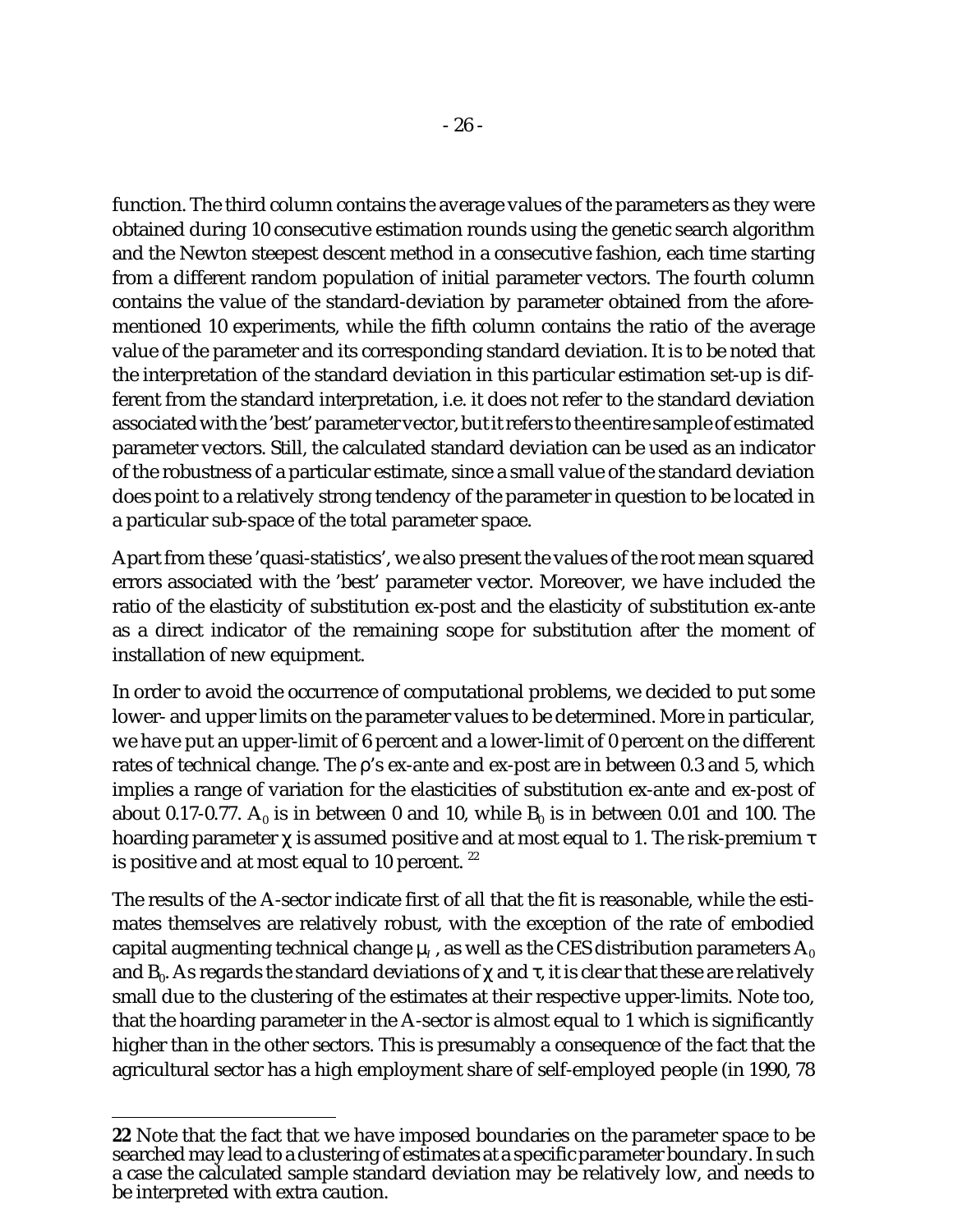| Param          | <b>Best</b> | Avg.      | St.D.     | Avg./St.D. |
|----------------|-------------|-----------|-----------|------------|
| $\gamma_I$     | 0.028569    | 0.029976  | 0.007346  | 4.080869   |
| $\gamma_n$     | 0.053387    | 0.059068  | 0.002050  | 28.814329  |
| $\mu_I$        | 0.046568    | 0.033978  | 0.020377  | 1.667460   |
| $\mu_n$        | 0.045208    | 0.046350  | 0.015344  | 3.020790   |
| $\sigma_a$     | 0.405616    | 0.479983  | 0.106068  | 4.525225   |
| $\sigma_{p}$   | 0.267277    | 0.286747  | 0.039307  | 7.295001   |
| $A_0$          | 0.000420    | 0.020605  | 0.033675  | 0.611872   |
| $B_0$          | 12.854958   | 42.991704 | 29.911187 | 1.437312   |
| χ              | 0.963664    | 0.939311  | 0.016518  | 56.864663  |
| τ              | 0.099425    | 0.097443  | 0.002821  | 34.541590  |
| $\overline{F}$ | 0.034716    | 0.041141  | 0.003908  | 10.527526  |

Table 2. Estimation Results for Sector A

 $RMSE_x = 0.02516$ ,  $RMSE_n = 0.04216$ ,  $\sigma_p/\sigma_a = 0.66$ 

percent of total employment consisted of self-employed people), who would probably be more than willing to 'hoard themselves' in times of under-utilisation. Note that on average the estimated rates of disembodied technical change are only slightly lower than the estimates regarding embodied technical change, whereas the drop in substitution possibilities after the momentof installation ofnew investmentis considerable.

Results similar to the A-sector are obtained for the B-sector, although the nature of technical change seems to be slightly more capital augmenting than labour augmenting. The hoarding parameter  $\chi$  is much lower, though.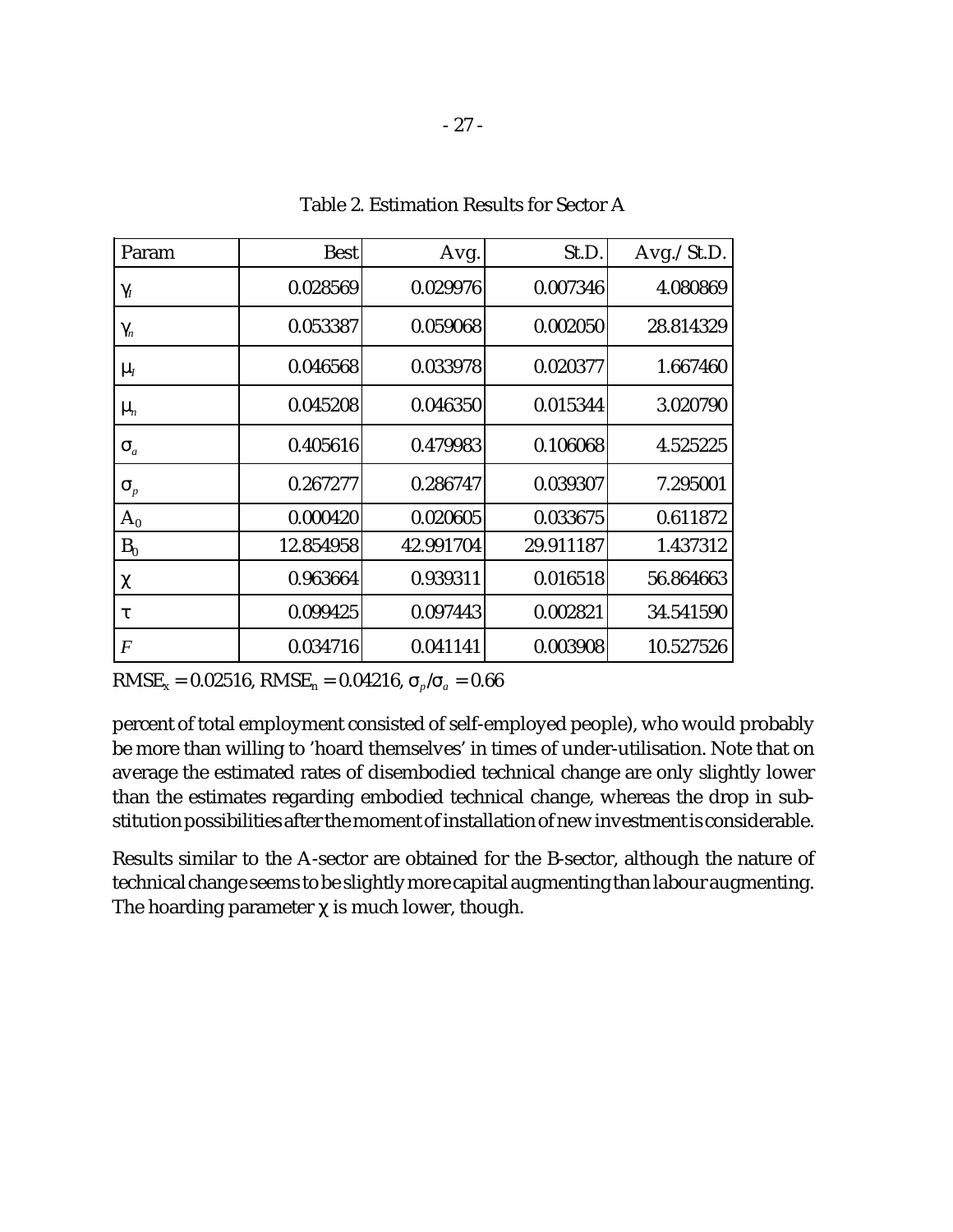| Param                           | <b>Best</b> | Avg.      | St.D.     | Avg./St.D. |
|---------------------------------|-------------|-----------|-----------|------------|
| $\gamma_{\scriptscriptstyle I}$ | 0.049990    | 0.053622  | 0.004601  | 11.655486  |
| $\gamma_n$                      | 0.039145    | 0.031412  | 0.009292  | 3.380736   |
| $\mu_I$                         | 0.059238    | 0.051068  | 0.012881  | 3.964580   |
| $\mu_n$                         | 0.033981    | 0.021786  | 0.011310  | 1.926239   |
| $\sigma_a$                      | 0.441527    | 0.410923  | 0.048493  | 8.473941   |
| $\sigma_{p}$                    | 0.248223    | 0.295782  | 0.027584  | 10.722897  |
| $A_0$                           | 2.856702    | 1.340818  | 1.825022  | 0.734686   |
| $B_0$                           | 64.845892   | 45.612367 | 37.871371 | 1.204402   |
| χ                               | 0.468623    | 0.430222  | 0.223928  | 1.921250   |
| τ                               | 0.083419    | 0.056554  | 0.028259  | 2.001300   |
| $\overline{F}$                  | 0.021136    | 0.025812  | 0.003104  | 8.316841   |

Table 3. Estimation Results for Sector B

 $RMSE_x = 0.01849$ ,  $RMSE_n = 0.02349$ ,  $\sigma_p/\sigma_a = 0.56$ 

The E-sector is totally different from the other sectors of industry. First of all, embodied technical change is negligible in comparison with the other sectors, but also in comparison with disembodied technical change in the E-sector itself. Again, substitution possibilities ex-post are far smaller than those ex-ante, while at the same time the hoarding parameter is relatively high. The latter may reflect the fact that the seasonal variationin the demandfor energy requires some built-in slack in the capacityto supply. Note too that  $B_0$  has reached its upper-limit.<sup>23</sup>

**<sup>23</sup>** This is a fairly common phenomenon, also for the other sectors of industry, as one will see shortly. During our estimation exercises it appeared that some of the information regarding the scale of (capacity) output and employment is already supplied by our procedure to calculate the initial values of  $\rm T_{1,0}$   $\rm T_{4,0}$ . More in particular, we noticed that once we started using the 'T-term initialisation procedure' as outlined in section 3.2.3, the Newton method showed a tendency to blow up the  $\mathrm{A}_0$  and  $\mathrm{B}_0$  parameters in exactly equal proportions, without, however, decreasing the objective function in any significant way. At the same time, we ended up with numerical anomalies due to this explosive process. Hence, the computational need arose to impose upper-limits on  $A_0$ and  $B_0$ . Fortunately, the practical consequences of this decision in terms of changes in the value of the objective function were non-existent.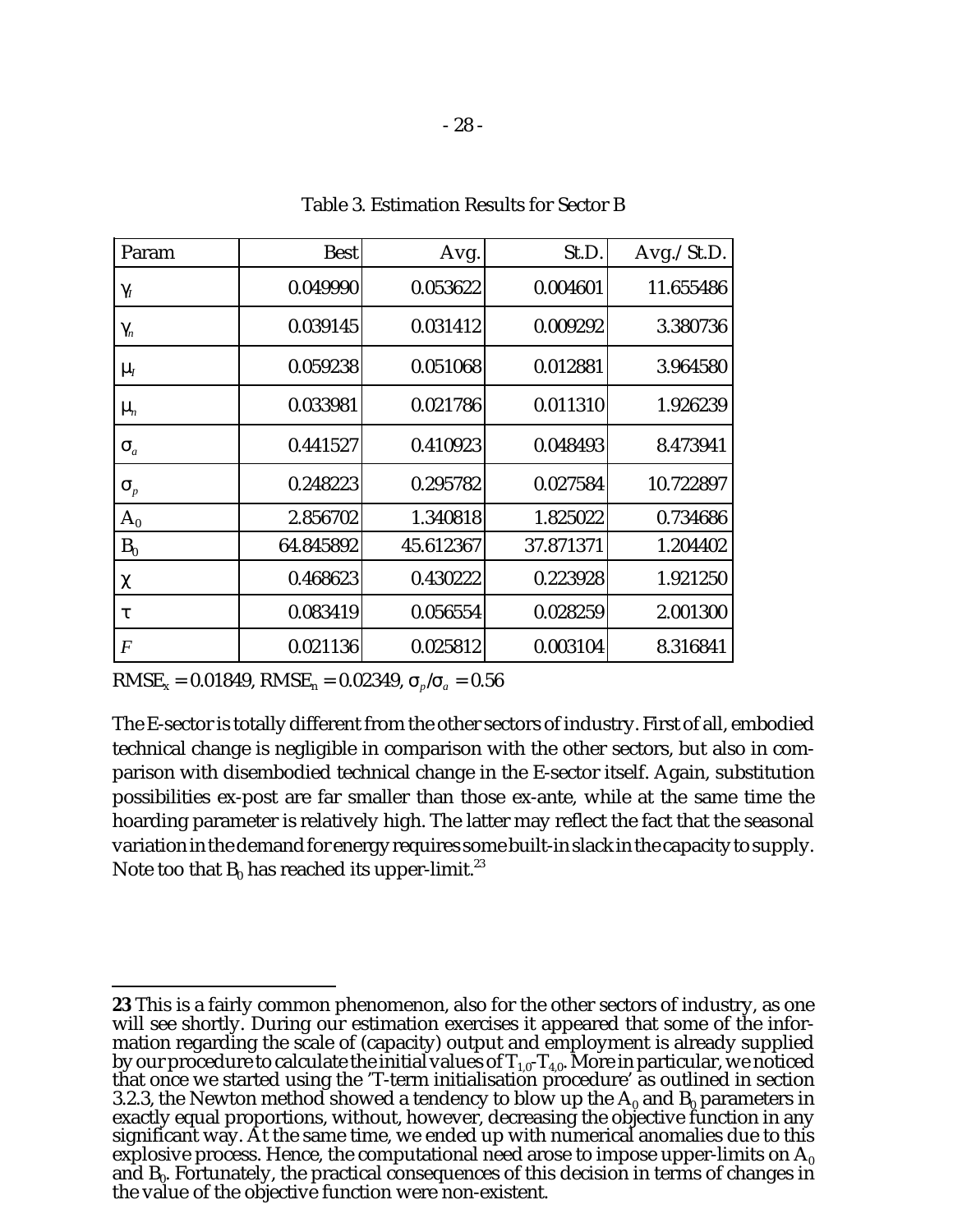| Param                           | <b>Best</b> | Avg.      | St.D.     | Avg./St.D. |
|---------------------------------|-------------|-----------|-----------|------------|
| $\gamma_{I}$                    | 0.002085    | 0.011069  | 0.013296  | 0.832516   |
| $\gamma_n$                      | 0.045235    | 0.033008  | 0.008920  | 3.700648   |
| $\mu_I$                         | 0.000355    | 0.003217  | 0.003524  | 0.912843   |
| $\mu_n$                         | 0.005852    | 0.005476  | 0.005196  | 1.053773   |
| $\sigma_a$                      | 0.462892    | 0.510763  | 0.107811  | 4.737574   |
| $\sigma_{\scriptscriptstyle p}$ | 0.272951    | 0.316136  | 0.074958  | 4.217503   |
| $A_0$                           | 0.015708    | 0.029056  | 0.033829  | 0.858906   |
| $B_0$                           | 100.000000  | 77.858440 | 36.880424 | 2.111105   |
| χ                               | 0.823801    | 0.864267  | 0.073387  | 11.776807  |
| τ                               | 0.093788    | 0.075539  | 0.023135  | 3.265199   |
| $\overline{F}$                  | 0.039737    | 0.045031  | 0.003275  | 13.748707  |

Table 4. Estimation Results for Sector E

 $RMSE_x = 0.03870$ ,  $RMSE_n = 0.04074$ ,  $\sigma_p/\sigma_a = 0.59$ 

In figures 2 and 3 below, we have drawn the estimated and the actual time-series for employment and production capacity as they are associated with the parameter-estimates presented above. In these figures the RUM-estimates have the post-fix 'CALC'. The corresponding data do not have a such post-fix. The sectors to which the individual time-series correspond are indicated by the last character of the names of the time-series in question. Looking at the figures, we conclude that the Building and Construction sector performs the best both with respect to employment and production capacity, whereas the other sectors still perform in a reasonable way at least over the medium and longer run.

The results of the industrial sectors C, K and Q are presented below.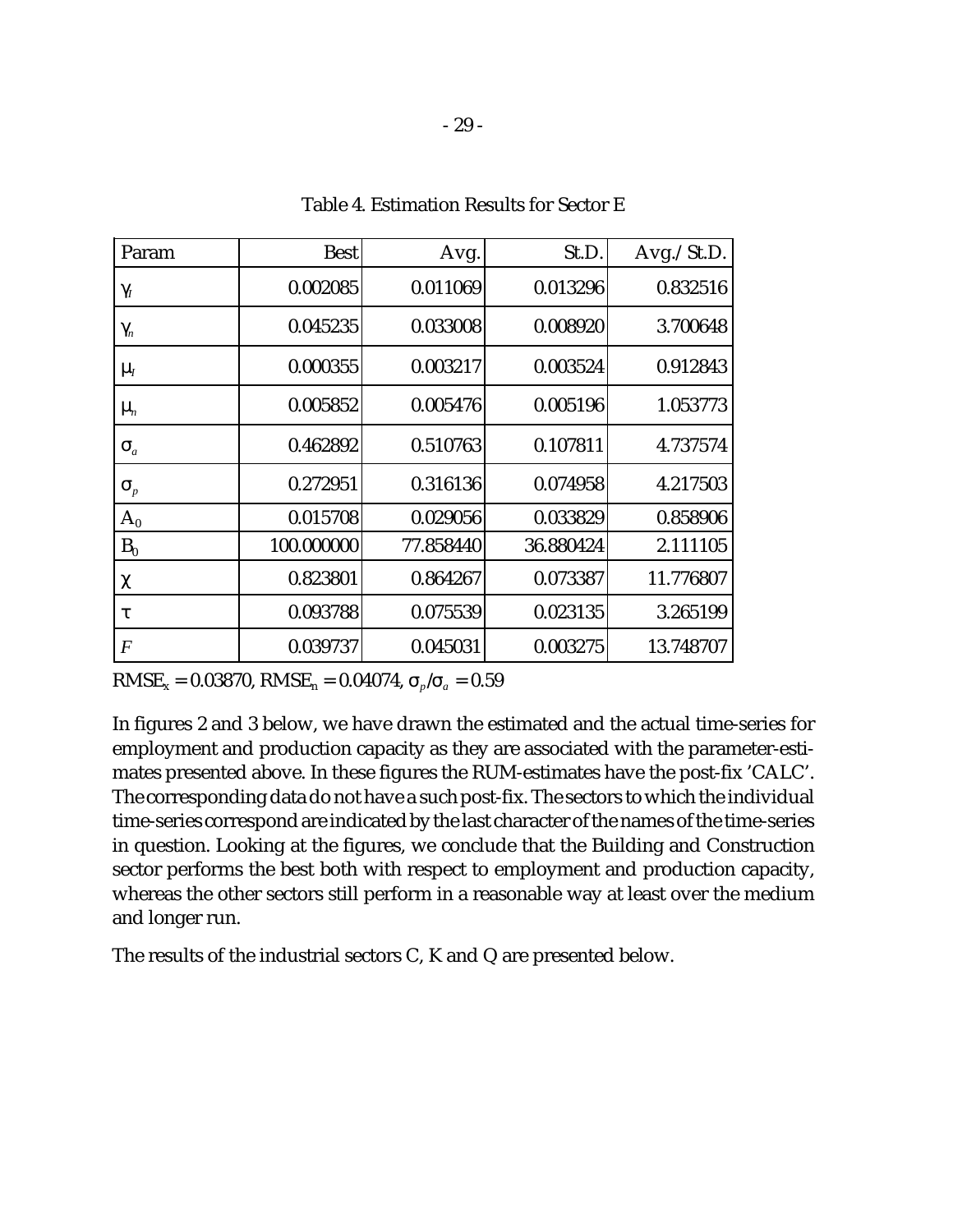

| Fig. 2 Employment in the A, B and E |
|-------------------------------------|
| sectors                             |

Fig. 3 Production capacity in the A, B and E sectors

| Param        | <b>Best</b> | Avg.      | St.D.     | Avg./St.D. |
|--------------|-------------|-----------|-----------|------------|
| $\gamma_I$   | 0.007667    | 0.021240  | 0.011738  | 1.809499   |
| $\gamma_n$   | 0.021627    | 0.035899  | 0.013970  | 2.569736   |
| $\mu_I$      | 0.026034    | 0.029005  | 0.010935  | 2.652409   |
| $\mu_n$      | 0.003529    | 0.027258  | 0.016587  | 1.643375   |
| $\sigma_a$   | 0.460520    | 0.530654  | 0.063262  | 8.388161   |
| $\sigma_{p}$ | 0.245653    | 0.391663  | 0.119747  | 3.270759   |
| $A_0$        | 0.081245    | 0.651671  | 0.717311  | 0.908491   |
| $B_0$        | 99.999316   | 80.570881 | 27.368382 | 2.943940   |
| $\chi$       | 0.291261    | 0.226188  | 0.072821  | 3.106080   |
| τ            | 0.036319    | 0.039022  | 0.024454  | 1.595723   |
| $\bm{F}$     | 0.036020    | 0.037805  | 0.001749  | 21.619009  |

Table 5. Estimation Results for Sector C

 $RMSE_x = 0.03000$ ,  $RMSE_n = 0.04117$ ,  $\sigma_p/\sigma_a = 0.53$ 

For the C-sector the nature of embodied technical change is clearly different from the nature of disembodied technical change, although the average values of the parameter estimates have similar magnitudes : embodied technical change is mainly capital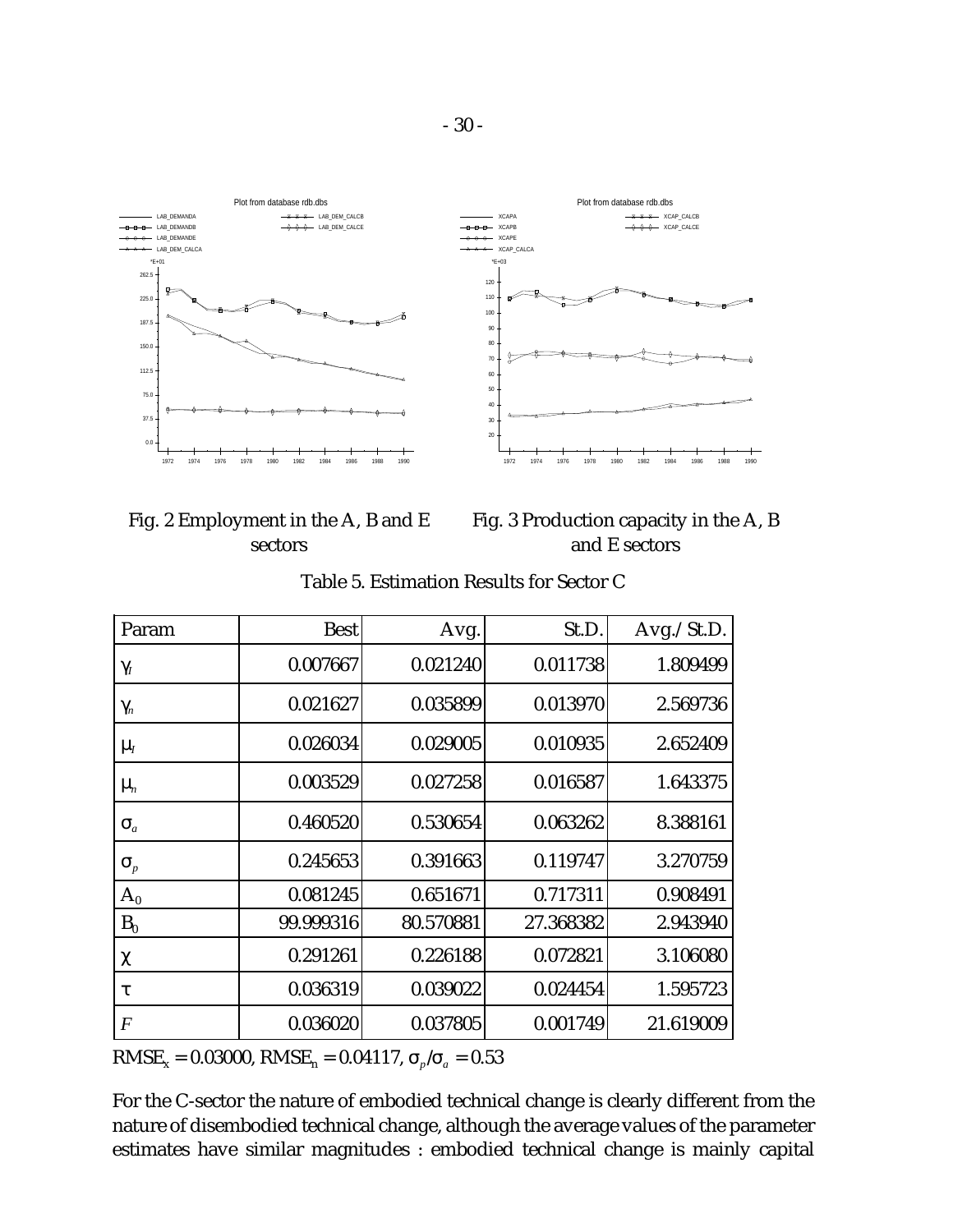augmenting, while disembodied technical change is mainly labour augmenting. Again, the drop in substitution possibilities is considerable, while the hoarding parameter is relatively low.

| Param                           | <b>Best</b> | Avg.      | St.D.     | Avg./St.D. |
|---------------------------------|-------------|-----------|-----------|------------|
| $\gamma_{I}$                    | 0.030173    | 0.030516  | 0.001789  | 17.061952  |
| $\gamma_n$                      | 0.029815    | 0.028034  | 0.002289  | 12.249131  |
| $\mu_I$                         | 0.060000    | 0.019782  | 0.015620  | 1.266494   |
| $\mu_n$                         | 0.060000    | 0.027058  | 0.011996  | 2.255643   |
| $\sigma_a$                      | 0.283055    | 0.413279  | 0.046232  | 8.939271   |
| $\sigma_{\scriptscriptstyle p}$ | 0.196352    | 0.231049  | 0.013285  | 17.392228  |
| $A_0$                           | 0.004345    | 0.131225  | 0.103862  | 1.263452   |
| $B_0$                           | 24.553642   | 80.850330 | 20.954159 | 3.858438   |
| χ                               | 0.424407    | 0.631530  | 0.111510  | 5.663447   |
| τ                               | 0.100000    | 0.048529  | 0.026831  | 1.808677   |
| $\overline{F}$                  | 0.027957    | 0.034415  | 0.002707  | 12.712224  |

Table 6. Estimation Results for Sector K

 $RMSE_x = 0.02845$ ,  $RMSE_n = 0.02745$ ,  $\sigma_p/\sigma_a = 0.69$ 

In the K-sector, embodied technical change is very important indeed : in both cases the upper-bounds are active! The rates of disembodied technical change have only half the value of the rates of embodied technical change. Note that the best parameter-vector seems to be somewhat of an outlier as far as embodied technical change is concerned, since the average values of the embodied technical change parameters are far smaller than the 6 percent we have obtained. Note too that nonetheless the objective function value of the best parameter vector is about 20 percent lower than the average value of the objective function, and lies at a distance of about 30 standard-deviations from the sample average. Note in addition, that substitution possibilities ex-ante and ex-post are far lower than in the other sectors of industry. At the same time it should be noted that the estimate of the elasticity of substitution ex-ante is relatively far below its sample average.

The Q-sector is not that different from the K-sector with respect to the estimated values of the elasticities of substitution ex-ante and ex-post. In the Q-sector disembodied technical change is slightly more important than embodied technical change. Moreover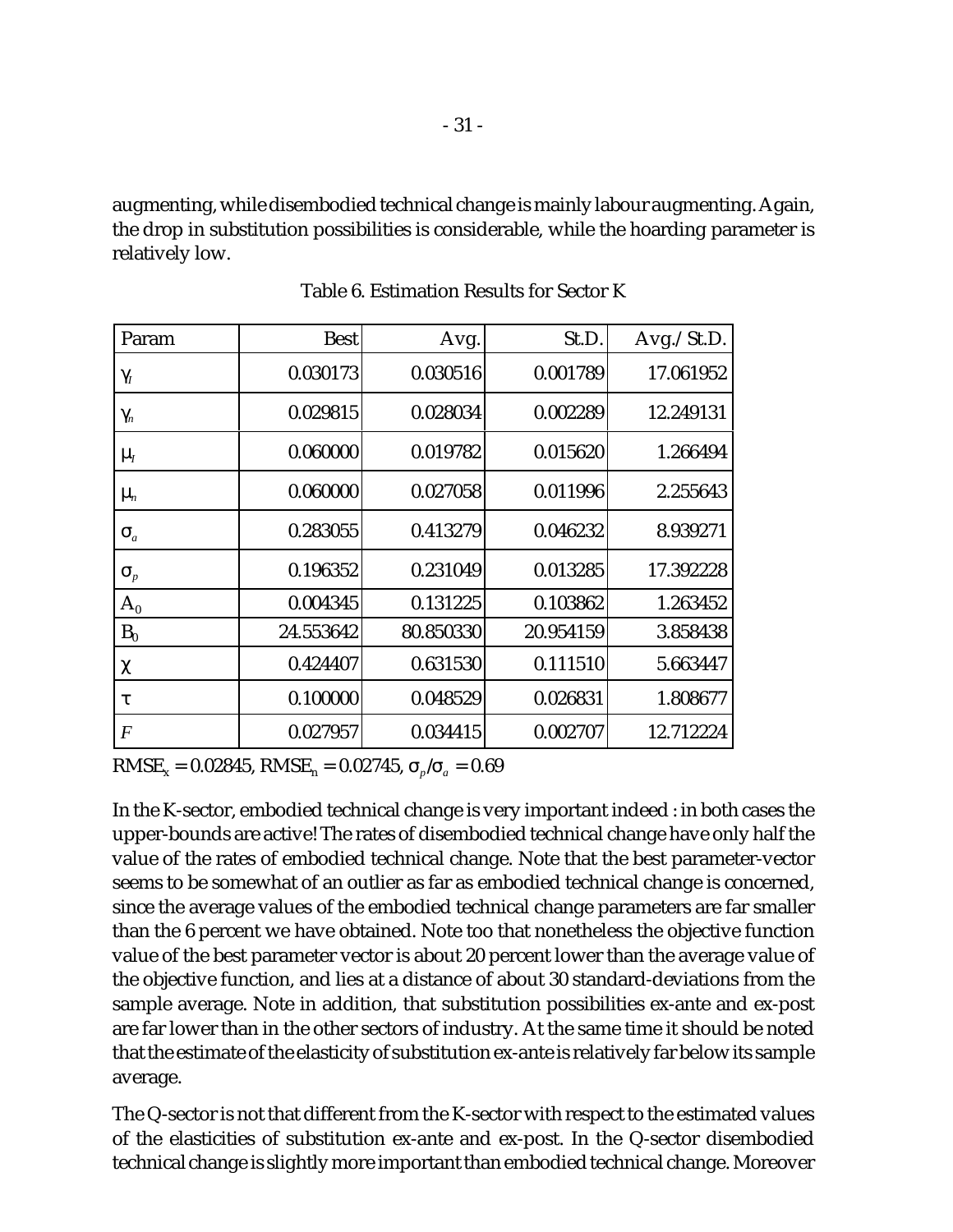| Param                           | <b>Best</b> | Avg.      | St.D.     | Avg./St.D. |
|---------------------------------|-------------|-----------|-----------|------------|
| $\gamma_{\scriptscriptstyle I}$ | 0.046292    | 0.052862  | 0.002979  | 17.742647  |
| $\gamma_n$                      | 0.032257    | 0.030946  | 0.002473  | 12.511529  |
| $\mu_I$                         | 0.034344    | 0.028415  | 0.004907  | 5.790608   |
| $\mu_n$                         | 0.037774    | 0.034964  | 0.013270  | 2.634832   |
| $\sigma_a$                      | 0.243091    | 0.407270  | 0.064792  | 6.285771   |
| $\sigma_{p}$                    | 0.191563    | 0.247161  | 0.020984  | 11.778343  |
| $A_0$                           | 0.000000    | 0.000706  | 0.000764  | 0.924295   |
| $B_0$                           | 100.000000  | 87.578556 | 25.671256 | 3.411542   |
| χ                               | 0.869999    | 0.806984  | 0.071968  | 11.213059  |
| τ                               | 0.000000    | 0.032715  | 0.023018  | 1.421257   |
| $\overline{F}$                  | 0.041746    | 0.044021  | 0.001564  | 28.154846  |

Table 7. Estimation Results for Sector Q

 $RMSE_x = 0.05452$ ,  $RMSE_n = 0.02265$ ,  $\sigma_p/\sigma_a = 0.79$ 

there seems to be a slight bias in favour of capital augmentation. Note too that the average value of the risk premium is very low indeed, while the best parameter vector even shows a zero risk premium, which is a somewhat unlikely result.

The estimation results are summarised in figures 4 and 5.

Looking at figures 4 and 5, we notice that the K-sector does indeed outperform the C-and Q-sector, but only very slightly. While short term fluctuations are captured far less well than in case of, for instance, the B-sector  $24$ , the performance in the medium and longer run is quite acceptable.

The estimation results for the services sectors L, N and Z are presented in tables 8-10.

**<sup>24</sup>** This is especially apparent from the auto-correlation of errors with respect to production capacity.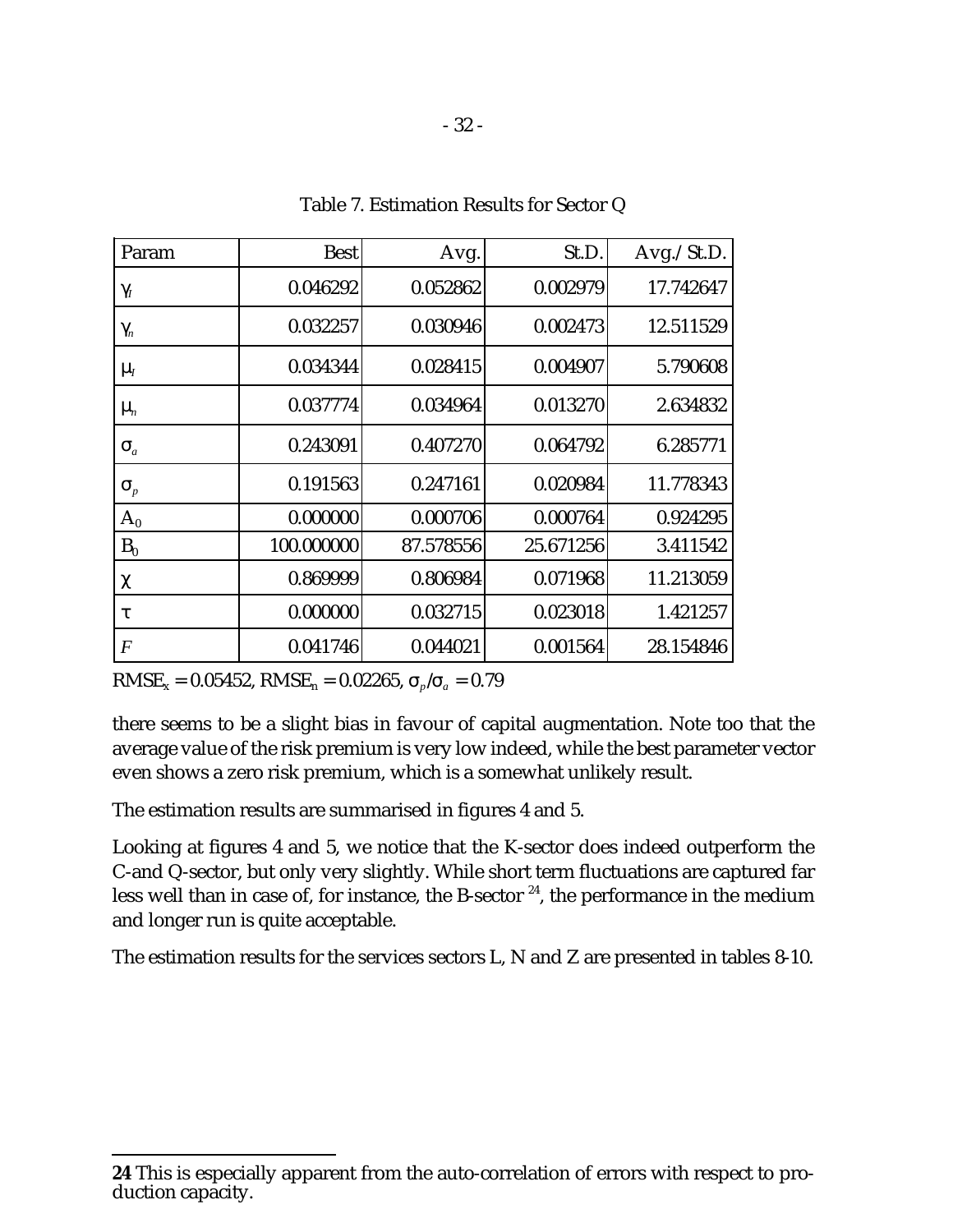

| Fig. 4 Employment in the C, K and Q |
|-------------------------------------|
| sectors                             |

Fig. 5 Production capacity in the C, K sectors and Q sectors

| Param            | <b>Best</b> | Avg.      | St.D.     | Avg./St.D. |
|------------------|-------------|-----------|-----------|------------|
| $\gamma_I$       | 0.028332    | 0.028096  | 0.001948  | 14.424570  |
| $\gamma_n$       | 0.027886    | 0.029260  | 0.001319  | 22.182209  |
| $\mu_I$          | 0.034905    | 0.020306  | 0.007956  | 2.552266   |
| $\mu_n$          | 0.008061    | 0.011689  | 0.006896  | 1.695113   |
| $\sigma_a$       | 0.458834    | 0.465564  | 0.040235  | 11.571005  |
| $\sigma_{p}$     | 0.240415    | 0.250698  | 0.005480  | 45.745643  |
| $A_0$            | 0.017205    | 0.005417  | 0.005043  | 1.074265   |
| $B_0$            | 97.767632   | 38.299850 | 36.837516 | 1.039697   |
| $\chi$           | 0.002345    | 0.041560  | 0.037099  | 1.120259   |
| τ                | 0.082411    | 0.089974  | 0.020777  | 4.330513   |
| $\boldsymbol{F}$ | 0.025457    | 0.028152  | 0.001249  | 22.545462  |

Table 8. Estimation Results for Sector L

 $RMSE_x = 0.02896$ ,  $RMSE_n = 0.02138$ ,  $\sigma_p/\sigma_a = 0.52$ 

The L-sector is the largest sector of the German economy in terms of its labour share (L accounted for 25 % of total employment in 1970 and 33% in 1990). A striking feature of the results is that the labour hoarding parameter is nearly equal to zero. This also goes for the sample average with respect to labour hoarding. Note too, that the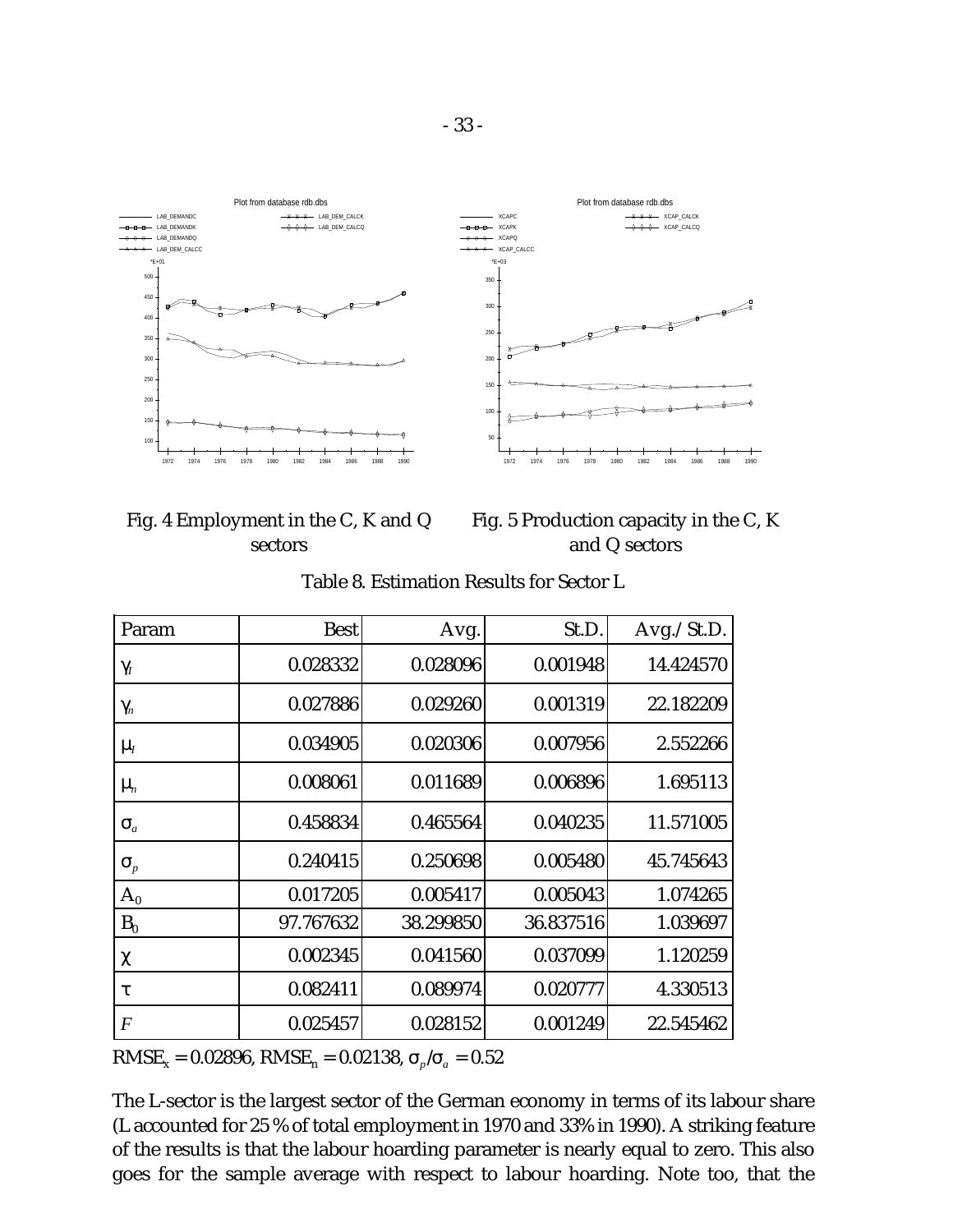employment effects of the implied 'hiring and firing' flexibility is compensated more or less by the near absence of embodied labour augmenting technical change. Since disembodied technical change is more or less Hicks-neutral, this implies that the overall impact of technical change is relatively capital augmenting.

| Param                           | <b>Best</b> | Avg.      | St.D.     | Avg./St.D. |
|---------------------------------|-------------|-----------|-----------|------------|
| $\gamma_I$                      | 0.012491    | 0.015909  | 0.013236  | 1.202003   |
| $\gamma_{\scriptscriptstyle n}$ | 0.026644    | 0.024417  | 0.006385  | 3.824112   |
| $\mu_I$                         | 0.040377    | 0.026870  | 0.013956  | 1.925297   |
| $\mu_{n}$                       | 0.002041    | 0.004284  | 0.007863  | 0.544792   |
| $\sigma_a$                      | 0.493512    | 0.505435  | 0.059393  | 8.510073   |
| $\sigma_{p}$                    | 0.348884    | 0.350618  | 0.060810  | 5.765820   |
| $A_0$                           | 0.020535    | 0.183222  | 0.370991  | 0.493873   |
| $B_0$                           | 5.075855    | 31.963648 | 29.719934 | 1.075495   |
| χ                               | 0.012349    | 0.043143  | 0.074364  | 0.580164   |
| τ                               | 0.100000    | 0.094325  | 0.016275  | 5.795797   |
| F                               | 0.015640    | 0.021571  | 0.003819  | 5.648496   |

Table 9. Estimation Results for Sector N

 $RMSE_x = 0.01683$ ,  $RMSE_n = 0.01436$ ,  $\sigma_p/\sigma_a = 0.71$ 

Results comparable in nature to the L-sector are obtained for the N-sector. Again, labour augmenting technical change is virtually non-existent, while embodied capital augmenting technical change is relatively strong. However, in case of the N-sector there is a clear bias in disembodied technical change in favour of labour augmentation. Moreover, the sample standard deviation of capital augmenting disembodied technical change is relatively high. It should be noted that, as in the L-sector, the labour hoarding parameter is nearly equal to zero. Note too, that the N-sector is the best of all sectors taken together in terms of the value of the objective function.

The Z-sector differs from the other services sectors to the extent that there is somewhat more embodied labour augmenting technical change. Disembodied technical change is of the same magnitude as in the L- and N-sector. Substitution possibilities ex-post and ex-ante are very similar to those in the L-sector and somewhat smaller than those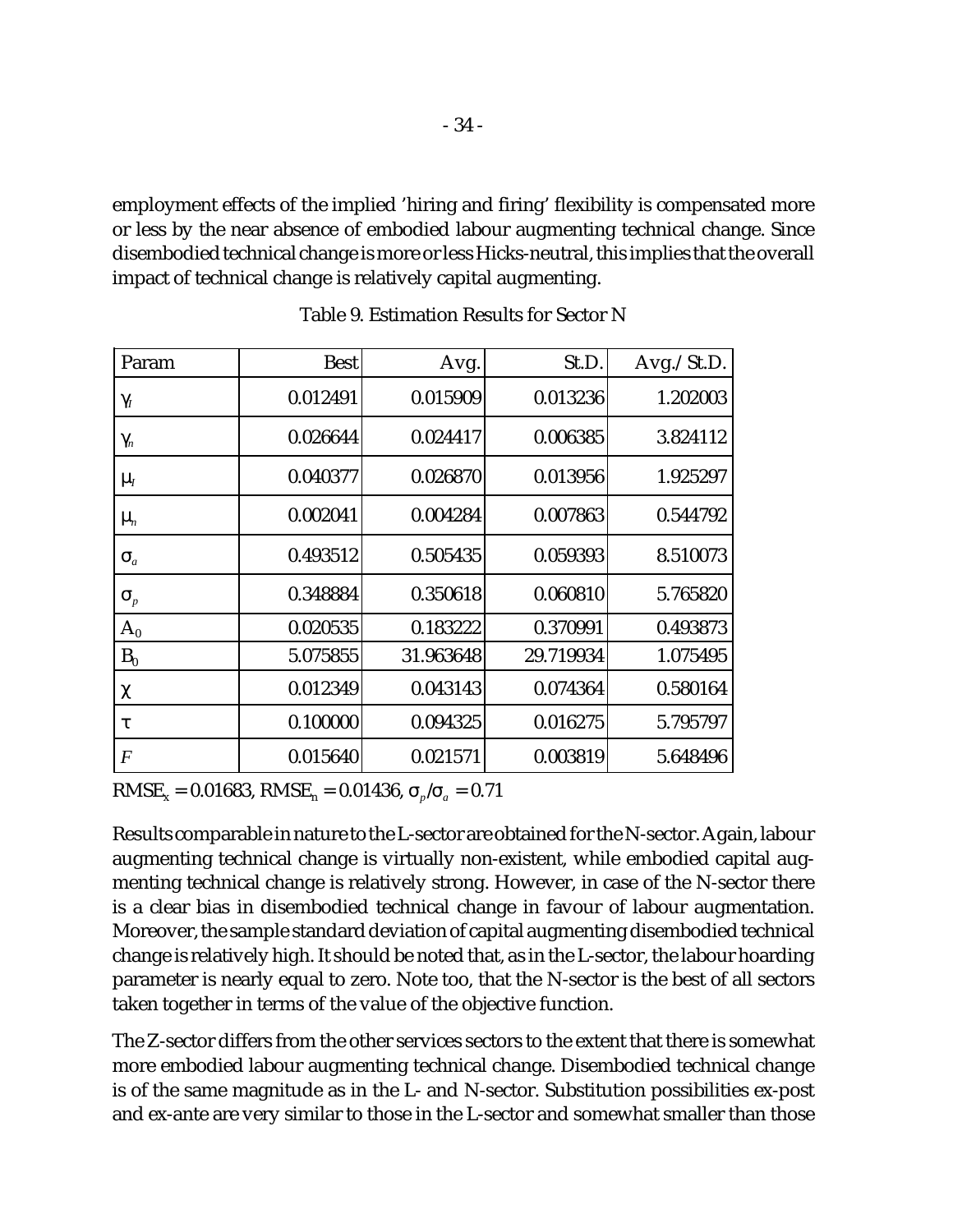| Param            | <b>Best</b> | Avg.     | St.D.    | Avg./St.D. |
|------------------|-------------|----------|----------|------------|
| $\gamma_I$       | 0.026631    | 0.028864 | 0.000943 | 30.620095  |
| $\gamma_n$       | 0.029356    | 0.027204 | 0.001993 | 13.649918  |
| $\mu_I$          | 0.024935    | 0.014950 | 0.007005 | 2.134282   |
| $\mu_n$          | 0.014416    | 0.023349 | 0.011085 | 2.106433   |
| $\sigma_a$       | 0.406138    | 0.410124 | 0.019093 | 21.480502  |
| $\sigma_{p}$     | 0.266859    | 0.262808 | 0.014935 | 17.596298  |
| $A_0$            | 0.000409    | 0.000259 | 0.000139 | 1.855905   |
| $B_0$            | 6.674865    | 8.084044 | 1.407952 | 5.741702   |
| $\chi$           | 0.307042    | 0.337204 | 0.093763 | 3.596336   |
| τ                | 0.045772    | 0.049441 | 0.016818 | 2.939807   |
| $\boldsymbol{F}$ | 0.031469    | 0.031914 | 0.000301 | 106.137330 |

Table 10. Estimation Results for Sector Z

 $RMSE_x = 0.03278$ ,  $RMSE_n = 0.03010$ ,  $\sigma_p/\sigma_a = 0.66$ 

in the N-sector. The main difference between the Z-sector and the other services sectors, however, is that the hoarding parameter is definitely larger than zero, although less (on average) than in the non-services sectors.

Figures 6 and 7 below show the correspondence between estimated time-series and the associated data.

Again, it is clear that medium and longer term developments are captured in a reasonable way, especially with respect to employment. The estimated value of production capacity in the L-sector seems to show some counter-cyclical movements, while in addition estimation errors have a tendency to persist for longer periods of time.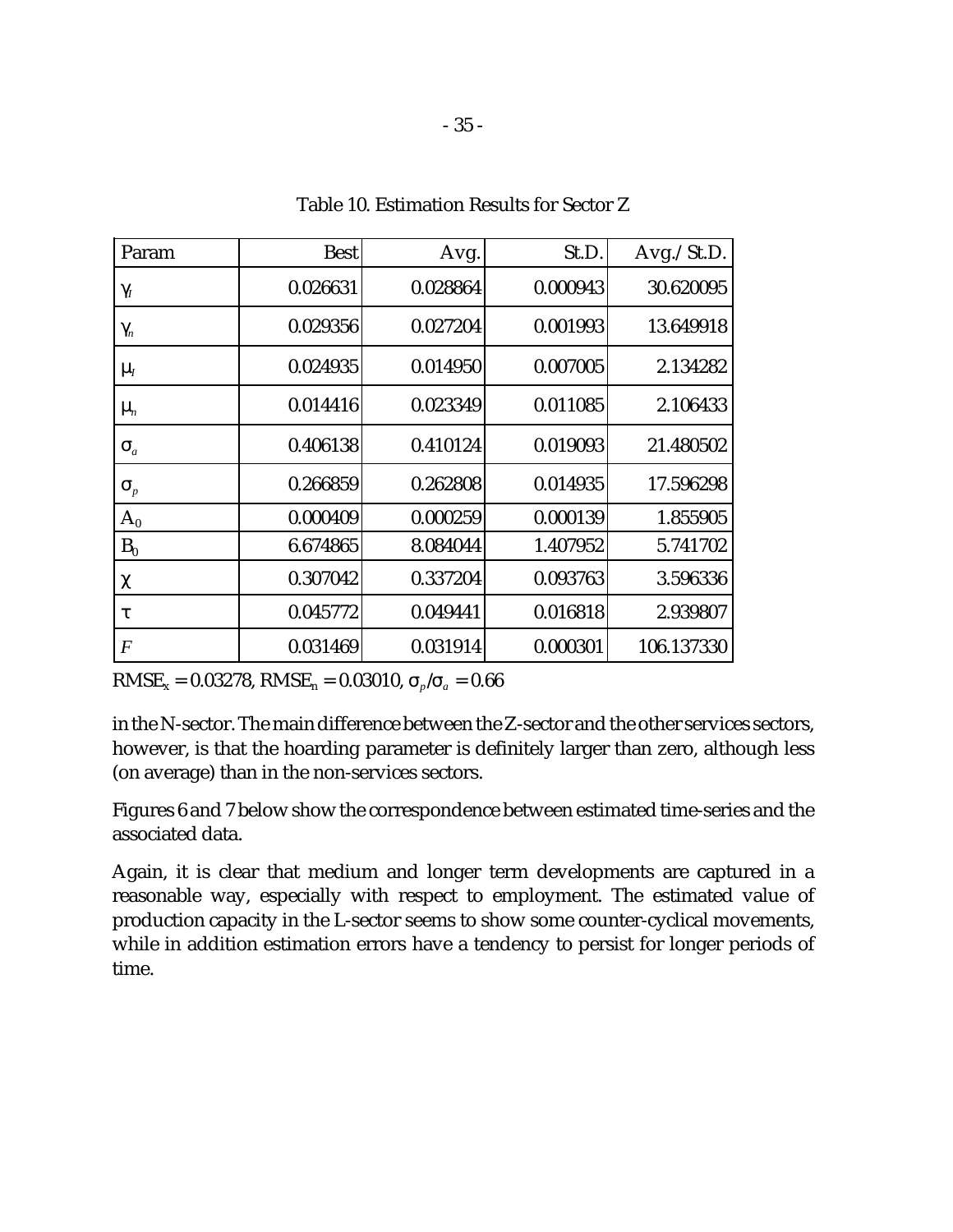

| Fig. 6 Employment in the L, N and Z |
|-------------------------------------|
| <b>sectors</b>                      |

Fig. 7 Production capacity in the L, N and Z sectors

## **4.2 Results for the Netherlands**

The estimation results for the Netherlands are listed in tables 11-19 below.

| Param          | <b>Best</b> | Avg.      | St.D.     | Avg./St.D. |
|----------------|-------------|-----------|-----------|------------|
| $\gamma_I$     | 0.028505    | 0.031400  | 0.005368  | 5.849253   |
| $\gamma_n$     | 0.058735    | 0.059726  | 0.000508  | 117.506676 |
| $\mu_I$        | 0.031169    | 0.041709  | 0.011538  | 3.614940   |
| $\mu_n$        | 0.052291    | 0.046238  | 0.010922  | 4.233502   |
| $\sigma_a$     | 0.282436    | 0.416236  | 0.083394  | 4.991193   |
| $\sigma_{p}$   | 0.270346    | 0.273134  | 0.039537  | 6.908398   |
| $A_0$          | 0.000015    | 0.011858  | 0.019475  | 0.608899   |
| $B_0$          | 100.000000  | 72.849441 | 32.461051 | 2.244211   |
| $\chi$         | 0.991489    | 0.964687  | 0.035731  | 26.998556  |
| τ              | 0.094595    | 0.093840  | 0.007408  | 12.666562  |
| $\overline{F}$ | 0.043863    | 0.046871  | 0.002090  | 22.425242  |

 $RMSE_x = 0.04855$ ,  $RMSE_n = 0.03865$ ,  $\sigma_p/\sigma_a = 0.96$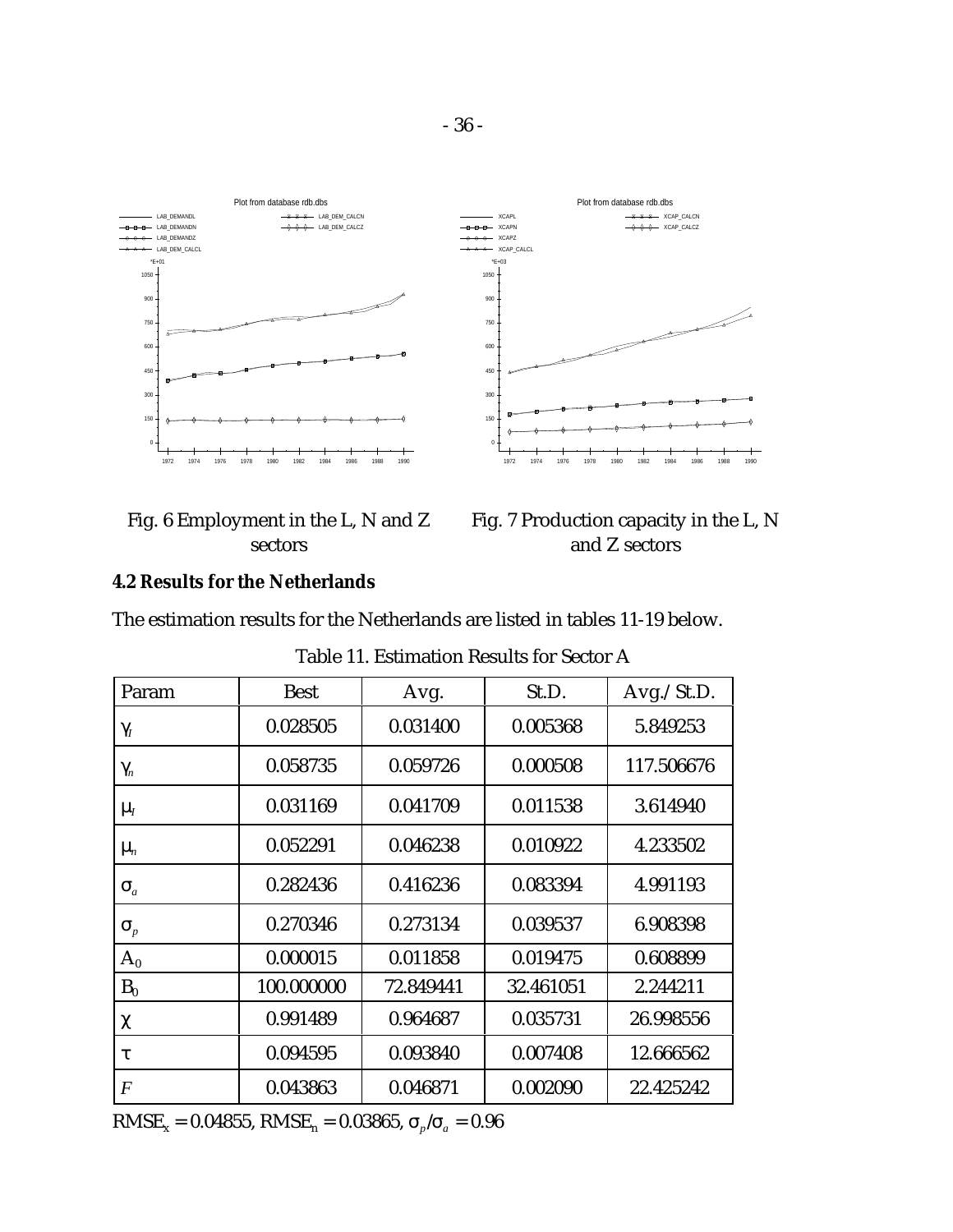With respect to the A-sector, the Netherlands show results which are quite similar to those of Germany, although the elasticity of substitution ex-ante is far smaller in case of the Netherlands. The rates of disembodied technical change are almost identical, whereas there is only a relatively small difference between the rates of embodied technical change : in Germany only the rate of embodied capital augmenting technical change is somewhat larger than in the Netherlands. Note, moreover, that in both cases the hoarding parameter is nearly equal to 1.

| Param                           | <b>Best</b> | Avg.      | St.D.     | Avg./St.D. |
|---------------------------------|-------------|-----------|-----------|------------|
| $\gamma_{I}$                    | 0.052186    | 0.042980  | 0.014405  | 2.983793   |
| $\gamma_n$                      | 0.042907    | 0.027244  | 0.007728  | 3.525422   |
| $\mu_I$                         | 0.008568    | 0.024525  | 0.015941  | 1.538491   |
| $\mu_n$                         | 0.047055    | 0.025214  | 0.013527  | 1.863932   |
| $\sigma_a$                      | 0.488756    | 0.448602  | 0.045050  | 9.957939   |
| $\sigma_{\scriptscriptstyle p}$ | 0.412083    | 0.342753  | 0.060447  | 5.670309   |
| $A_0$                           | 0.015204    | 0.172340  | 0.302332  | 0.570037   |
| $B_0$                           | 0.246238    | 20.186446 | 37.358723 | 0.540341   |
| χ                               | 0.781181    | 0.651235  | 0.238547  | 2.730005   |
| τ                               | 0.087976    | 0.032261  | 0.037333  | 0.864139   |
| $\boldsymbol{F}$                | 0.029274    | 0.036394  | 0.004662  | 7.806857   |

Table 12. Estimation Results for Sector B

 $RMSE_x = 0.02693$ ,  $RMSE_n = 0.03145$ ,  $\sigma_p/\sigma_a = 0.84$ 

In the B-sector the main difference between Germany and the Netherlands lies in the nature of embodied technical change : it is mainly labour augmenting in the Netherlands and primarily capital augmenting in Germany. Moreover, in the Netherlands the elasticity of substitution does not drop as far as is the case in Germany, while in addition the hoarding parameter is significantly higher than in Germany.

In case of the Netherlands, no satisfactory results could be obtained for the E-sector. This becomes apparent when one looks at the value of the objective function which differs by an order of magnitude from the other sectors. Hence we will not discuss these results any further, save for the fact that also in the Netherlands embodied technical change is apparently of negligible importance here.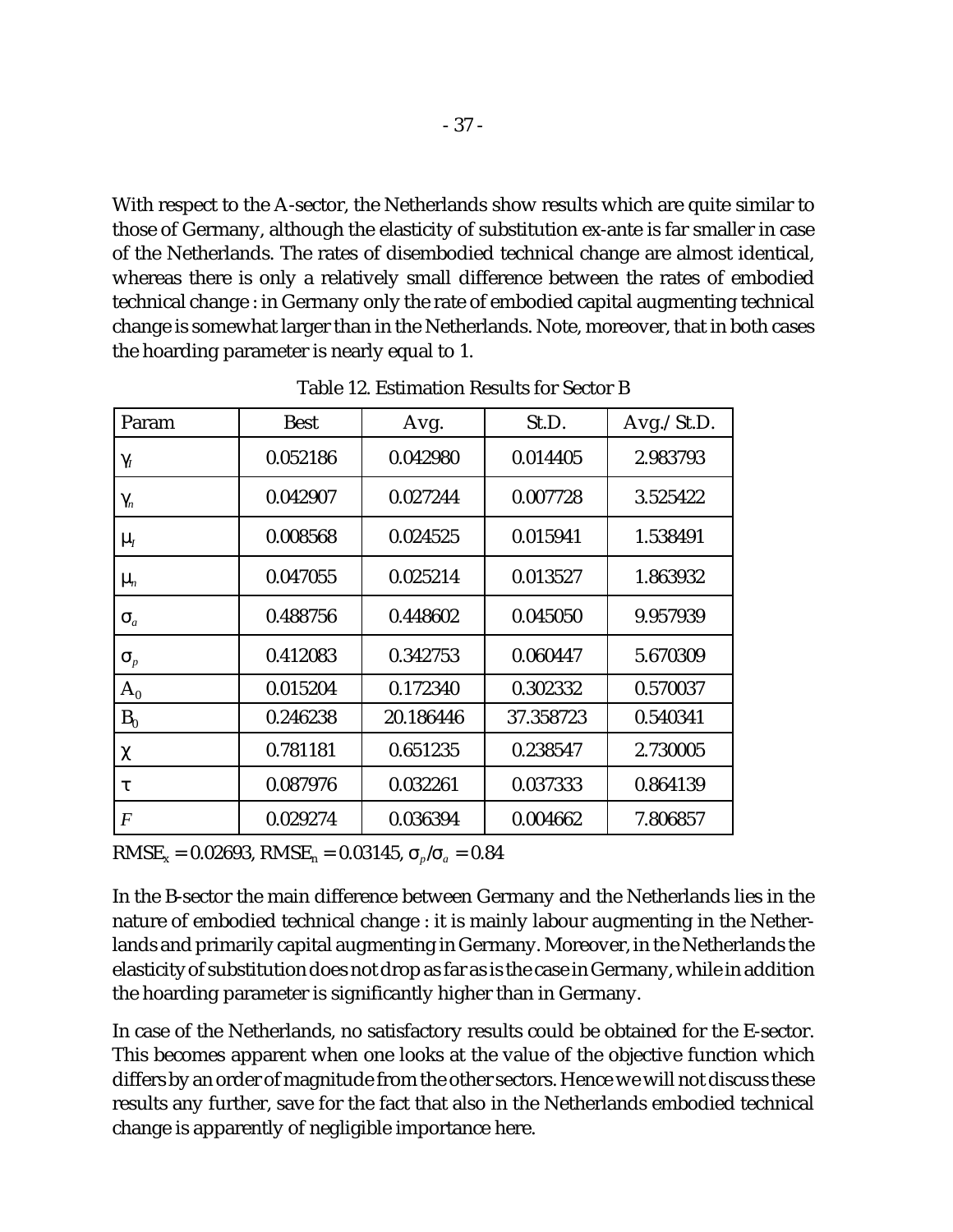| Param                           | <b>Best</b> | Avg.      | St.D.     | Avg./St.D. |
|---------------------------------|-------------|-----------|-----------|------------|
| $\gamma_{\scriptscriptstyle I}$ | 0.044996    | 0.047668  | 0.008331  | 5.721429   |
| $\gamma_{\scriptscriptstyle n}$ | 0.046957    | 0.025817  | 0.018880  | 1.367404   |
| $\mu_I$                         | 0.000634    | 0.034403  | 0.026768  | 1.285208   |
| $\mu_n$                         | 0.000098    | 0.024995  | 0.018384  | 1.359598   |
| $\sigma_a$                      | 0.591908    | 0.661394  | 0.061641  | 10.729781  |
| $\sigma_{p}$                    | 0.509277    | 0.520330  | 0.090146  | 5.772098   |
| $A_0$                           | 0.148082    | 0.233782  | 0.199673  | 1.170823   |
| $B_0$                           | 100.000000  | 70.846197 | 41.840022 | 1.693264   |
| χ                               | 0.034946    | 0.149496  | 0.149380  | 1.000773   |
| τ                               | 0.099830    | 0.098848  | 0.000866  | 114.081493 |
| $\overline{F}$                  | 0.219673    | 0.295124  | 0.058804  | 5.018785   |

Table 13. Estimation Results for Sector E

 $RMSE_x = 0.20483$ ,  $RMSE_n = 0.23357$ ,  $\sigma_p/\sigma_a = 0.86$ 

The fit of the RUM-model in the case of the A, B and E sectors is summarised in figures 8 and 9 below.



# Fig. 8 Employment in the A, B and E Fig. 9 Production capacity in the A, B

sectors and E sectors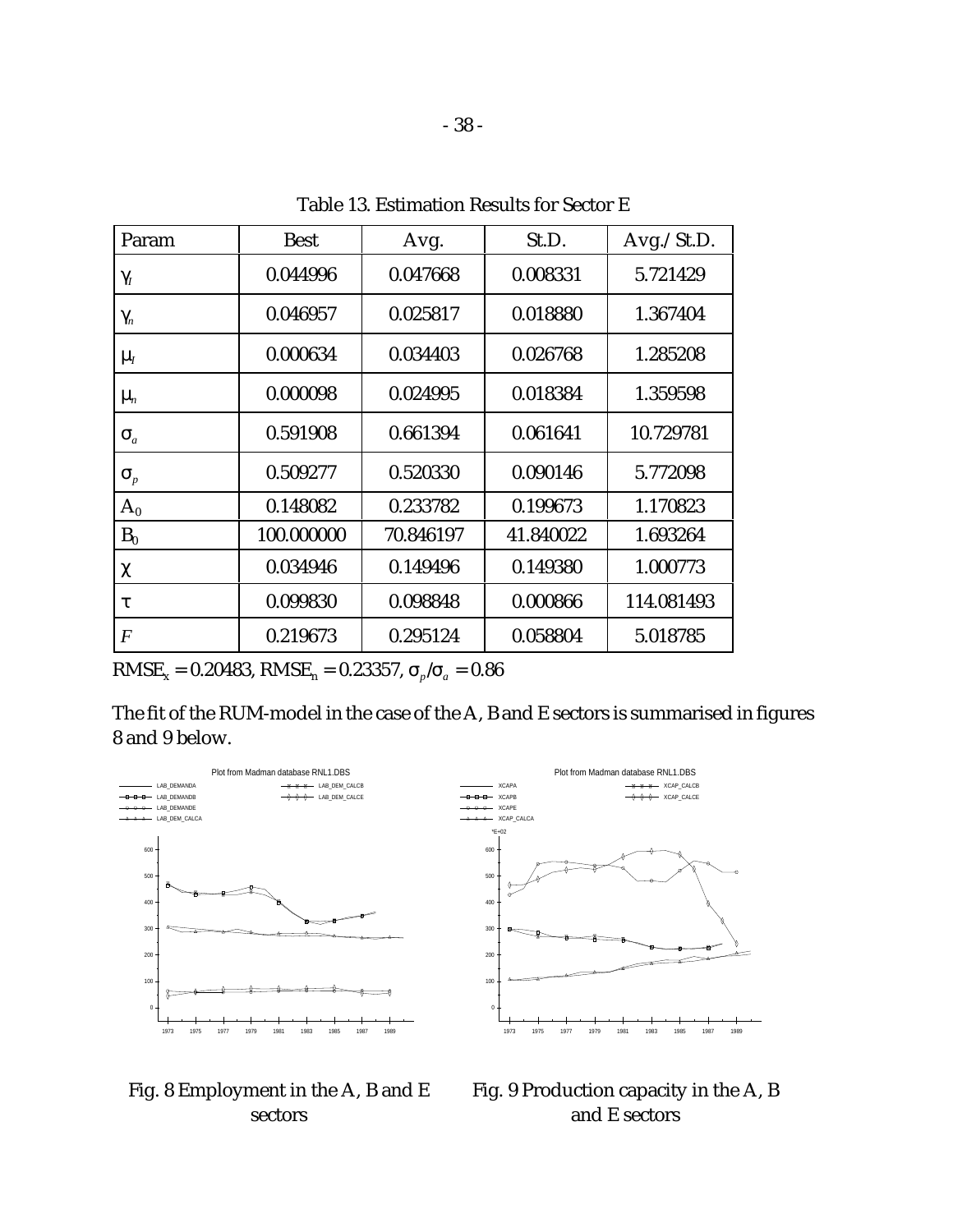Again, we notice that with respect to the generation of employment, RUM performs very well in case of the B-sector. However, it should be recalled here that the B-sector shows the largest rate of technical decay both in Germany as well as in the Netherlands. Hence, the influence of the 'old' capital stock is felt less severely in case of the B-sector than in case of the other sectors. The latter may explain the relative lack of the ability of the L- and N-sector to follow short term cyclical behaviour, despite the fact that, also in case of the Netherlands, the hoarding parameters are relatively low in comparison with the other sectors (except for E) but still much higher than in Germany.

The estimation results for the C-, K- and Q-sectors are presented in tables 14-16.

| Param                           | <b>Best</b> | Avg.      | St.D.     | Avg./St.D. |
|---------------------------------|-------------|-----------|-----------|------------|
| $\gamma_{\scriptscriptstyle I}$ | 0.019371    | 0.028360  | 0.012459  | 2.276282   |
| $\gamma_n$                      | 0.056281    | 0.047320  | 0.012982  | 3.645195   |
| $\mu_I$                         | 0.055848    | 0.053344  | 0.007513  | 7.099794   |
| $\mu_n$                         | 0.031431    | 0.034317  | 0.014104  | 2.433118   |
| $\sigma_a$                      | 0.493779    | 0.520699  | 0.096171  | 5.414321   |
| $\sigma_{\scriptscriptstyle p}$ | 0.275571    | 0.319740  | 0.064271  | 4.974877   |
| $A_0$                           | 0.212441    | 0.569923  | 0.697155  | 0.817498   |
| $B_0$                           | 100.000000  | 94.459342 | 16.595259 | 5.691948   |
| χ                               | 0.665827    | 0.736948  | 0.154753  | 4.762082   |
| τ                               | 0.082223    | 0.085534  | 0.020232  | 4.227621   |
| $\overline{F}$                  | 0.024037    | 0.030852  | 0.003925  | 7.860764   |

| Table 14. Estimation Results for Sector C |
|-------------------------------------------|
|-------------------------------------------|

 $RMSE_x = 0.02871$ ,  $RMSE_n = 0.01820$ ,  $\sigma_p/\sigma_a = 0.56$ 

Technical change in the C-sector is far more important in the Netherlands than in Germany : although the biases have the same sign in both cases, the average levels in the Netherlands are about 3 percentage points higher than in Germany. Substitution characteristics are very similar in the Netherlands and Germany, though.

Notethat with respect to technical change in the K-sector, the results for the Netherlands are almost the same as in Germany : embodied technical change is (nearly) at its upper-bound, whereas disembodied technical change is (about) half the level of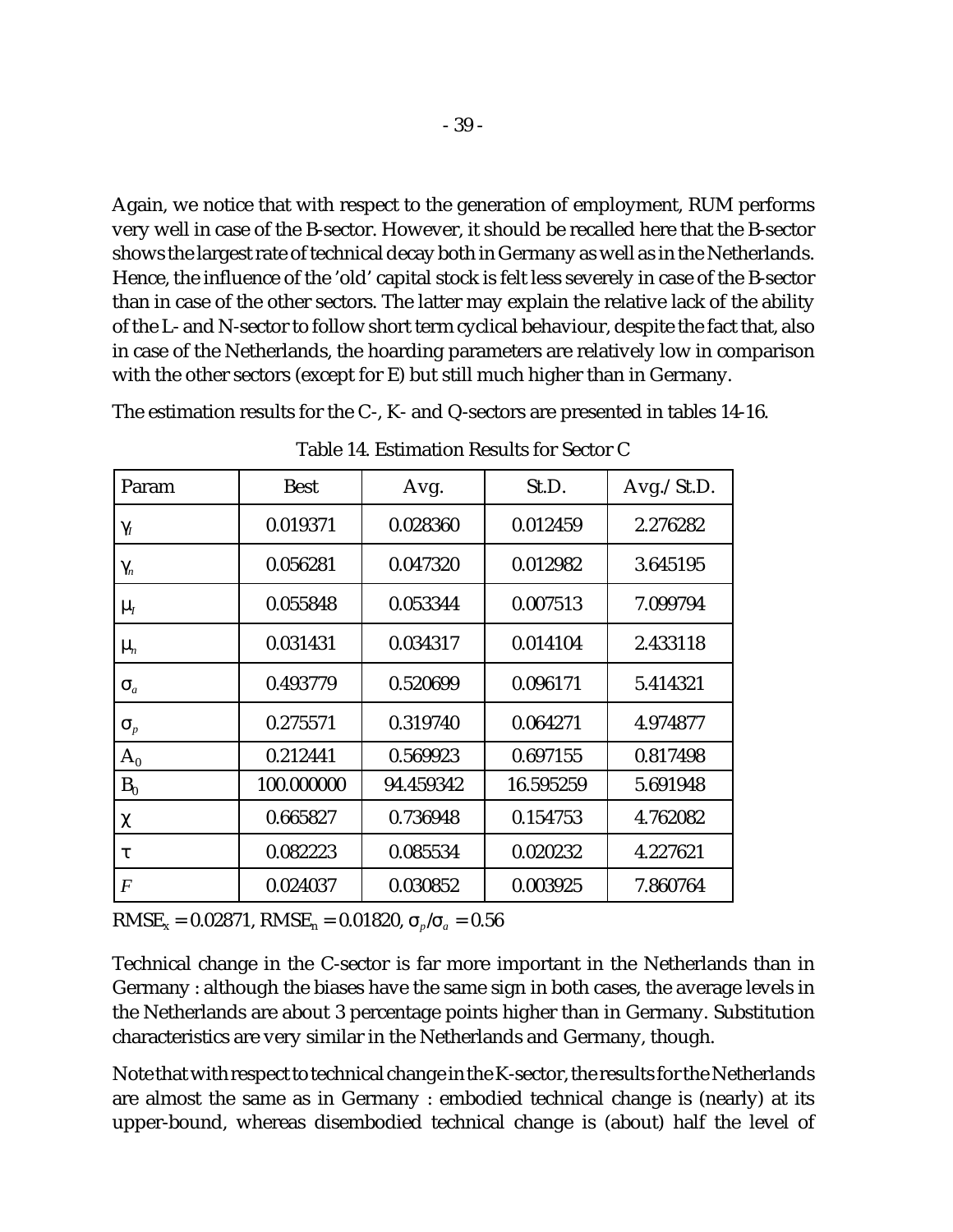| Param          | <b>Best</b> | Avg.      | St.D.     | Avg./St.D. |
|----------------|-------------|-----------|-----------|------------|
| $\gamma_{I}$   | 0.027277    | 0.035408  | 0.015466  | 2.289463   |
| $\gamma_n$     | 0.019337    | 0.032614  | 0.013075  | 2.494394   |
| $\mu_I$        | 0.059014    | 0.054673  | 0.005648  | 9.679634   |
| $\mu_n$        | 0.059956    | 0.051585  | 0.013647  | 3.779905   |
| $\sigma_a$     | 0.322330    | 0.477091  | 0.116723  | 4.087372   |
| $\sigma_{p}$   | 0.263951    | 0.308786  | 0.076369  | 4.043319   |
| $A_0$          | 0.010177    | 0.576874  | 0.591158  | 0.975836   |
| $B_0$          | 100.000000  | 83.588049 | 26.266846 | 3.182264   |
| χ              | 0.582204    | 0.684903  | 0.202425  | 3.383489   |
| τ              | 0.096818    | 0.091317  | 0.014848  | 6.150211   |
| $\overline{F}$ | 0.030914    | 0.035319  | 0.003714  | 9.510616   |

Table 15. Estimation Results for Sector K

 $RMSE_x = 0.02663$ ,  $RMSE_n = 0.03467$ ,  $\sigma_p/\sigma_a = 0.82$ 

embodied technical change. Note too, that the value of the ex-ante elasticity of substitution is low when compared to the other sectors of industry, but of similar magnitude when compared to Germany.

The results for the Q-sector in the Netherlands are totally different from the ones obtained for Germany : in the Netherlands embodied technical change is far less important than disembodied technical change, while this is not the case in Germany. Here disembodied technical change is on average somewhat stronger than embodied technical change, but primarily of the capital augmenting kind, whereas in case of the Netherlands disembodied technical change is strongly labour augmenting. Moreover, in the Netherlands the elasticities of substitution are higher than in the case of Germany. These differences seem to point to a difference in the composition of the Q-sector which is dominated by relatively capital intensive chemical industries in Germany.

The fit of the RUM-model for the C-, K- and Q-sectors is depicted in figures 10 and 11.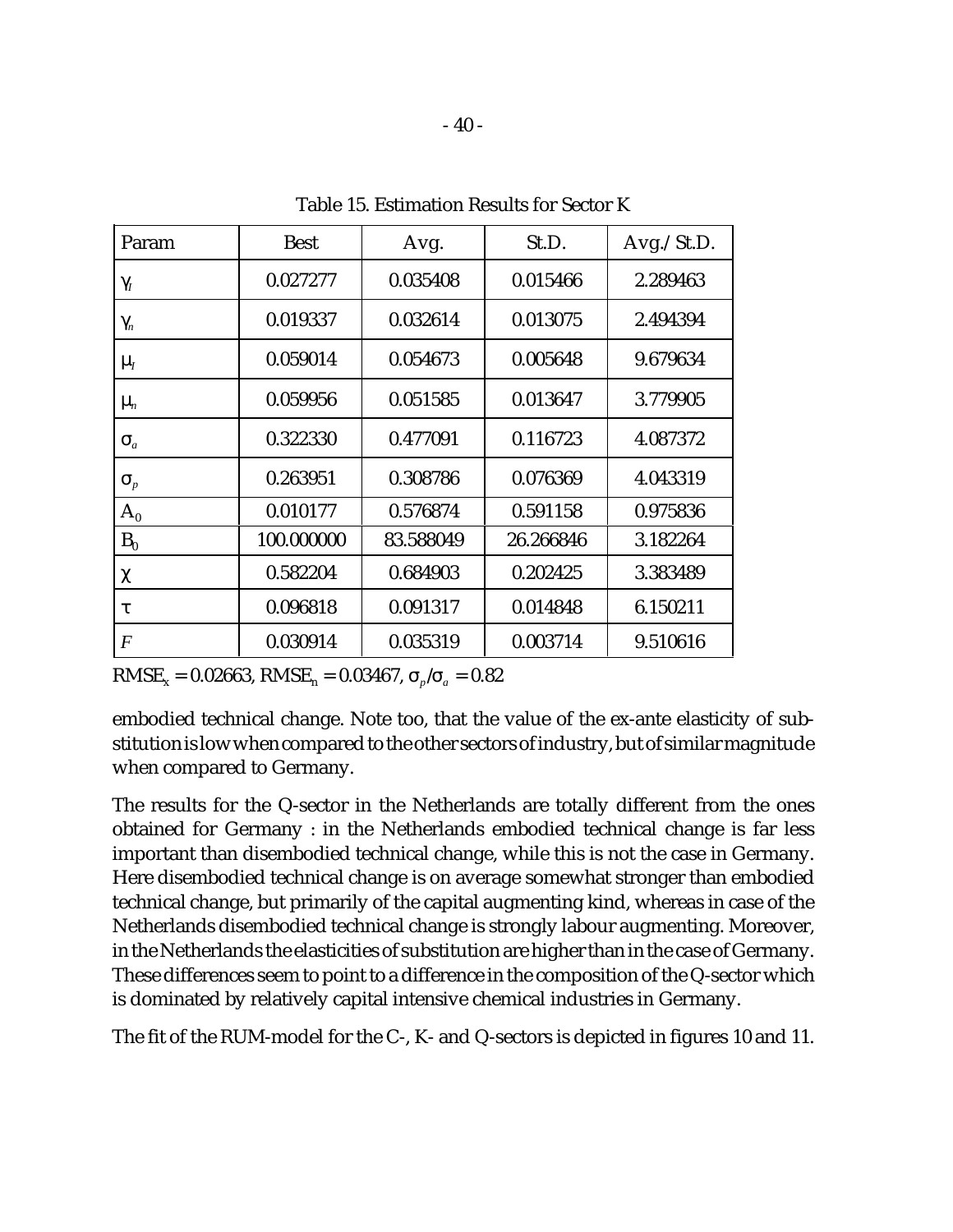| Param                           | <b>Best</b> | Avg.      | St.D.     | Avg./St.D. |
|---------------------------------|-------------|-----------|-----------|------------|
| $\gamma_I$                      | 0.038539    | 0.049524  | 0.011525  | 4.297014   |
| $\gamma_n$                      | 0.060000    | 0.054726  | 0.008929  | 6.128866   |
| $\mu_I$                         | 0.002457    | 0.039245  | 0.020995  | 1.869256   |
| $\mu_n$                         | 0.005288    | 0.046225  | 0.021021  | 2.198995   |
| $\sigma_a$                      | 0.395471    | 0.474740  | 0.054423  | 8.723071   |
| $\sigma_{\scriptscriptstyle p}$ | 0.237031    | 0.254728  | 0.013151  | 19.369967  |
| $A_0$                           | 0.003059    | 0.044530  | 0.080243  | 0.554938   |
| $B_0$                           | 90.492962   | 64.864320 | 38.156731 | 1.699944   |
| χ                               | 0.906587    | 0.916484  | 0.141539  | 6.475157   |
| τ                               | 0.100000    | 0.086185  | 0.026829  | 3.212372   |
| $\overline{F}$                  | 0.052440    | 0.062981  | 0.012537  | 5.023601   |

Table 16. Estimation Results for Sector Q

 $RMSE_x = 0.03464$ ,  $RMSE_n = 0.06557$ ,  $\sigma_p/\sigma_a = 0.60$ 





sectors and Q sectors

As was apparent from the values of the root mean squared error terms, the fit of employment is somewhat better than the fit of production capacity. We conclude that medium and longer term movements are captured in a satisfactory way.

The estimation results for the services sectors L, N and Z are presented in tables 17-19.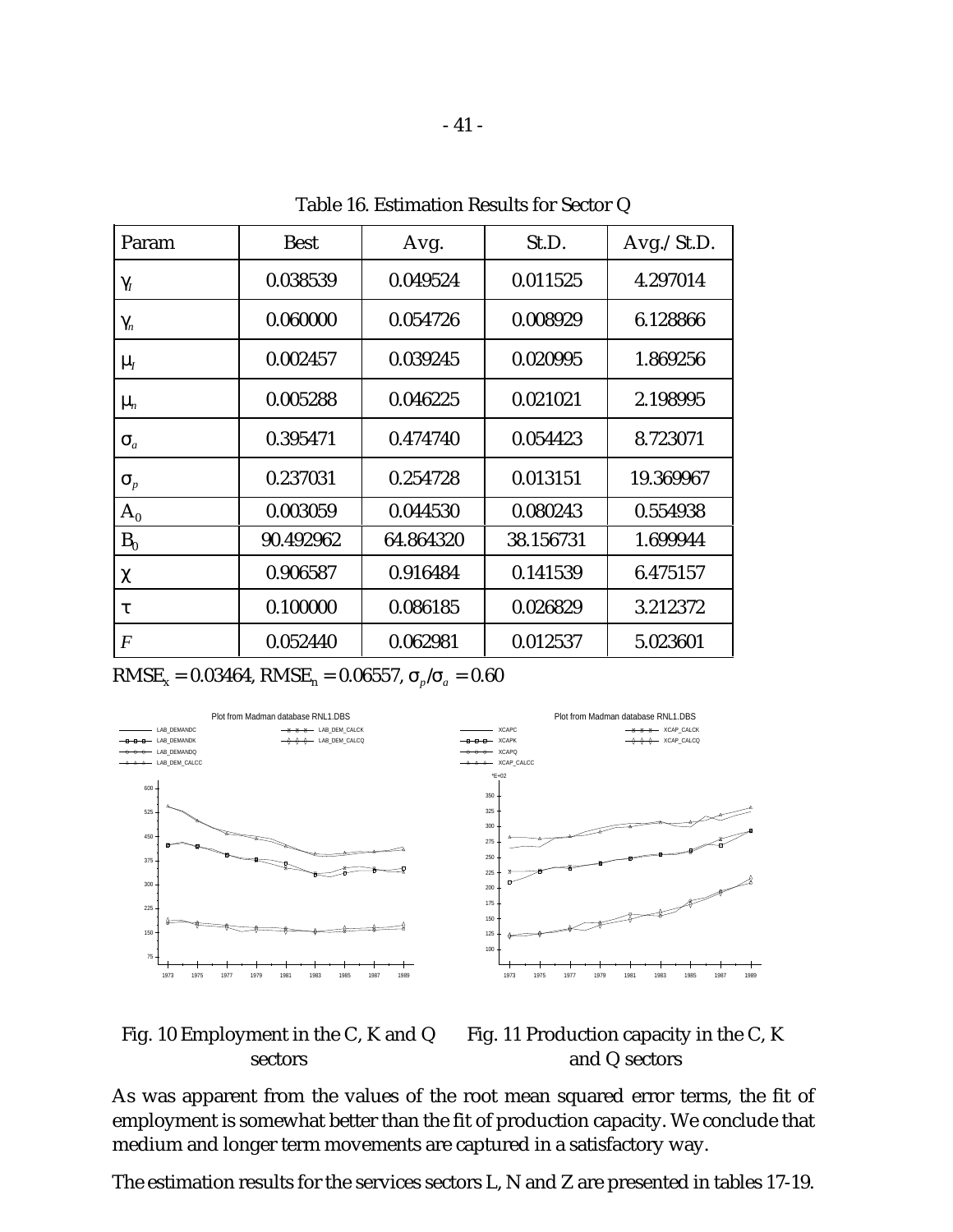| Param          | <b>Best</b> | Avg.      | St.D.    | Avg./St.D. |
|----------------|-------------|-----------|----------|------------|
| $\gamma_I$     | 0.015018    | 0.020680  | 0.007458 | 2.772781   |
| $\gamma_n$     | 0.021036    | 0.025706  | 0.007923 | 3.244298   |
| $\mu_I$        | 0.059488    | 0.053660  | 0.005938 | 9.036540   |
| $\mu_n$        | 0.008881    | 0.024964  | 0.013751 | 1.815367   |
| $\sigma_a$     | 0.541554    | 0.584930  | 0.064668 | 9.045123   |
| $\sigma_{p}$   | 0.277359    | 0.320048  | 0.051998 | 6.154989   |
| $A_0$          | 0.162537    | 0.548952  | 0.549427 | 0.999135   |
| $B_0$          | 99.818099   | 98.477232 | 3.271325 | 30.103162  |
| $\chi$         | 0.581314    | 0.473349  | 0.112075 | 4.223497   |
| τ              | 0.096303    | 0.086061  | 0.010496 | 8.199107   |
| $\overline{F}$ | 0.033055    | 0.036142  | 0.002742 | 13.181638  |

Table 17. Estimation Results for Sector L

 $RMSE_x = 0.03832$ ,  $RMSE_n = 0.02677$ ,  $\sigma_p/\sigma_a = 0.51$ 

For the L-sector we observe with respect to technical change that the results are similar to those for Germany : embodied technical change is more important than disembodied technical change and mainly of the capital augmenting kind, while there is hardly any difference between the rates of capital augmenting and labour augmenting disembodied technical change both for Germany and the Netherlands, although disembodied technical change is slightly less important for the Netherlands than for Germany. Substitution characteristics are again quite similar. Only the labour hoarding parameter is far larger in the Netherlands than in Germany.

The results for the N-sector differ from those obtained for Germany in as far as technical change is concerned : only labour augmenting embodied technical change is important in case of the Netherlands, while embodied capital augmenting technical change is important in case of Germany. Moreover, in Germany disembodied technical change matters, whereas this is hardly the case in the Netherlands. Substitution characteristics are again remarkably similar, also in comparison with the other sectors of industry : they are relatively high both in Germany and the Netherlands, while the differences between the ex-ante and ex-post values are very similar indeed.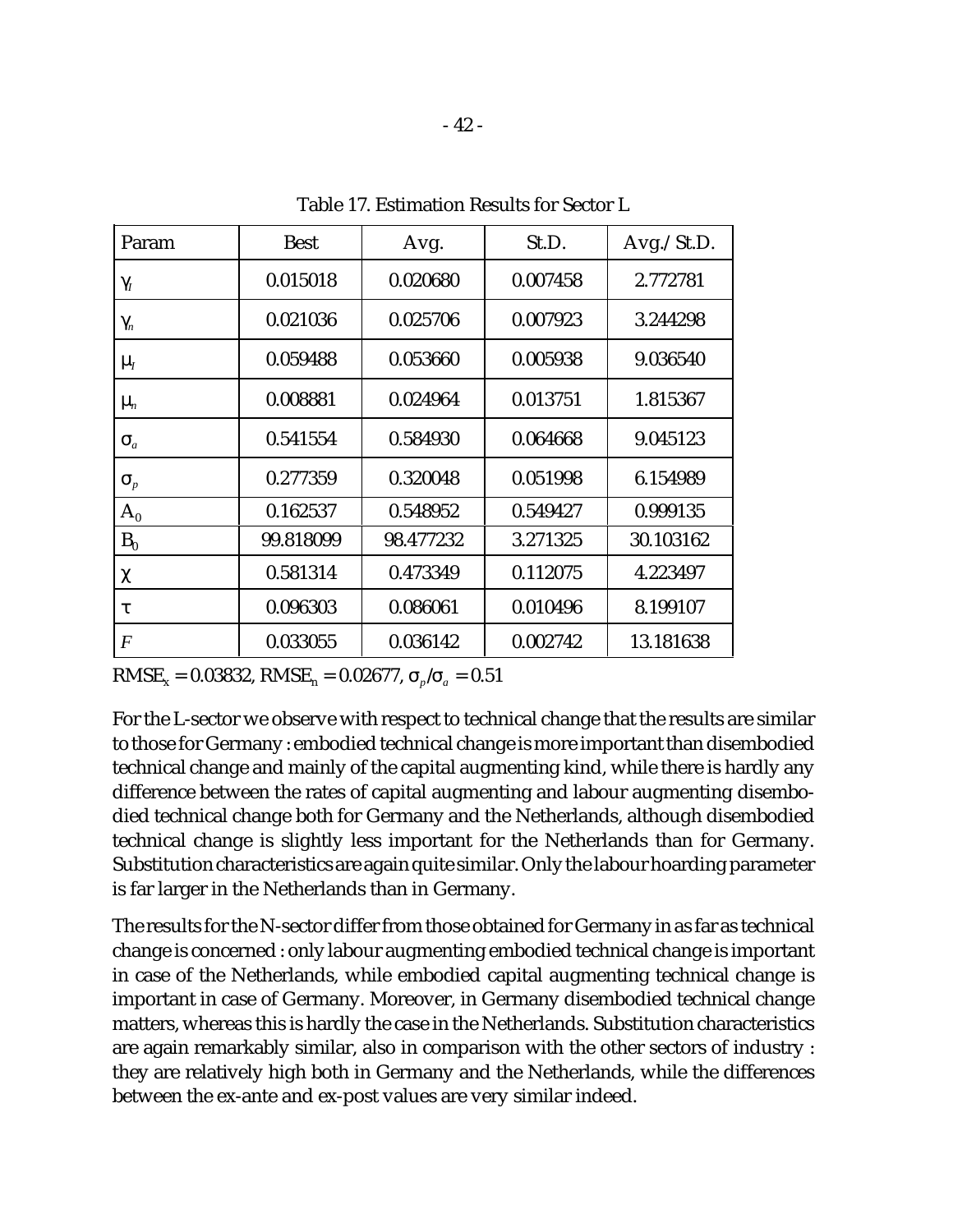| Param                           | <b>Best</b> | Avg.      | St.D.     | Avg./St.D. |
|---------------------------------|-------------|-----------|-----------|------------|
| $\gamma_{\scriptscriptstyle I}$ | 0.000206    | 0.007165  | 0.007978  | 0.898124   |
| $\gamma_n$                      | 0.009209    | 0.017111  | 0.007707  | 2.220119   |
| $\mu_I$                         | 0.002106    | 0.021636  | 0.016888  | 1.281154   |
| $\mu_n$                         | 0.045337    | 0.030847  | 0.016684  | 1.848863   |
| $\sigma_a$                      | 0.540941    | 0.539020  | 0.110970  | 4.857338   |
| $\sigma_{\scriptscriptstyle p}$ | 0.332262    | 0.364491  | 0.069827  | 5.219943   |
| $A_0$                           | 0.026877    | 0.172222  | 0.311683  | 0.552555   |
| $B_0$                           | 92.943156   | 85.679814 | 25.870214 | 3.311910   |
| χ                               | 0.176306    | 0.388840  | 0.312057  | 1.246055   |
| τ                               | 0.100000    | 0.085165  | 0.028470  | 2.991341   |
| $\overline{F}$                  | 0.017539    | 0.022522  | 0.005120  | 4.399142   |

Table 18. Estimation Results for Sector N

 $RMSE_x = 0.01502$ ,  $RMSE_n = 0.01974$ ,  $\sigma_p/\sigma_a = 0.61$ 

For the Z-sector we observe that biases in technical change have the same sign both in Germany and the Netherlands, while the average level of technical change in the Netherlands is about 2 percentage points higher both for embodied and disembodied technical change. Substitution characteristics coincide more or less.

The fit of the RUM-model for the services sectors is depicted in figures 12 and 13.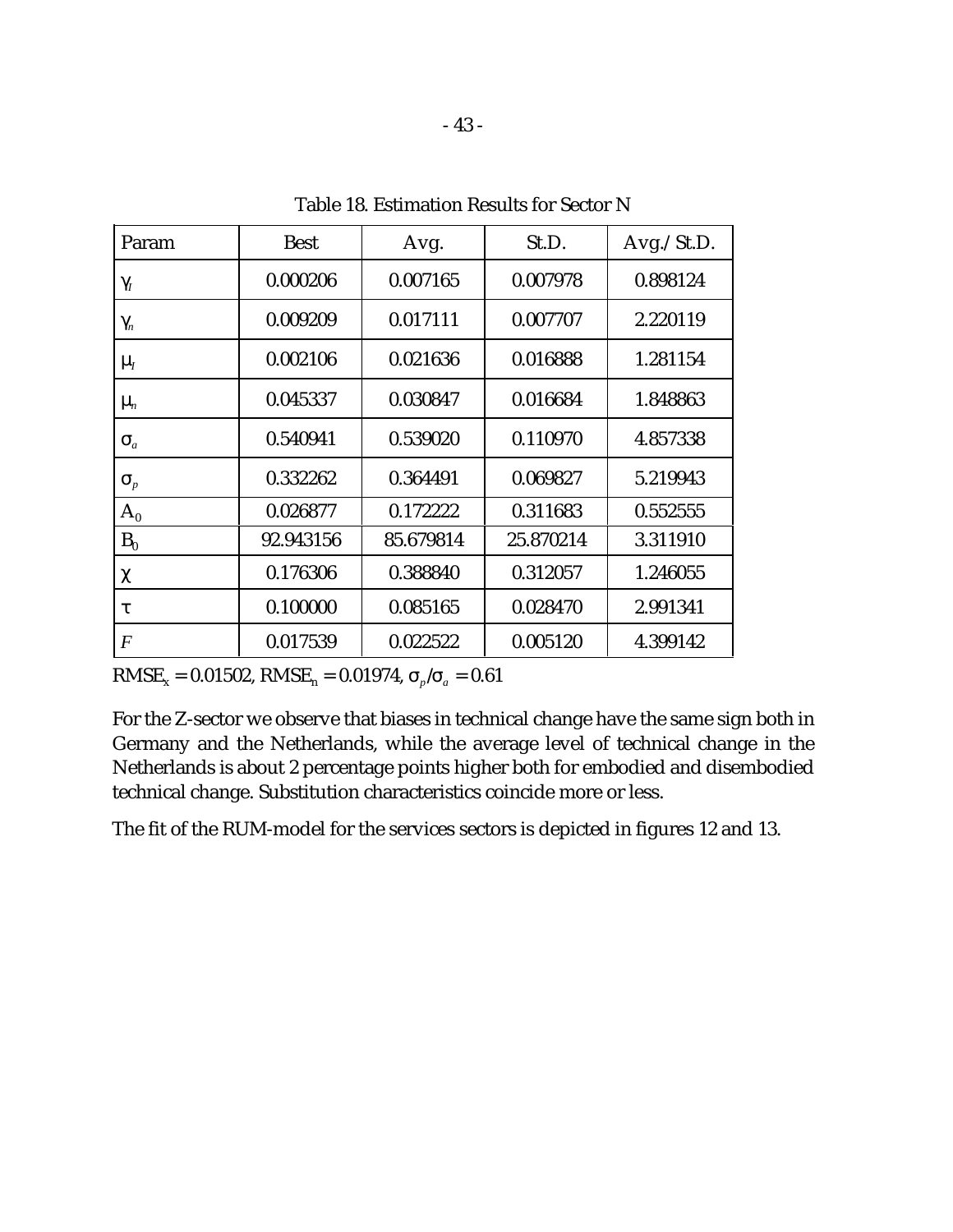| Param          | <b>Best</b> | Avg.      | St.D.     | Avg./St.D. |
|----------------|-------------|-----------|-----------|------------|
| $\gamma_{I}$   | 0.058327    | 0.058480  | 0.002846  | 20.544845  |
| $\gamma_n$     | 0.044473    | 0.038607  | 0.008442  | 4.573296   |
| $\mu_I$        | 0.045101    | 0.033884  | 0.013314  | 2.545063   |
| $\mu_n$        | 0.029592    | 0.026911  | 0.019195  | 1.401982   |
| $\sigma_a$     | 0.418927    | 0.511247  | 0.079489  | 6.431691   |
| $\sigma_{p}$   | 0.252615    | 0.265035  | 0.012801  | 20.703970  |
| $A_0$          | 0.016296    | 0.187631  | 0.499806  | 0.375407   |
| $B_0$          | 82.827698   | 33.684758 | 37.720508 | 0.893009   |
| χ              | 0.736967    | 0.617006  | 0.143469  | 4.300618   |
| τ              | 0.097431    | 0.080557  | 0.014310  | 5.629554   |
| $\overline{F}$ | 0.018750    | 0.020767  | 0.001251  | 16.594955  |

Table 19. Estimation Results for Sector Z

 $RMSE_x = 0.02033$ ,  $RMSE_n = 0.01703$ ,  $\sigma_p/\sigma_a = 0.60$ 







From the figures above, we can conclude that, as was the case with Germany, the L-sector shows a relatively high degree of serial correlation of the estimation residuals. This is especially apparent in case of production capacity. It should be noted here again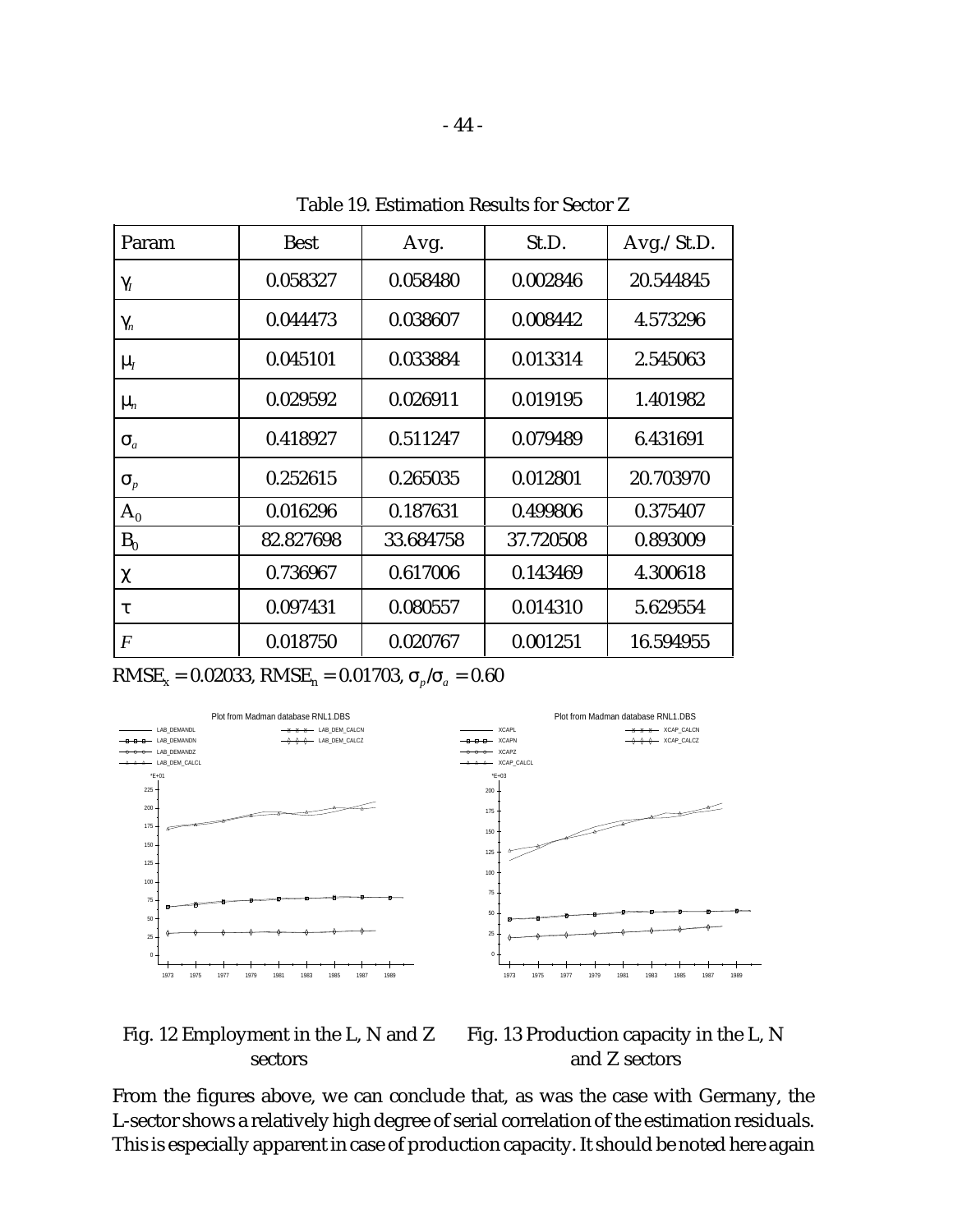that the rate of technical decay is very low for the L-sector : hence, the average characteristics of the capital stock have an inherent tendency to change relatively slowly over time.

#### **4.3 Some Direct Comparisons between Germany and the Netherlands**

In figures 14-19 below, we present some graphical information with regard to the technical change parameters for Germany and the Netherlands, as well as for the elasticities of substitution ex-ante and ex-post.



Fig. 14 Elasticities of Substitution Ex- Fig. 15 Technical Change Parameters in Ante and Ex-Post in the A, B and E sec-<br>the A, B and E sectors tors

In figure 14 we have depicted the values of the elasticities of substitution ex-ante and ex-post. The ex-ante values are depicted on the left (labelled 1), while the corresponding values ex-post are given on the right hand side of the graph (labelled 2). Germany has the post-fix 'DB', while the Netherlands have the post-fix 'NL'. The graphs associated **with technical change represent**  $\gamma$ , , $\gamma$ <sub>n</sub>, ,μ<sub>*i*</sub>, , which are labelled 1-4, respectively.

From figures 14, 16 and 18 we conclude first that the range of variation in the ex-ante elasticity of substitution in the services sectors is far smaller than in the case of the industrial sectors. This seems to point towards a greater similarity of the intrinsic characteristics of the production processes in the services sectors than in the industrial sectors. We notice too that, apart from the B-sector and the E-sector in case of the Netherlands, the elasticities of substitution ex-post all cluster around a value of about 0.3, whereas the average value of the elasticity of substitution ex-ante is equal to about 0.45. Hence, the overall elasticity of substitution (i.e. measured over both old and new capital) is of the order of 0.3, both in Germany and in the Netherlands.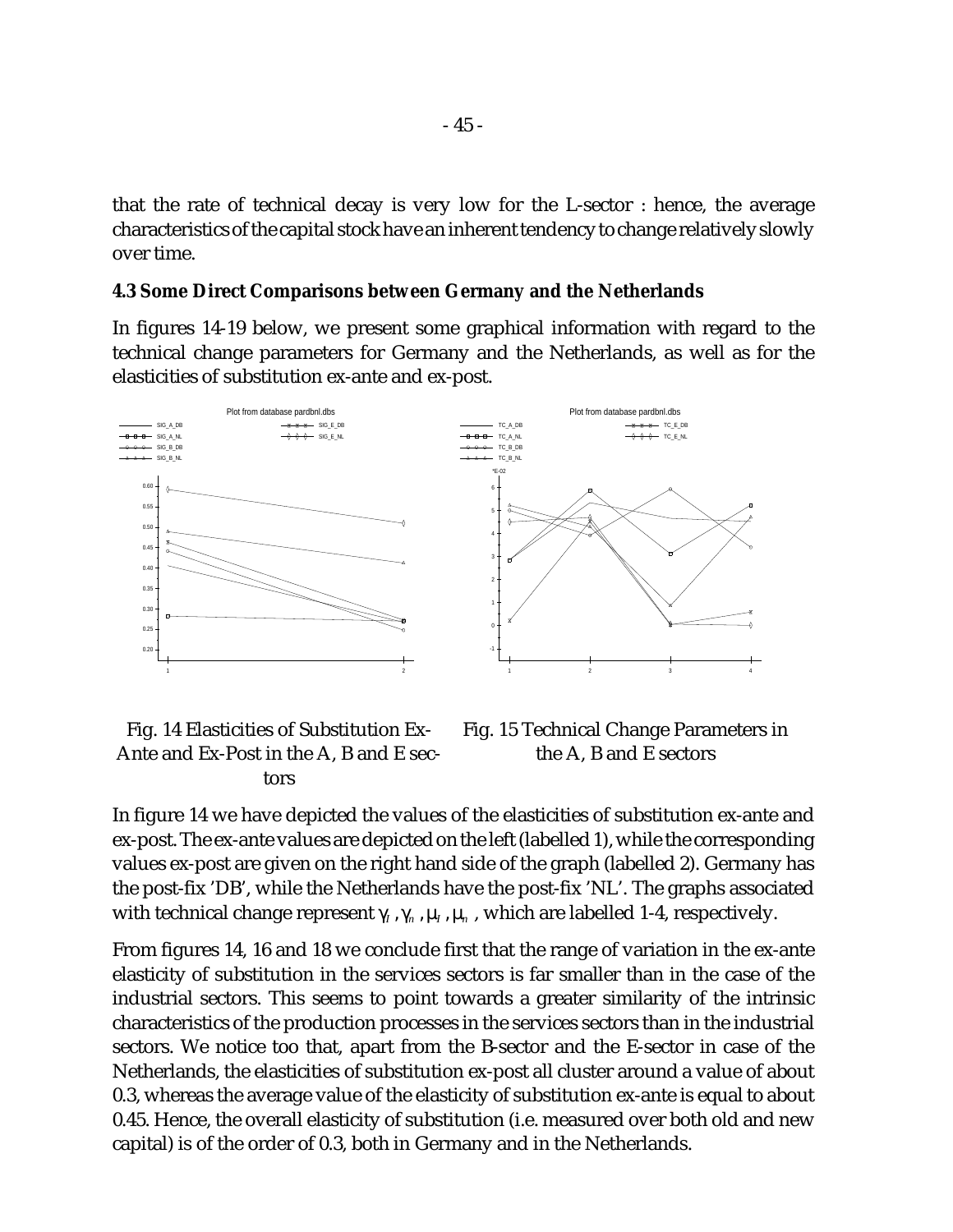

Fig. 16 Elasticities of Substitution Ex- Fig. 17 Technical Change Parameters in Ante and Ex-Post in the C, K and Q sec-<br>the C, K and Q sector tors

With regard to the patterns and the levels of technical change, we may observe that on average there does not seem to be a structural tendency for technical change to be either mainly embodied or mainly disembodied : there is no relative peak at either labels 1 and 2, or labels 3 and 4. Secondly, with some exceptions, the biases in technical change have the same sign in Germany as well as in the Netherlands, although there can be differences in average levels. Examples of this kind are the C-sector and the K-sector in figure 17, as well as the L- and Z-sector in figure 19, while the N-sector provides a counter example in figure 19. Figure 15 shows a somewhat more mixed picture in this respect.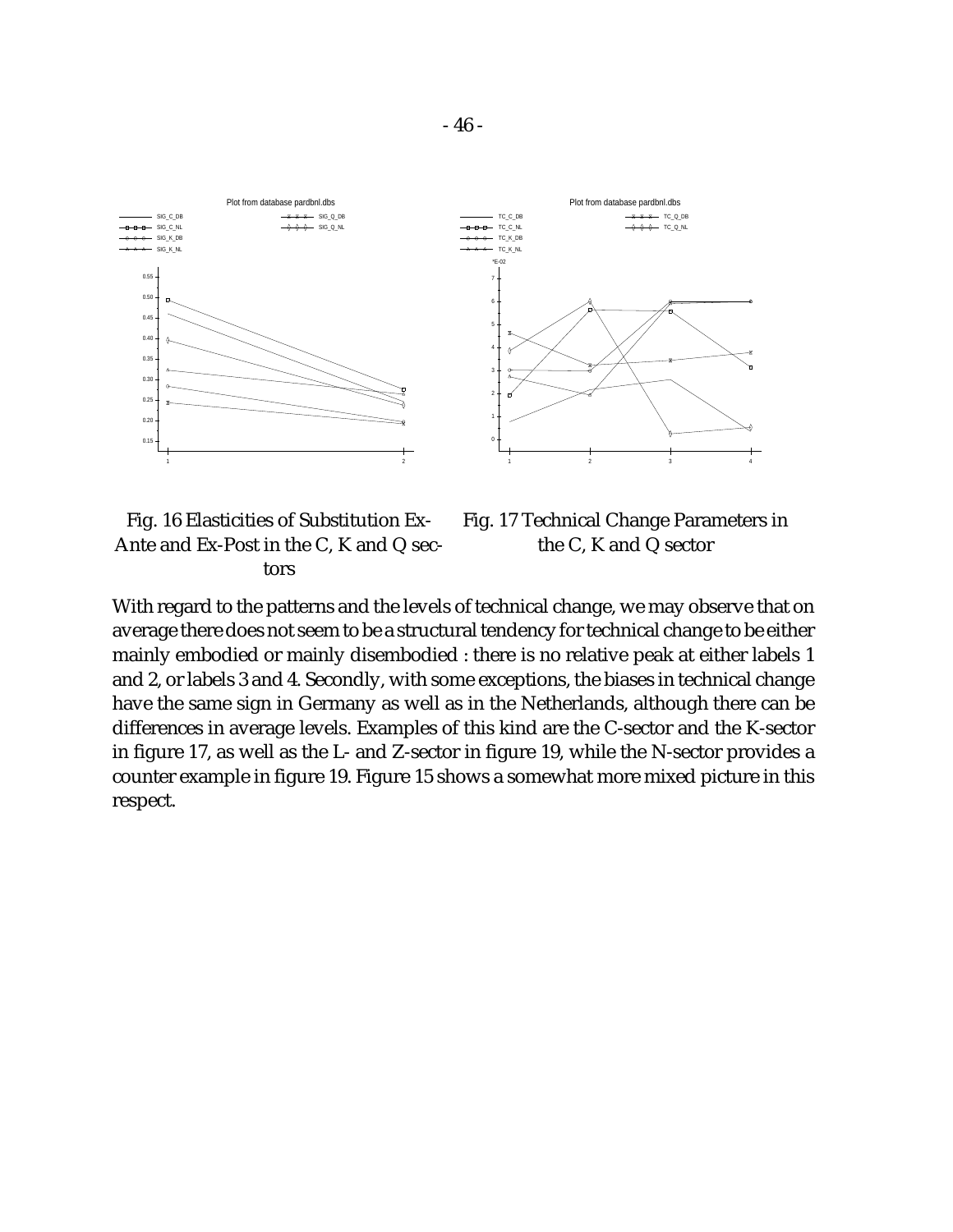

Fig. 18 Elasticities of Substitution Ex- Fig. 19 Technical Change Parameters in Ante and Ex-Post in the L, N and Z sec- the L, N and Z sector tors

#### **4.4 Concluding Remarks**

Looking over the figures presented in the previous section, one can conclude that the E-sector in case of the Netherlands is the only serious anomaly in terms of its fit. For the other sectors, both in Germany and the Netherlands, the fit is much better. This is especially apparent in case of the B-sector, which shows relatively large fluctuations both in terms of employment and in terms of production capacity, which are nonethelesscaptured quitewell by the model.This also goesfor theC-sector and theK-sector, and to a lesser extent for the Q-sector. Since these sectors experience relatively high values of the rate of technical decay, this might point to the practical importance of lagged adjustments (as these would be caused by a long 'effective' vintage history as implied by a low value of the rate of technical decay) for the ability of the RUM-model to duplicate real-life short term fluctuations. The latter is highlighted by the performance of the RUM model in the case of the services sectors, where serial correlation of the errors seems to be a problem which might in part be explained by the relatively low values of the rate of technical decay for the L- and the N-sector.

We can also (tentatively) conclude from the estimation results presented above that, in practice, the rates of embodied and disembodied technical change vary more between sectors than between countries. In addition, there seems to be no clear cut bias in favour of either embodied technical change or disembodied technical change. In practice this impliesthat the impactof embodied technicalchangeat the aggregatelevel is on average less outspoken than the impact of disembodied technical change, since the latter type of technical change affects a much larger part of the aggregate factors of production than embodied technical change (which affects only the factors at the margin). Hence,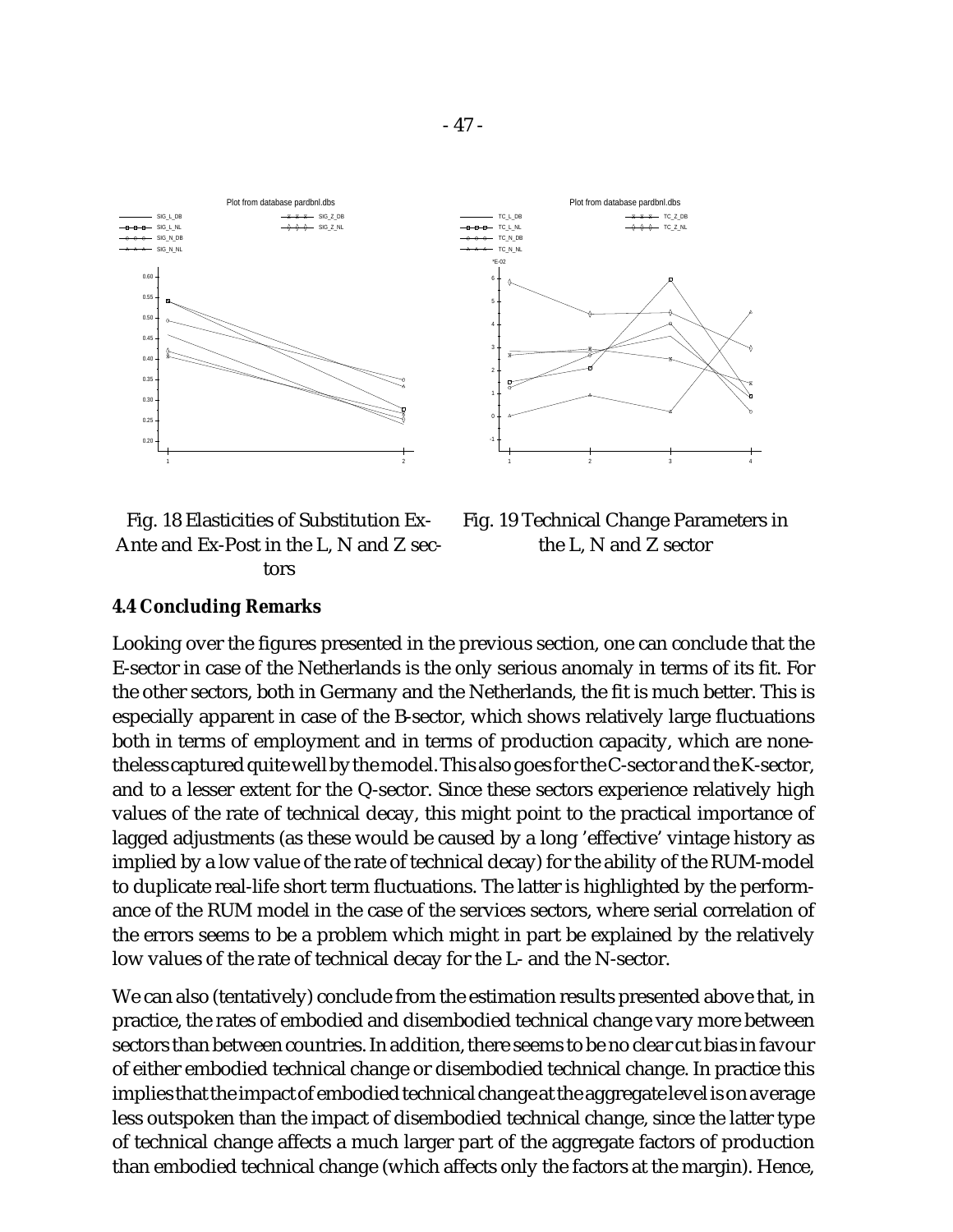our results seem to point out that on average the embodiment of technical change may not matter that much in practice. However, this is all but true, since the embodiment of technical change in the strict sense of the word is but one factor in the explanation of substitution possibilities and hence factor proportions ex-post. The results we have obtained indicate that the 'broad' technological characteristics of investment as a source of 'localised' and limited substitution possibilities ex-post, may be a far more important determinant of the average characteristics of the production process than either form of technical change.

### **5 Summary and Conclusion**

In this paper we have set out an intertemporal putty-semi-putty vintage model called 'RUM'. RUM combines limited but non-zero substitution possibilities ex-post with a set of recursive adjustment/update rules regarding average capital productivity and the average value of the labour/capital ratio. These rules describe the changes in the average technological characteristics of the capital stock in terms of the changes in the technological characteristics of both existing capital and new capital goods. In this way we are able to integrate the notions of embodied and disembodied technical change into a quasi-vintage model which is a very good approximation of a full putty-semiputty vintage model, although it requires only a fraction of the computational overhead which is usually associated with a full (putty-semi-putty) vintage model.

In RUM, producers do not only choose a technique on some pre-existing iso-quant, but since they know that their substitution possibilities ex-post are smaller than the ones ex-ante, they also select entire ex-post iso-quants by choosing the appropriate initial technique in the ex-post iso-quant field, conditional on the requirement that all new ex-post iso-quants at some moment of time are 'enveloped' by the ex-ante iso-quant. The latter iso-quant shifts through the labour-capital space due to embodied technical change. Ex-post iso-quants, once they have been chosen, shift through that same space too, but this is due to disembodied technical change.

In this paper we have shown that an ex-post iso-quant is uniquely defined by the point of tangency of the ex-post iso-quant in question and the 'enveloping' ex-ante iso-quant. Hence, choosing an optimum production technique now comes down, first, to choosing an optimum 'tangential technique', and secondly an optimum entry-technique on the ex-post iso-quant which is uniquely defined by that 'tangential technique'. These choices are made in an intertemporal setting where we show that the allocation of labour among both new and old vintages of capital are ruled by a putty-semi-putty equivalent of the Malcomson scrapping condition.

Using the RUM model as a representation of a full putty-semi-putty vintage model with linear homogeneous CES production functions both ex-ante and ex-post, we showed that it is not strictly necessary to engage in extensive vintage 'book-keeping'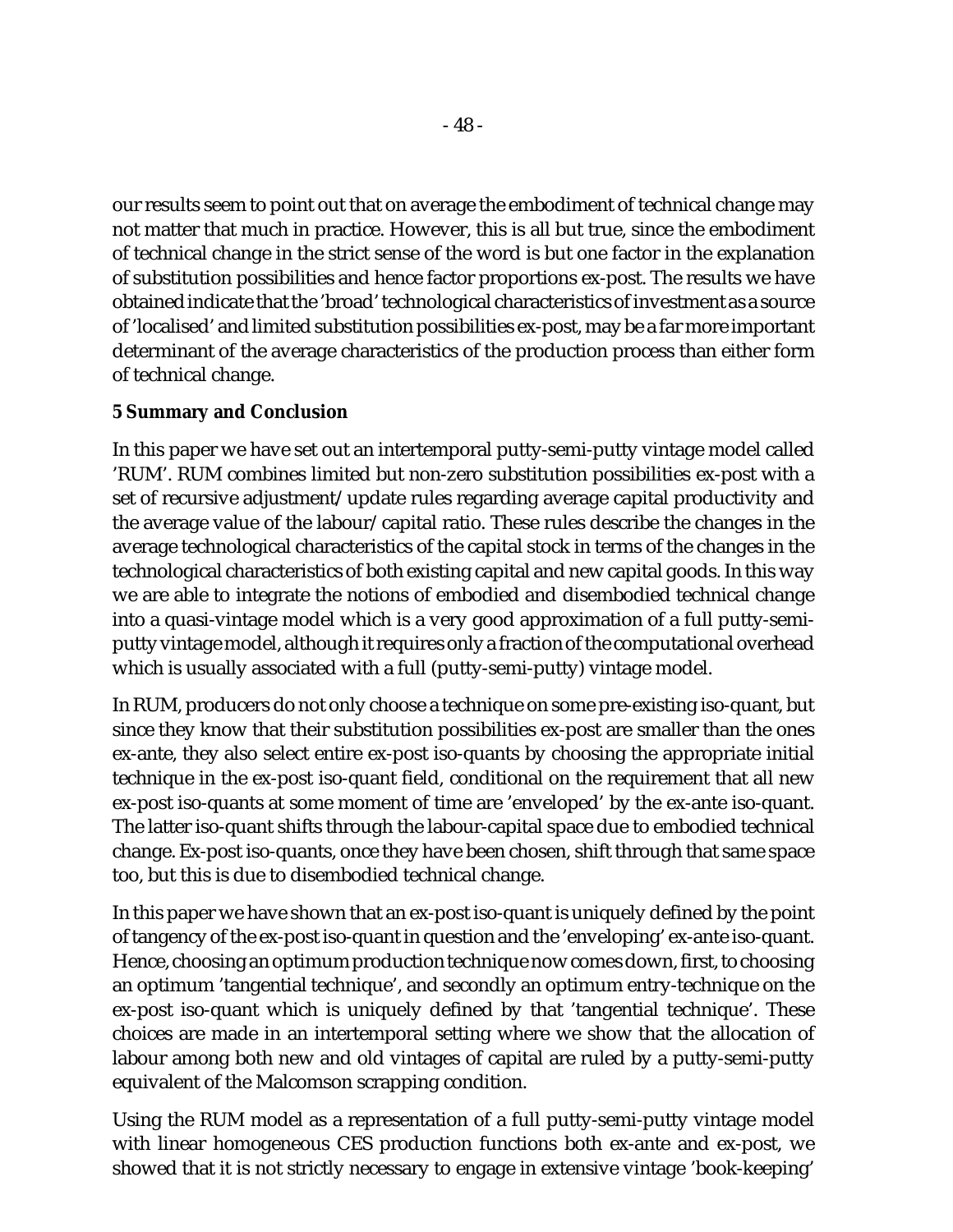exercises. Rather, the application of a very limited set of recursive update rules with respect to the aggregate capital productivity and the aggregate labour/capital ratio in function of the characteristics of the new vintage to be installed, is sufficient to reproduce virtually all the relevant information generated by the full putty-semi-putty vintage model as has been illustrated in van Zon (1994).

We have estimated the parameters of the RUM-model for 9 different sectors of industry for Germany and the Netherlands. The results obtained indicate first that variations in the rate of technical change are larger among sectors than among countries, secondly that the estimated values of the rates of embodied and disembodied technical change are on average about equal in size, and third that the average value of the elasticity of substitution ex-post is about one third less than the average value of the elasticity of substitution ex-ante. Hence, we tentatively conclude that in practice and on average the real importance of the distinction between different vintages lies in the 'localisation' of substitution possibilities ex-post due to the choice of a specific 'tangential technique', although in individual cases the distinction between embodied and disembodied technical change may still be an important factor in the determination of the average characteristics of the production process.

An important theoretical feature of the RUM-model is that it can actually distinguish between the different determinants of the characteristics of the production process. But it's most important feature is that RUM allows us to handle these determinants in such a way that it can serve as a comprehensive and manageable alternative to the large computational and 'book-keeping' burden which a standard vintage modelling approach usually entails.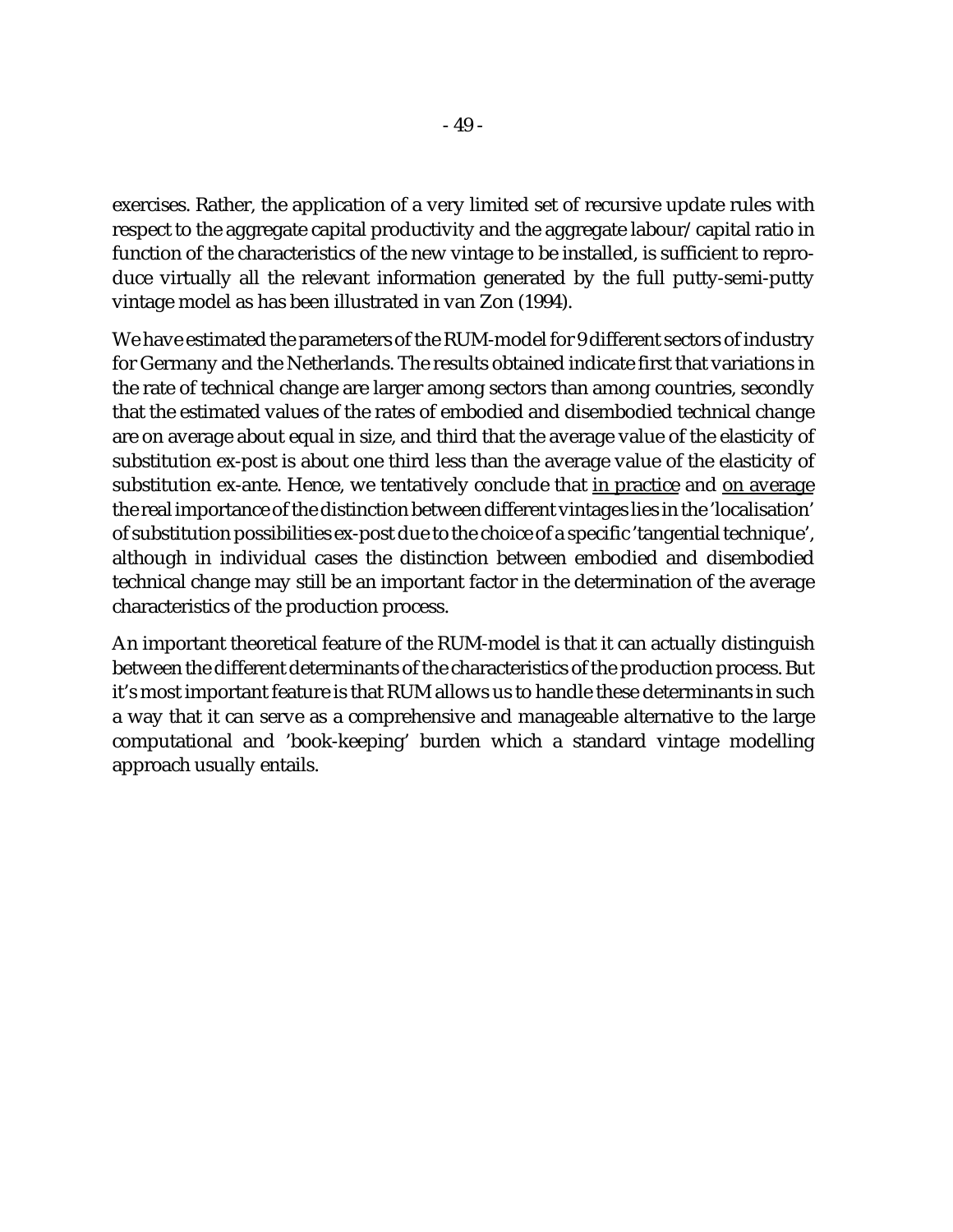### **Appendix A : Some Algebra**

From equation (9.D) we have :

$$
p^{\prime}_{i} \cdot \frac{(1-\delta)^{i-j}}{\kappa_{j,i}} \cdot \left(1 - \frac{w_{i}}{p_{i}} \cdot \mathbf{v}_{j,i}\right) = \left(\lambda_{j,i}^{n} \cdot \frac{\partial f^{j,i}}{\partial \kappa_{j,i}} + \lambda_{i}^{x} \cdot \frac{Y_{j,i}}{\kappa_{j,i}}\right) \cdot \frac{(1-\delta)^{i-j}}{Y_{j,i}}
$$
(A.1)

Substitution of (A.1) into (9.E) leads directly to :

$$
q^{\prime}_{j} = \sum_{i=j}^{\infty} \lambda_{j,i}^{n} \cdot \frac{\partial f^{j,i}}{\partial \kappa_{j,i}} \cdot \frac{(1-\delta)^{i-j}}{Y_{j,i}} = \sum_{i=j}^{\infty} (p^{\prime}_{i} - \lambda_{i}^{x}) \cdot \frac{\partial f^{j,i}}{\partial \kappa_{j,i}} \cdot (1-\delta)^{i-j}
$$
(A.2)

by means of straightforward substitution of (13) into the first part of (15).

Equation (23) says :

$$
q^{\prime}_{j} = \sum_{i=j}^{\infty} \lambda_{j,i}^{n} \cdot \frac{\partial f^{j,i}}{\partial \kappa_{j,i}} \cdot \frac{(1-\delta)^{i-j}}{Y_{j,i}} = \sum_{i=j}^{\infty} (p^{\prime}_{i} - \lambda_{i}^{x}) \cdot \frac{\partial f^{j,i}}{\partial \kappa_{j,i}} \cdot (1-\delta)^{i-j}
$$
(A.3)

Hence :

$$
q^*_{j+1} = \sum_{i=j+1}^{\infty} (p^*_{i} - \lambda_i^x) \cdot \frac{\partial f^{j,i}}{\partial \kappa_{j,i}} \cdot (1 - \delta)^{i-j-1}
$$
 (A.4)

Since  $q'_{j+1} = (1 + \hat{q}_j) \cdot (1 + r_j)^{-1} \cdot q'_{j}$  (where  $\hat{q}$  is the rate of growth of q), it follows immediately that :

$$
q'_{j} - (1 - \delta) \cdot q'_{j+1} = q'_{j} \cdot \left(1 - \frac{(1 - \delta) \cdot (1 + \hat{q}_{j})}{1 + r_{t}}\right) = (p'_{j} - \lambda_{j}^{x}) \cdot \frac{\partial f^{j,j}}{\partial \kappa_{j,j}}
$$
(A.5)

Multiplication of (A.5) by  $\kappa_{j,j}$  and using the Euler equation, gives :

$$
q^{\prime}_{j} \cdot \kappa_{j,j} \cdot \left(1 - \frac{(1-\delta) \cdot (1+q_{j})}{1+r_{i}}\right) = (p^{\prime}_{j} - \lambda_{j}^{x}) \cdot \left(1 - \frac{\partial f^{j,j}}{\partial v_{j,j}} \cdot v_{j,j}\right) = p^{\prime}_{j} - \lambda_{j}^{x} - w^{\prime}_{j} \cdot v_{j,j} \quad \Rightarrow
$$
\n
$$
p^{\prime}_{j} - \lambda_{j}^{x} = q^{\prime}_{j} \cdot \kappa_{j,j} \cdot \left(1 - \frac{(1-\delta) \cdot (1+q_{j})}{1+r_{i}}\right) + w^{\prime}_{j} \cdot v_{j,j}
$$
\n(A.6)

where we have substituted equations (9.B) and (21) into the expression for the marginal productivity of labour in the second part of  $(A.6)$ . Note that  $(A.6)$  reproduces the familiar expression for the user cost of capital per period as the sum of the rate of technical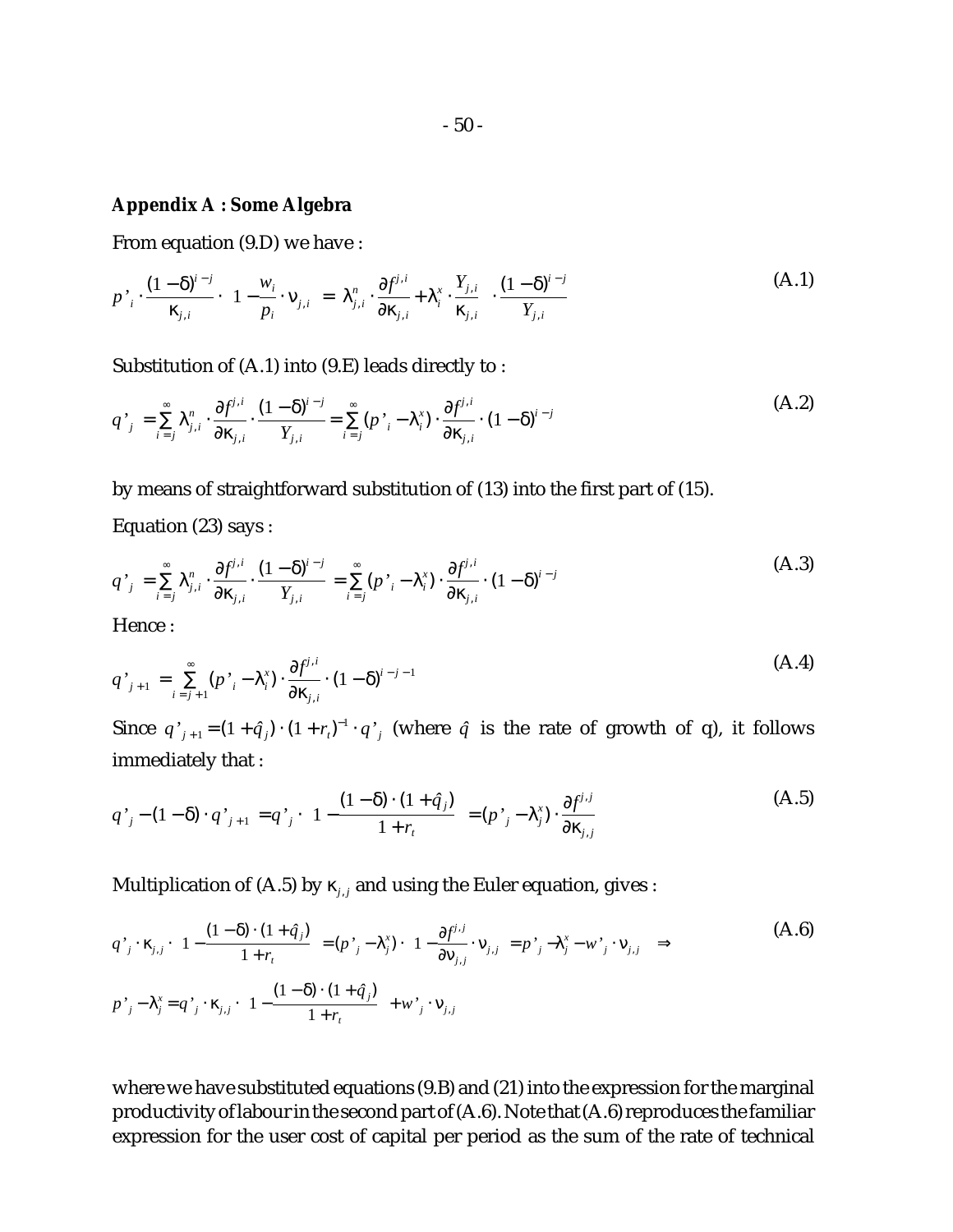decay and the rate of interest less the proportionate capital gains on existing machinery. Note too, that  $p^*_{i} - \lambda_i^x$  measures the user cost of both labour and capital per unit of output on the newest equipment.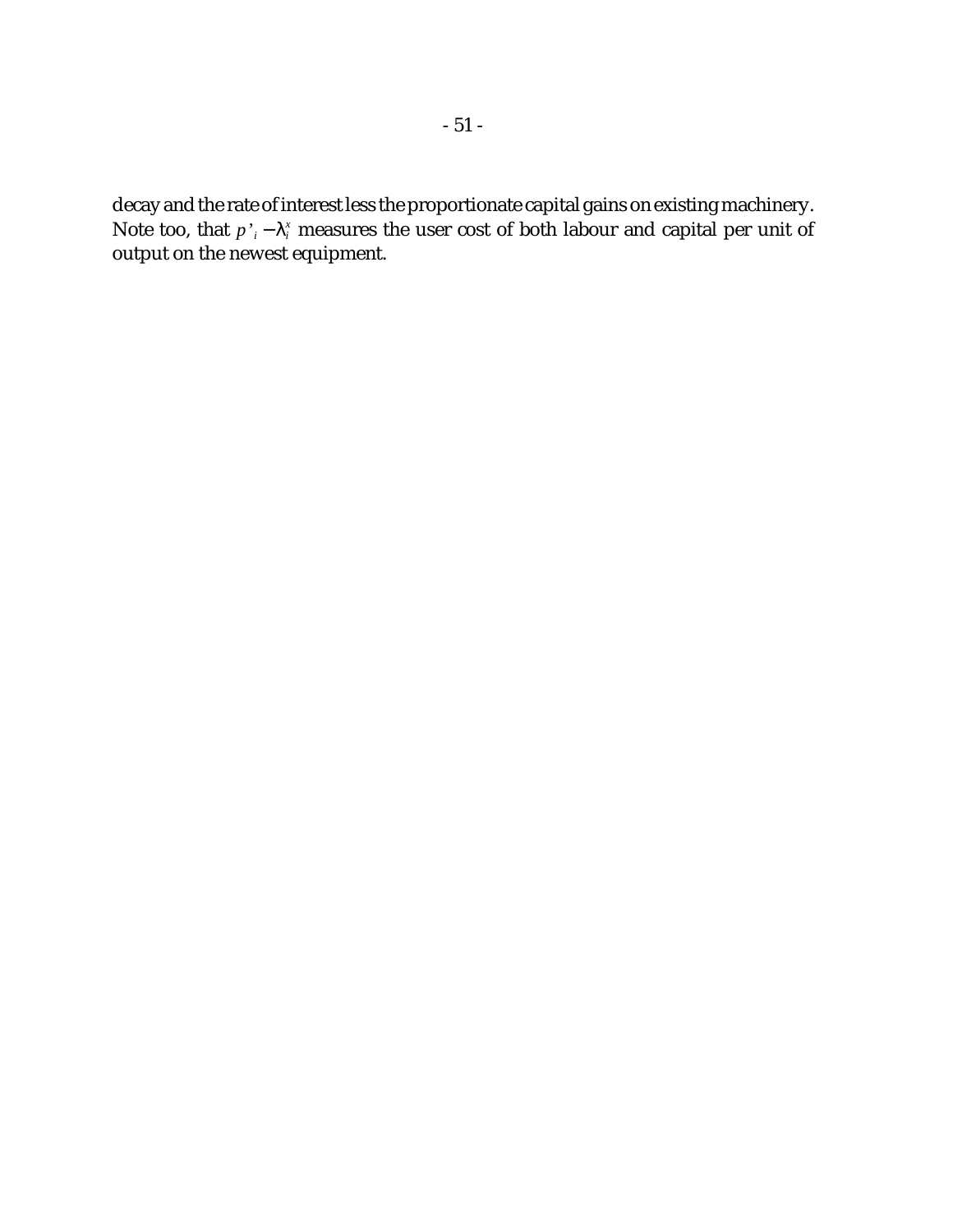|  | н<br>,<br>×<br>۰. |  |
|--|-------------------|--|
|  |                   |  |

| ID            | <b>Sector</b>                         | <b>NACE R44</b>                               | <b>NACE R25</b> |
|---------------|---------------------------------------|-----------------------------------------------|-----------------|
| A             | Agriculture                           | 01                                            | 01              |
| B             | <b>Building and Con-</b><br>struction | 53                                            | 53              |
| $\mathcal{C}$ | <b>Consumer Goods</b>                 | 31, 33, 35, 37, 39, 41,<br>43, 45, 47, 49, 51 | 36,42,47,48,49  |
| E             | Energy                                | 03,05,07,09,11                                | 06              |
| K             | <b>Capital Goods</b>                  | 19,21,23,25,27,29                             | 19,21,23,25,28  |
| L             | <b>Commercial Services</b>            | 55, 57, 59, 69A, 71, 73,<br>75,77,79          | 56,59,69A,74    |
| N             | <b>Non-Market Services</b>            | 81,85,89,93                                   | 86              |
| Q             | <b>Intermediate Goods</b>             | 13,15,17                                      | 13,15,17        |
| Z             | Communication and<br>Transportation   | 61,63,65,67                                   | 61,63,65,67     |

## **Appendix B. The Sectoral Classification**

The description of the NACE classifications can be found in ESA (1979).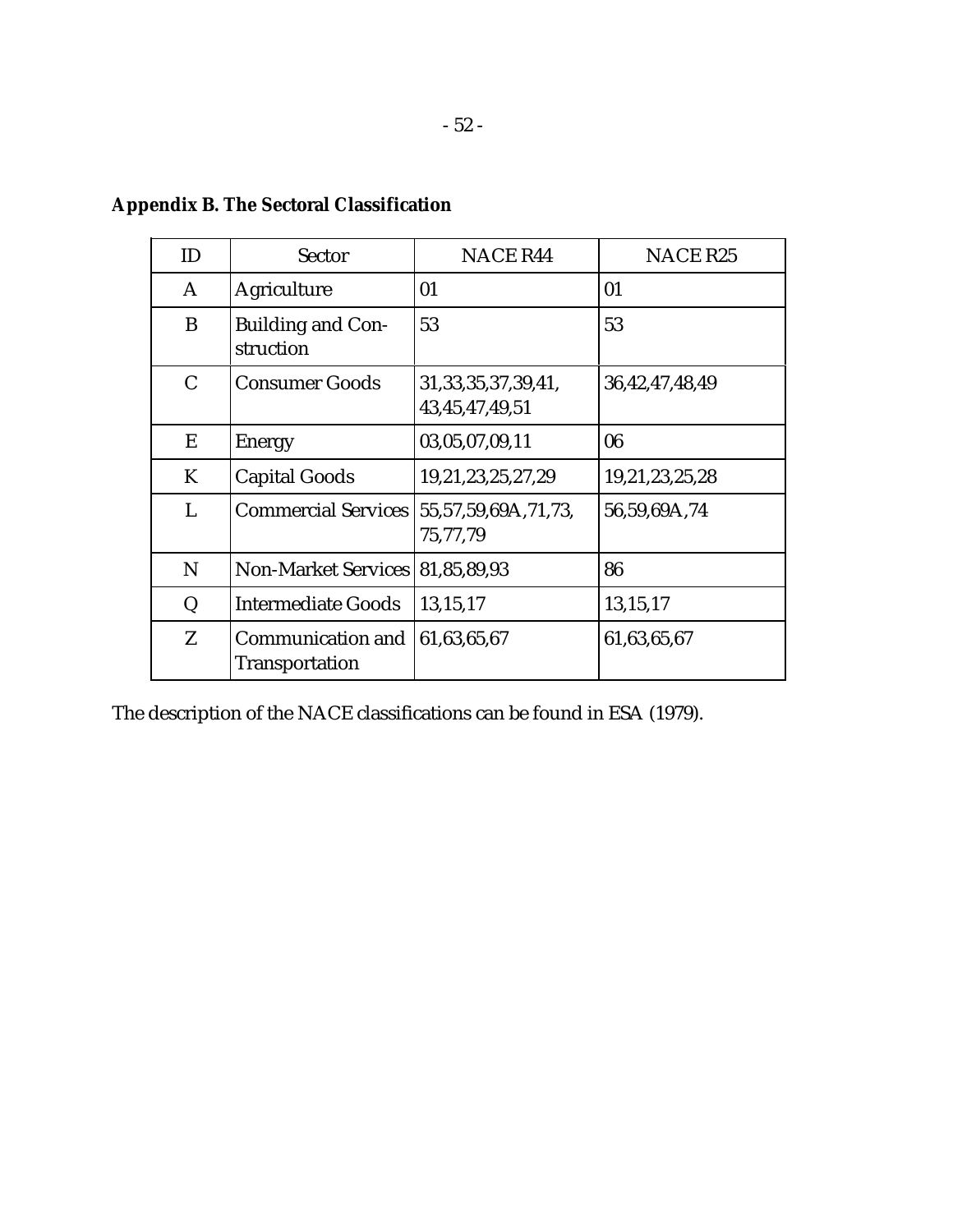#### **References**

- d'Alcantara, G. And A. Italianer, 1982, European Project for a multinational macrosectoral model, report EUR 9443, Commission of the European Communities, Directorate General for Science, Research and Development.
- Bischoff, C.W., 1971, 'The effect of alternative lag distributions', in G. Fromm (ed.), Tax incentives and capital spending, the Brookings Institution, Washington.
- Bunday, B.D. and G.R. Garside, 1987, Optimisation Methods in Pascal, Edward Arnold, London, pp. 98-107.
- Eigenraam, C.J.J., 1987, 'Een produktiefunctie voor heterogene jaargangen en daarbij behorende factorvraagvergelijkingen', Onderzoeksmemorandum Centraal Planbureau, No. 34, Den Haag.
- ESA, 1979, European System of Integrated Economic Accounts, Second Edition, Eurostat, Luxemburg.
- Gelauff, G.M.M., Wennekers, A.R.M. and A.H.M. de Jong, 1985, 'A putty-clay model with three factors of production and partly endogenous technical progress', De Economist, Vol. 133, pp. 327-351.
- Goldberg, D.E., 1989, Genetic Algorithms in Search, Optimization, and Machine Learning, Addison-Wesley, Massachusets.
- Hartog, H. den, and H.S. Tjan, 1976, 'Investment, Wages, Prices and Demand for Labour', de Economist, 124, pp. 32-55.
- IMF, 1991, International Financial Statistics Yearbook, Washington DC.
- Johansen, L., 1959, 'Substitution versus Fixed Production Coefficients in the Theory of Economic Growth', Econometrica, vol. 27, pp. 157-175.
- Kuipers, S.K. and A.H. van Zon, 1982, 'Output and Employment Growth in the Netherlands in the Postwar Period: A Putty-Clay Approach', de Economist, 130, pp. 38-70.
- Malcomson, J.M., 1975, 'Replacement and the rental value of capital equipment subject to obsolescence', Journal of Economic Theory, 10, pp. 24-41.
- Meijers, H.H.M. and A.H. van Zon, 1991, 'A Reformulation of the HERMES Vintage Production Structure', MERIT Research Memorandum, no. 91-016.
- Meijers, H.H.M., 1994, 'On the Slowdown of Productivity Growth in the Netherlands 1960-1988: a Macro-Economic Vintage Diffusion Approach', Economics of Innovation and New Technology, forthcoming.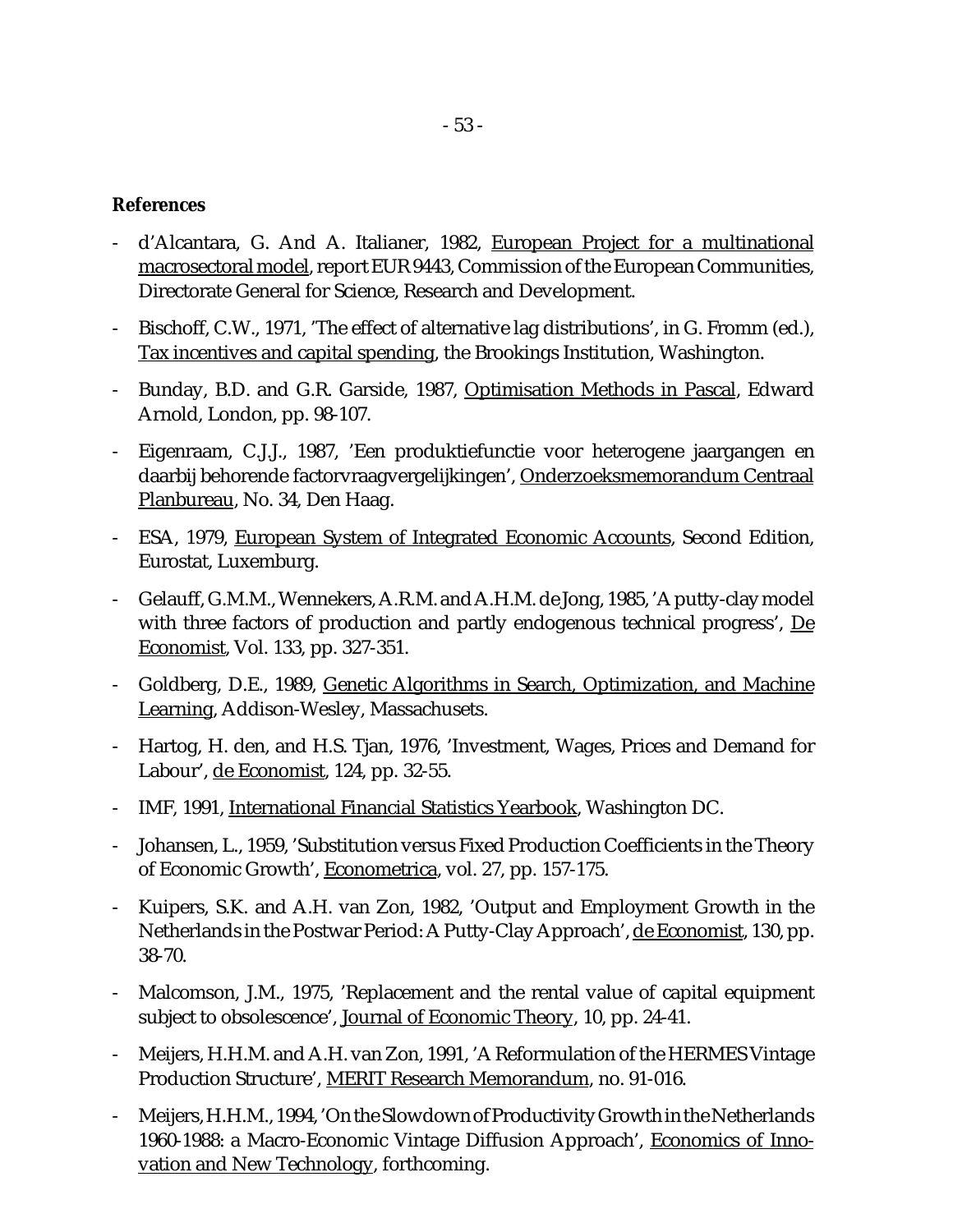- Muysken, J. and A.H. van Zon, 1987, 'Employment and unemployment in the Netherlands, 1960-1984 : a putty-clay approach', Recherches Economiques de Louvain, Vol. 53, pp. 101-133.
- Salter, W.E.G., 1960, Productivity and Technical Change, Cambridge University Press.
- Zon, A.H. van, 1986, A Simple Multi-Sector Model of the Dutch Economy for the Period 1950-1968, Doctoral Thesis, Groningen.
- Zon, A.H. van, 1993, 'The Continuous Recursive Adjustment Putty-Putty Model: An Outline of Its Main Features', MERIT Research Memorandum, 93-016.
- Zon, A.H. van, 1994, 'RUM: a Simple Recursive Update Model Providing a Condensed Representation of a Putty-Semi-Putty Vintage Model', MERIT Research Memorandum, 94-002.